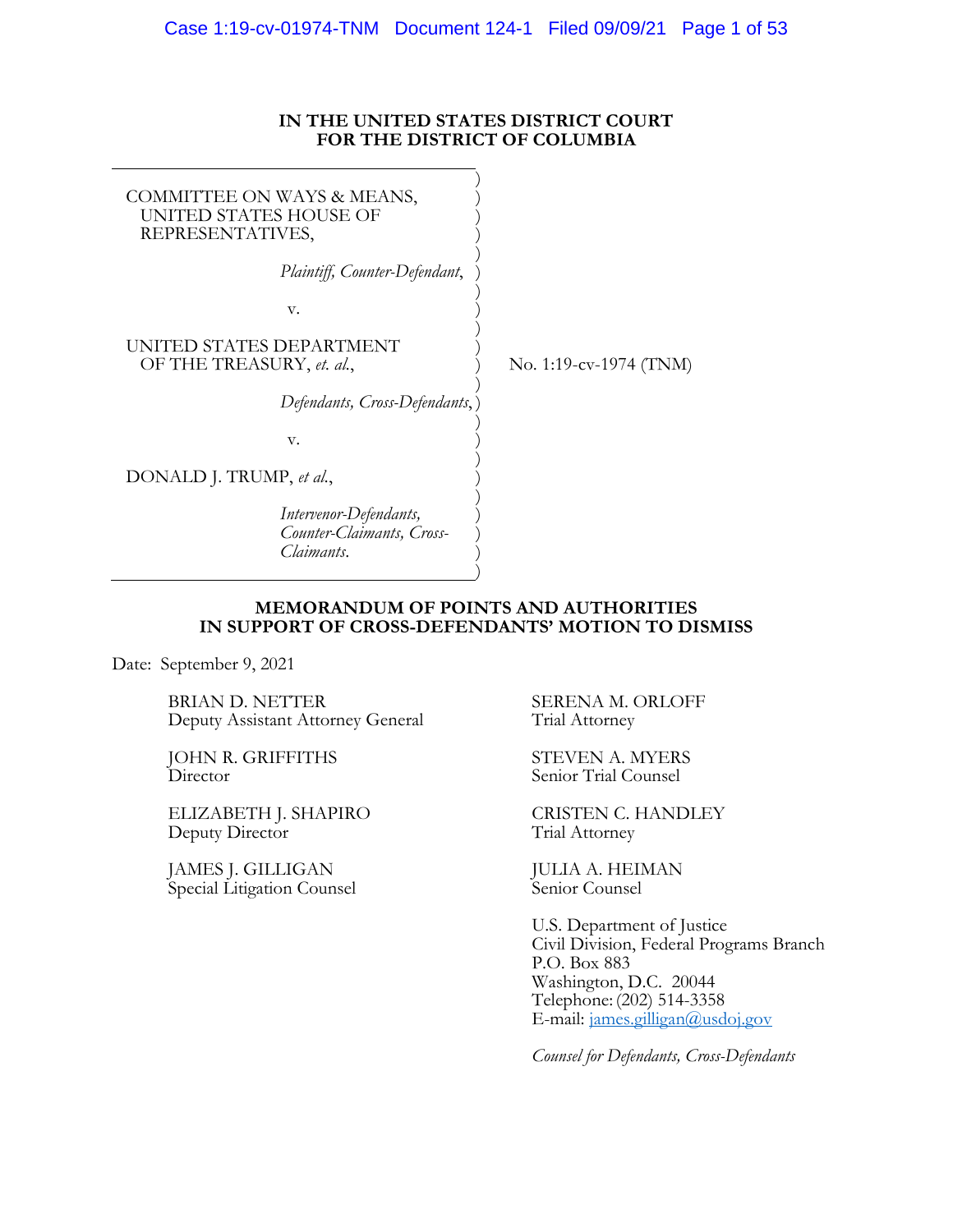# **TABLE OF CONTENTS**

| Ι.  |                 |                                                                                                                      |  |
|-----|-----------------|----------------------------------------------------------------------------------------------------------------------|--|
|     | A.              |                                                                                                                      |  |
|     | <b>B.</b>       |                                                                                                                      |  |
| II. |                 |                                                                                                                      |  |
|     | A.              |                                                                                                                      |  |
|     | <b>B.</b>       |                                                                                                                      |  |
|     | C.              |                                                                                                                      |  |
|     | D.              |                                                                                                                      |  |
|     |                 |                                                                                                                      |  |
| I.  |                 | CROSS-CLAIM I FAILS BECAUSE THE COMMITTEE'S LEGISLATIVE                                                              |  |
|     | A.              | Congress's Power of Inquiry and the "Legitimate Legislative Purpose"                                                 |  |
|     | <b>B.</b>       |                                                                                                                      |  |
|     | $\mathcal{C}$ . |                                                                                                                      |  |
| II. |                 | CROSS-CLAIM II FAILS BECAUSE MAZARS DOES NOT APPLY TO THE<br>REQUEST, AND EVEN IT IF DID, ANY REVIEW UNDER MAZARS IS |  |
|     | А.              |                                                                                                                      |  |
|     | <b>B.</b>       |                                                                                                                      |  |
|     |                 | 1.<br>The Committee's Investigation Warrants the Step of Seeking                                                     |  |
|     |                 | 2.                                                                                                                   |  |
|     |                 | 3.<br>The Committee Has Provided Detailed and Substantial Evidence of                                                |  |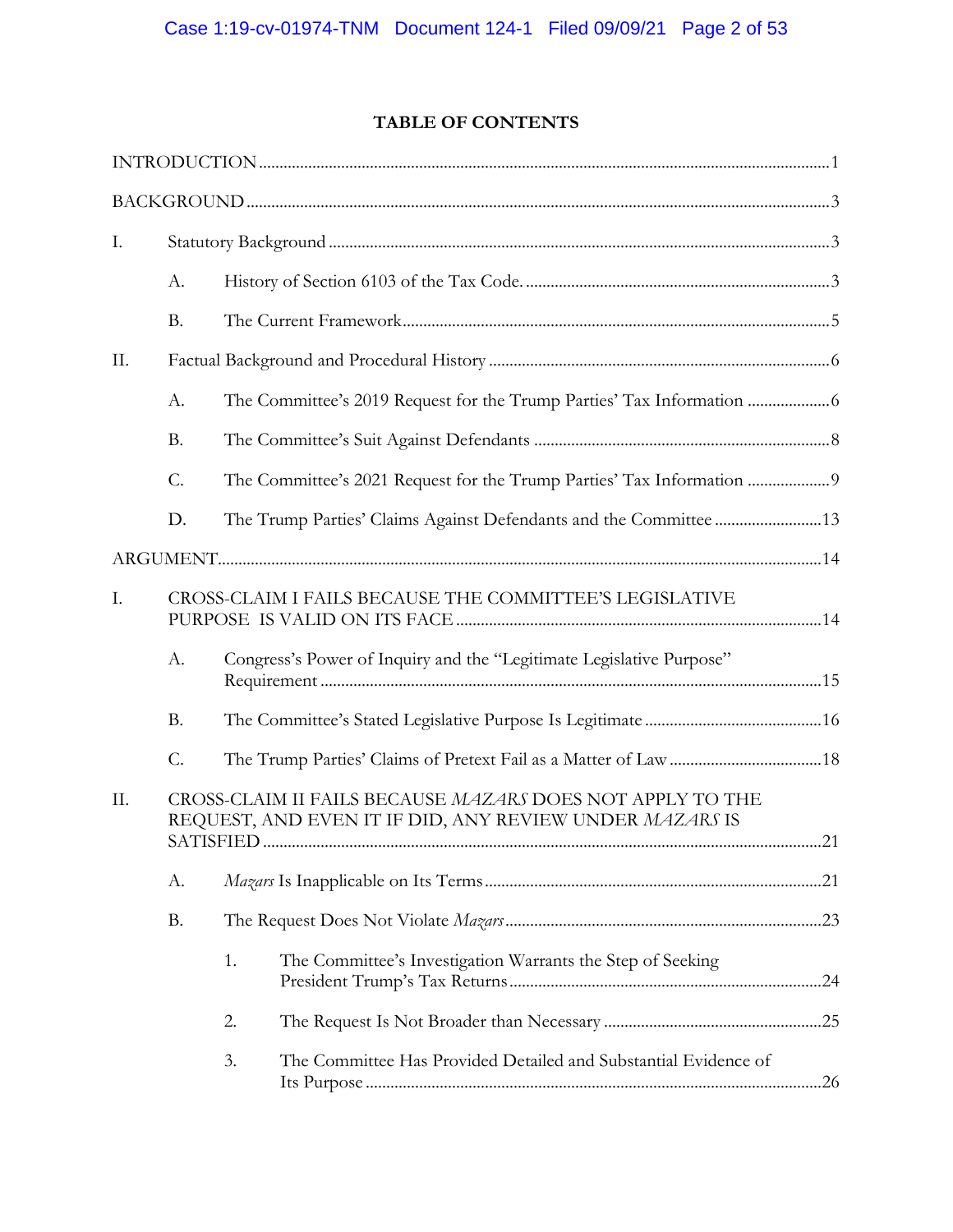# Case 1:19-cv-01974-TNM Document 124-1 Filed 09/09/21 Page 3 of 53

|      |           | 4. | The Committee's Legislative Purpose Is Not Outweighed by                                                                                                                          |  |
|------|-----------|----|-----------------------------------------------------------------------------------------------------------------------------------------------------------------------------------|--|
| III. |           |    | CROSS-CLAIM III FAILS BECAUSE SECTION 6103(F) NEITHER SUPPLIES<br>A BASIS FOR CHALLENGING DISCLOSURE OF TAX INFORMATION<br>NOR EXCLUDES A FORMER PRESIDENT'S INFORMATION FROM ITS |  |
| IV.  |           |    | CROSS-CLAIM IV STATES NO ACTIONABLE FIRST AMENDMENT                                                                                                                               |  |
|      | A.        |    | Cross-Claim IV Fails To State a Claim of First Amendment Retaliation by                                                                                                           |  |
|      | <b>B.</b> |    | Assigning Implausibly Pled Motives of Retaliation to Committee Members<br>Furnishes No Ground on Which To Invalidate the Committee's 2021                                         |  |
|      |           | 1. | The Court may not scrutinize Committee members' motives, even on                                                                                                                  |  |
|      |           | 2. | Cross-Claim IV does not plausibly allege retaliatory motive by the                                                                                                                |  |
| V.   |           |    | CROSS-CLAIM V DOES NOT STATE A VIABLE DUE PROCESS CLAIM 38                                                                                                                        |  |
|      | A.        |    | The Court Lacks Jurisdiction to Consider Cross-Claim V Because It is                                                                                                              |  |
|      | <b>B.</b> |    | Cross-Claim V Also Fails Because Precedent Establishes that Congress May<br>Lawfully Examine—and Even Hold Hearings on—the Same Information as                                    |  |
| VI.  |           |    | CROSS-CLAIM VI IS UNRIPE AND FAILS TO STATE A SEPARATION OF                                                                                                                       |  |
|      |           |    |                                                                                                                                                                                   |  |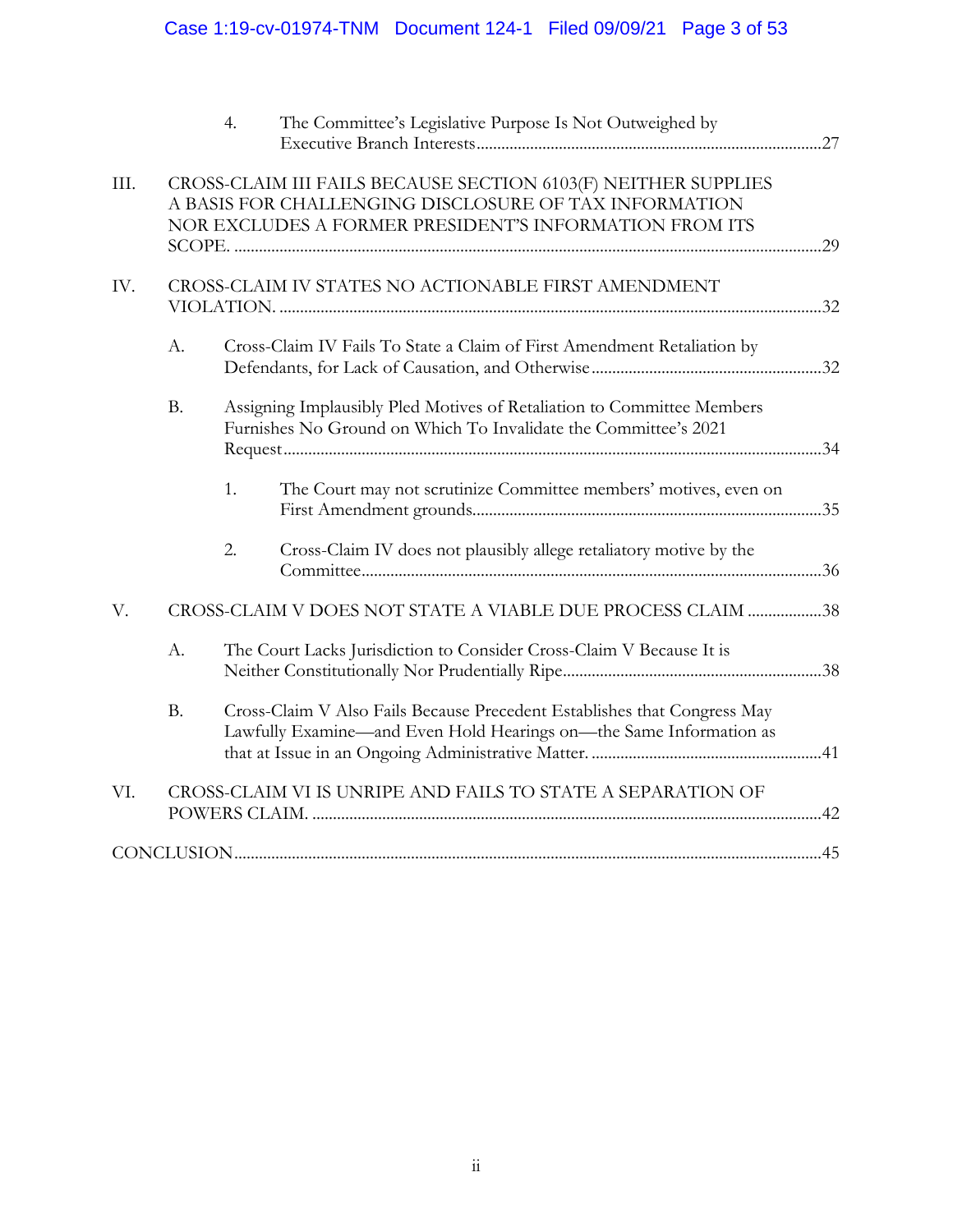# TABLE OF AUTHORITIES

# <span id="page-3-0"></span>**CASES**

| Abbot Labs. v. Gardner,                       |     |
|-----------------------------------------------|-----|
| Armstrong v. Bush,                            |     |
| Ashcroft v. Iqbal,                            |     |
| Askins v. Dist. of Columbia,                  |     |
| $AT\acute{c}T$ Corp. v. Fed. Commc'ns Comm'n, |     |
| $ATX$ , Inc. v. U.S. Dep't of Transp.,        |     |
| Barenblatt v. United States,                  |     |
| Barry v. United States ex rel. Cunningham,    |     |
| Bell Atl. Corp. v. Twombly,                   |     |
| Crawford-El v. Britton,                       |     |
| D.C. Fed'n of Civic Assn'ns v. Volpe,         |     |
| Daugherty v. Sheer,                           | .33 |
| Doe v. Dist. of Columbia,                     |     |
| *Eastland v. U.S. Servicemen's Fund,          |     |
| Elec. Privacy Info. Ctr. v. IRS,              |     |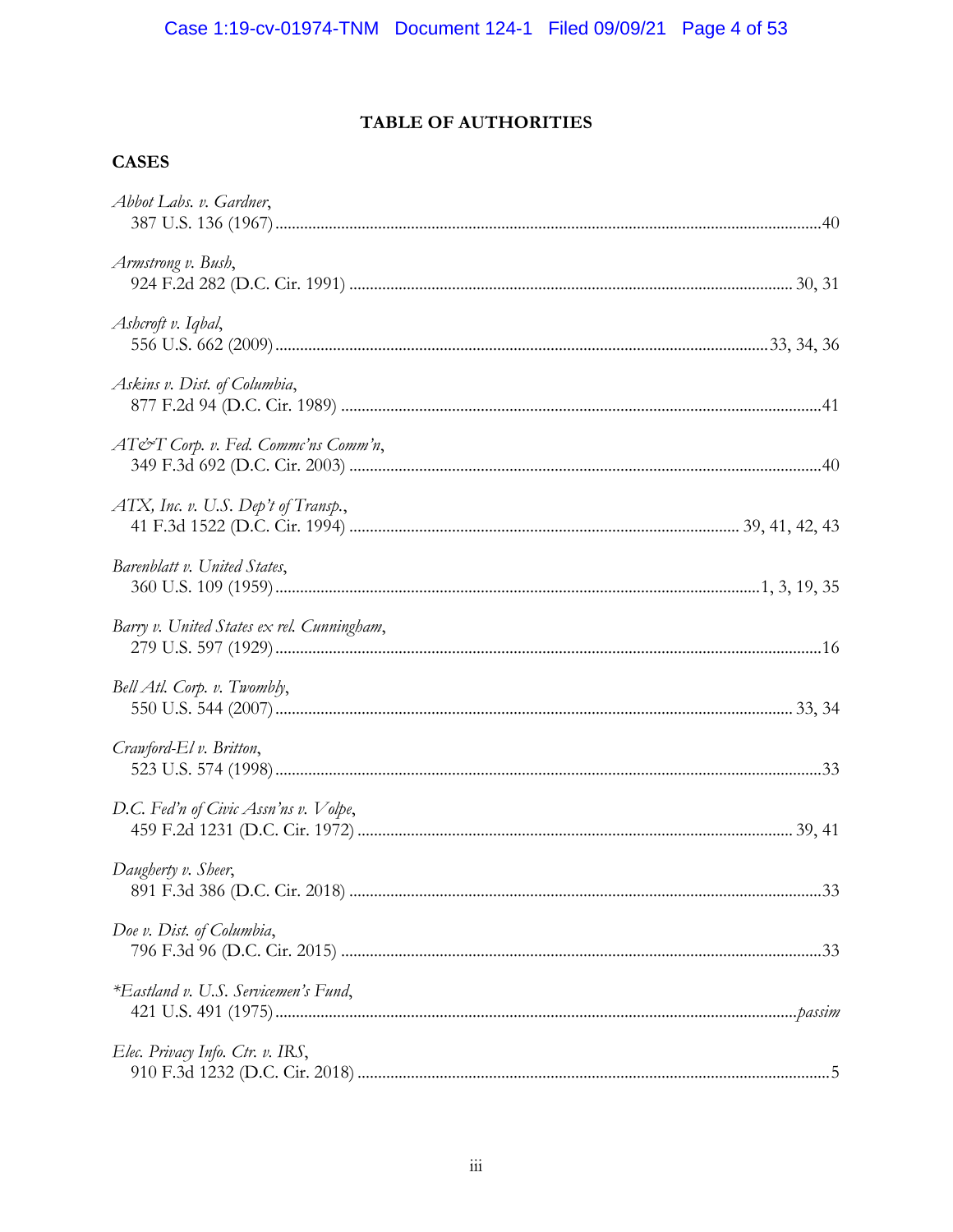# Case 1:19-cv-01974-TNM Document 124-1 Filed 09/09/21 Page 5 of 53

| Franklin v. Massachusetts,                                                  |  |
|-----------------------------------------------------------------------------|--|
| FTC v. Owens-Corning Fiberglas Corp.,                                       |  |
| Hartman v. Moore,                                                           |  |
| Hourani v. Mirtchev,                                                        |  |
| Hutcheson v. United States,                                                 |  |
| INS v. Chadha,                                                              |  |
| Koniag, Inc. v. Andrys,                                                     |  |
| In re Polar Bear Endangered Species Act Listing & Section 4(d) Rule Litig., |  |
| *McGrain v. Daugherty,                                                      |  |
| Nat'l Park Hospitality Ass'n v. Dep't of Interior,                          |  |
| Nieves v. Bartlett,                                                         |  |
| *Nixon v. Adm'r of Gen. Servs.,                                             |  |
| Nurriddin v. Bolden,                                                        |  |
| Patton Boggs LLP v. Chevron Corp.,                                          |  |
| Peter Kiewit Sons' Co. v. U.S. Army Corps of Eng'rs,                        |  |
| Pillsbury Co. v. FTC,                                                       |  |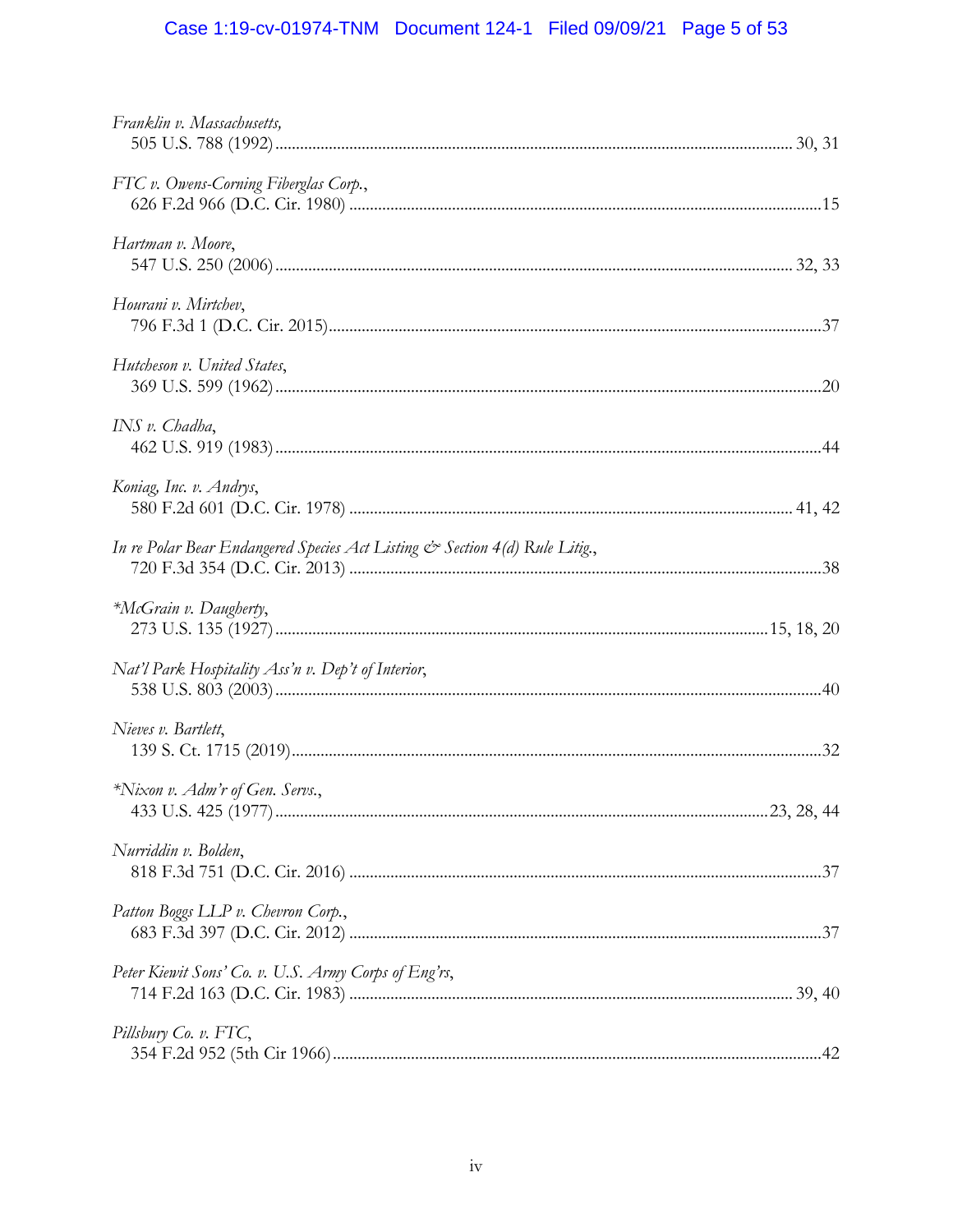# Case 1:19-cv-01974-TNM Document 124-1 Filed 09/09/21 Page 6 of 53

| Renne v. Geary,                                                            |  |
|----------------------------------------------------------------------------|--|
| Scahill v. Dist. of Columbia,                                              |  |
| Schaghticoke Tribal Nation v. Kempthorne,                                  |  |
| Tax Analysts v. IRS,                                                       |  |
| Tenney v. Brandhove,                                                       |  |
| Texas v. United States,                                                    |  |
| Townsend v. United States,                                                 |  |
| *Trump v. Mazars USA, LLP,                                                 |  |
| Trump v. Mazars USA, LLP,                                                  |  |
| *Trump v. Mazars,<br>2021 WL 3602683 (D.D.C. Aug. 11, 2021), appeal filed, |  |
| *Watkins v. United States,                                                 |  |
| Wilkinson v. United States,                                                |  |
| Wyoming Outdoor Council v. U.S. Forest Serv.,                              |  |
| <b>STATUTES</b>                                                            |  |
|                                                                            |  |
|                                                                            |  |
|                                                                            |  |
|                                                                            |  |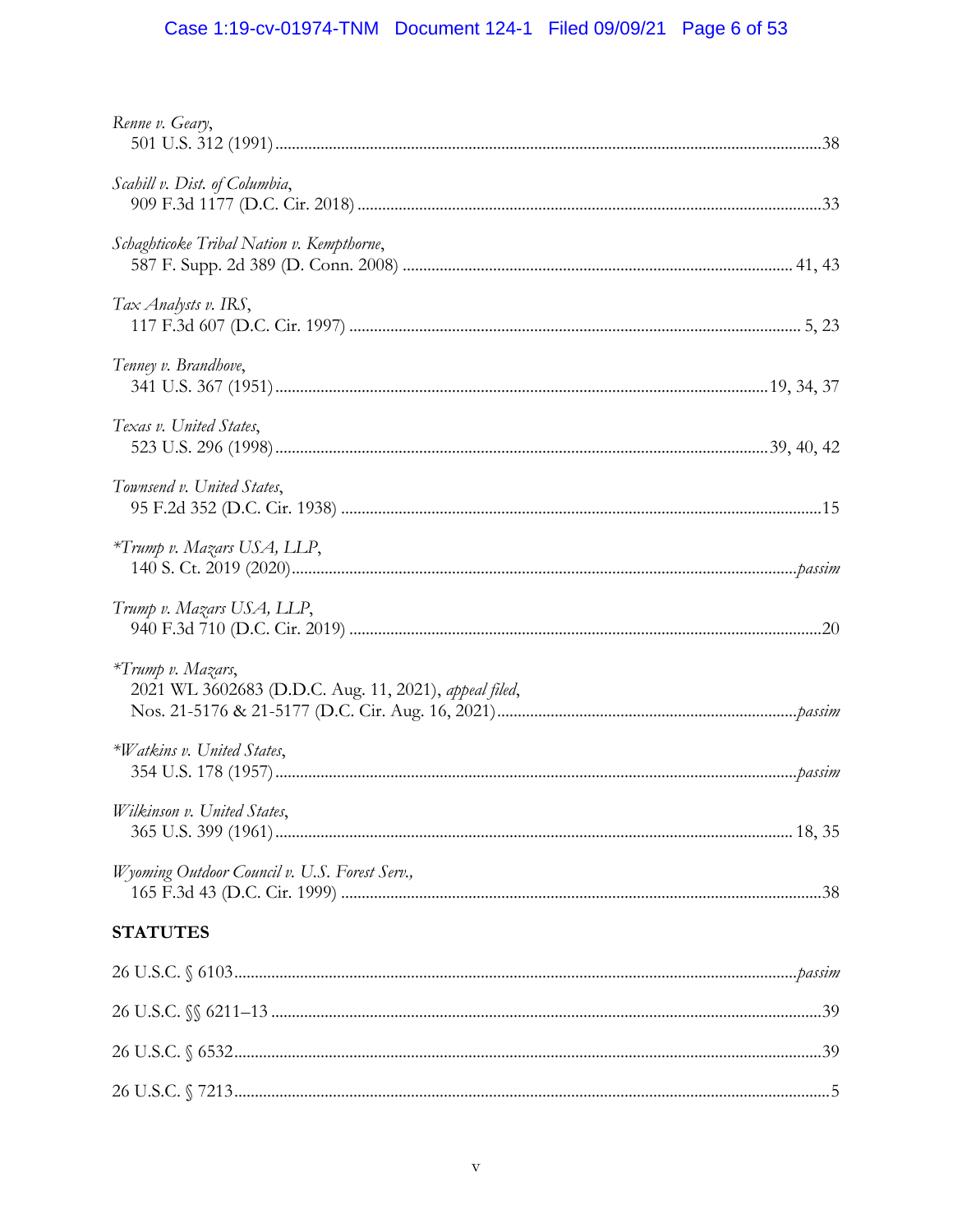# Case 1:19-cv-01974-TNM Document 124-1 Filed 09/09/21 Page 7 of 53

| <b>U.S. CONSTITUTION</b>                                                                                                                                                                                                    |
|-----------------------------------------------------------------------------------------------------------------------------------------------------------------------------------------------------------------------------|
|                                                                                                                                                                                                                             |
|                                                                                                                                                                                                                             |
|                                                                                                                                                                                                                             |
| <b>OTHER AUTHORITIES</b>                                                                                                                                                                                                    |
|                                                                                                                                                                                                                             |
|                                                                                                                                                                                                                             |
| Confidentiality of Tax Return Information: Hearing Before the H. Comm. on Ways and Means,                                                                                                                                   |
| Congressional Access to Tax Returns Under 26 U.S.C. § 6103(f), 1 Op. O.L.C. 85 (1977)5                                                                                                                                      |
| Congressional Committee's Request for the President's Tax Returns Under 26 U.S.C. § 6103(f),<br>43 O.L.C. Op. __ (June 13, 2019),<br>https://www.justice.gov/olc/opinion/congressional-committee-s-request-president-s-tax- |
| *Ways and Means Committee's Request for the Former President's Tax Returns and Related Tax<br>Information Pursuant to 26 U.S.C. $\frac{6103(f)(1)}{2}$ ,<br>45 O.L.C. Op. _ (July 30, 2021),                                |
| David Leanhardt, 18 Revelations From a Trove of Trump Tax Records (Sept. 27, 2020),<br>https://www.nytimes.com/2020/09/27/us/trump-taxes-takeaways.html 19                                                                  |
| George K. Yin, Preventing Congressional Violations of Taxpayer Privacy,<br>69 Tax Lawyer 103, (2015),                                                                                                                       |
|                                                                                                                                                                                                                             |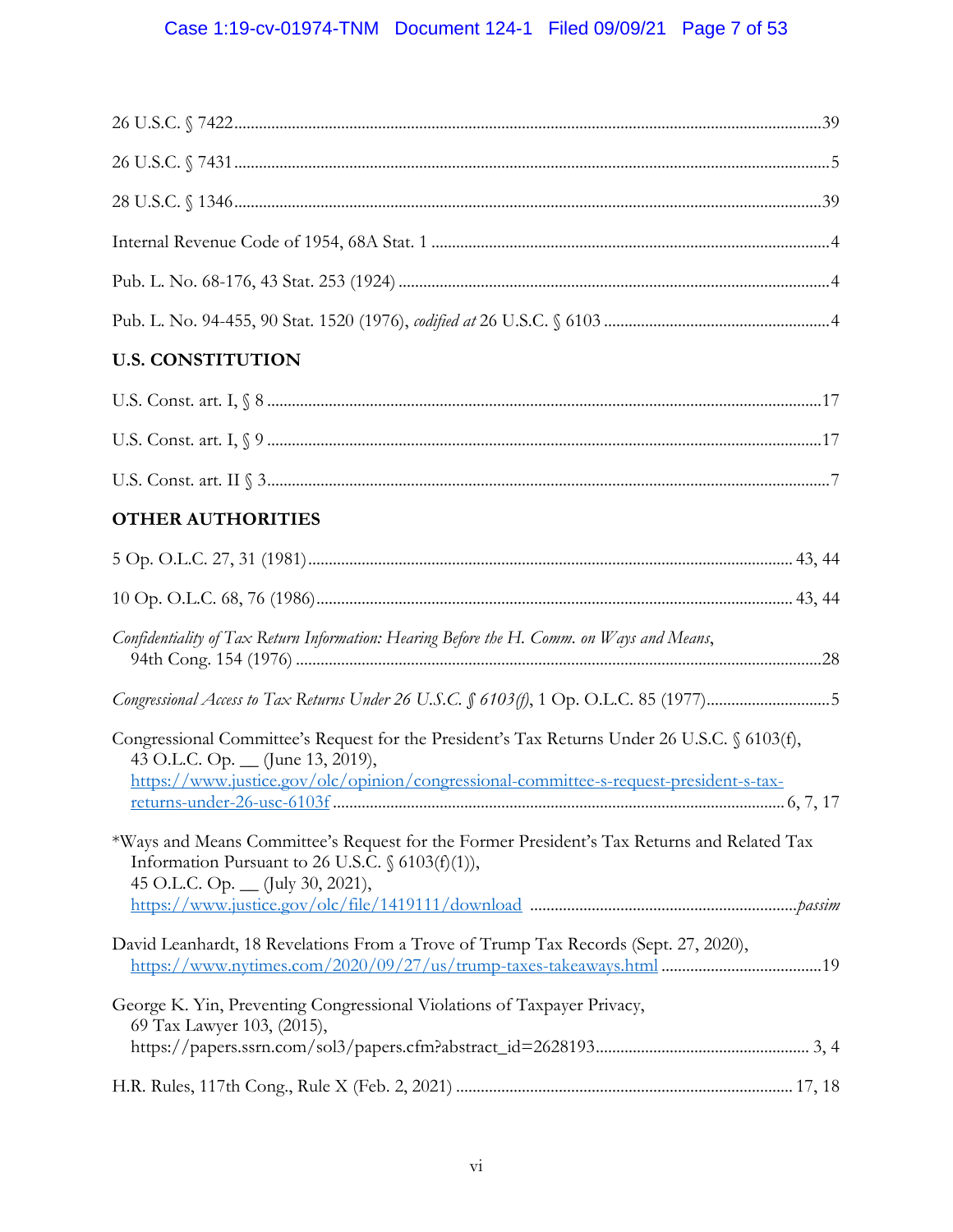# Case 1:19-cv-01974-TNM Document 124-1 Filed 09/09/21 Page 8 of 53

| https://waysandmeans.house.gov/subcommittees/ways-and-means-117th-congress36                                                   |
|--------------------------------------------------------------------------------------------------------------------------------|
|                                                                                                                                |
|                                                                                                                                |
|                                                                                                                                |
| Joint Committee on Taxation, Background Regarding the Confidentiality and Disclosure of Federal Tax<br>Returns (Feb. 4, 2019), |
| Joint Committee on Taxation, General Explanation of the Tax Reform Act of 1976 (1976)4                                         |
|                                                                                                                                |
| Scope of Congressional Oversight and Investigative Power With Respect to the                                                   |

*\*The authorities upon which we chiefly rely are marked with asterisks.*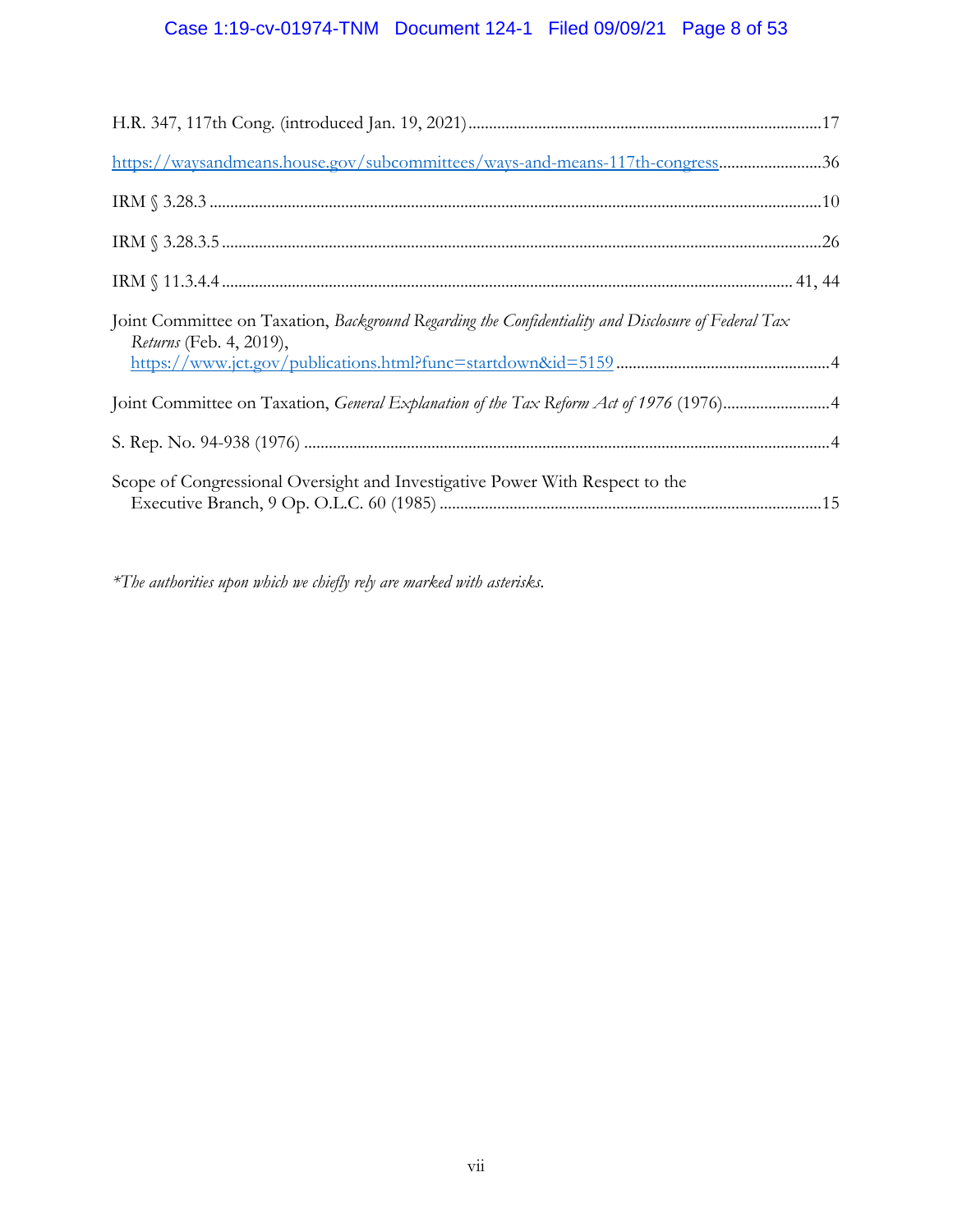#### **INTRODUCTION**

 invoked 26 U.S.C. § 6103(f)(1) to solicit from the Department of the Treasury ("Treasury") certain tax returns and return information pertaining to former President Donald Trump and eight associated business entities (collectively, the "Trump parties"). Treasury sought the advice of the Department of Justice's Office of Legal Counsel ("OLC"), which determined that the request was valid and should In June 2021, the Chairman of the House Committee on Ways and Means ("the Committee") be fulfilled.

 Through a series of cross-claims and counterclaims, the Trump parties seek now to prohibit Treasury from fulfilling the Committee's request. The Trump parties' claims lack legal merit and should be dismissed.

 *First*, the Trump parties ask the Court to determine that the Committee's request is void because it allegedly lacks a "legitimate legislative purpose." But "[s]o long as Congress acts in pursuance of its constitutional power, the Judiciary lacks authority to intervene on the basis of the motives which spurred the exercise of that power." *Barenblatt v. United States*, 360 U.S. 109, 132 (1959). Here, the operative request spells out in detail the Committee's interest in legislation relating to the mandatory audit program for sitting presidents ("Presidential Audit Program"), in presidential business entanglements and conflicts of interest, and in possible foreign influences on the President. These subjects are ones "on which legislation could be had," *Eastland v. U.S. Servicemen's Fund*, 421 U.S. 491, 506 (1975), so the Trump parties' claim necessarily fails.

 *Second*, the Trump parties challenge the request under *Trump v. Mazars USA, LLP*, 140 S. Ct. 2019 (2020), which identified considerations bearing on whether a legislative subpoena can be request poses few, if any, burdens on the Executive Branch and serves an important legislative enforced against the President. But Donald Trump is not the President, so this case does not pose the "palpable" "clash between rival branches of government" presented in *Mazars*, 140 S. Ct. at 2034- 35. Here, the Legislature and the Executive Branch agree on the path forward. In any event, the function pursuant to a duly enacted statutory authorization. So any inter-branch balancing of interests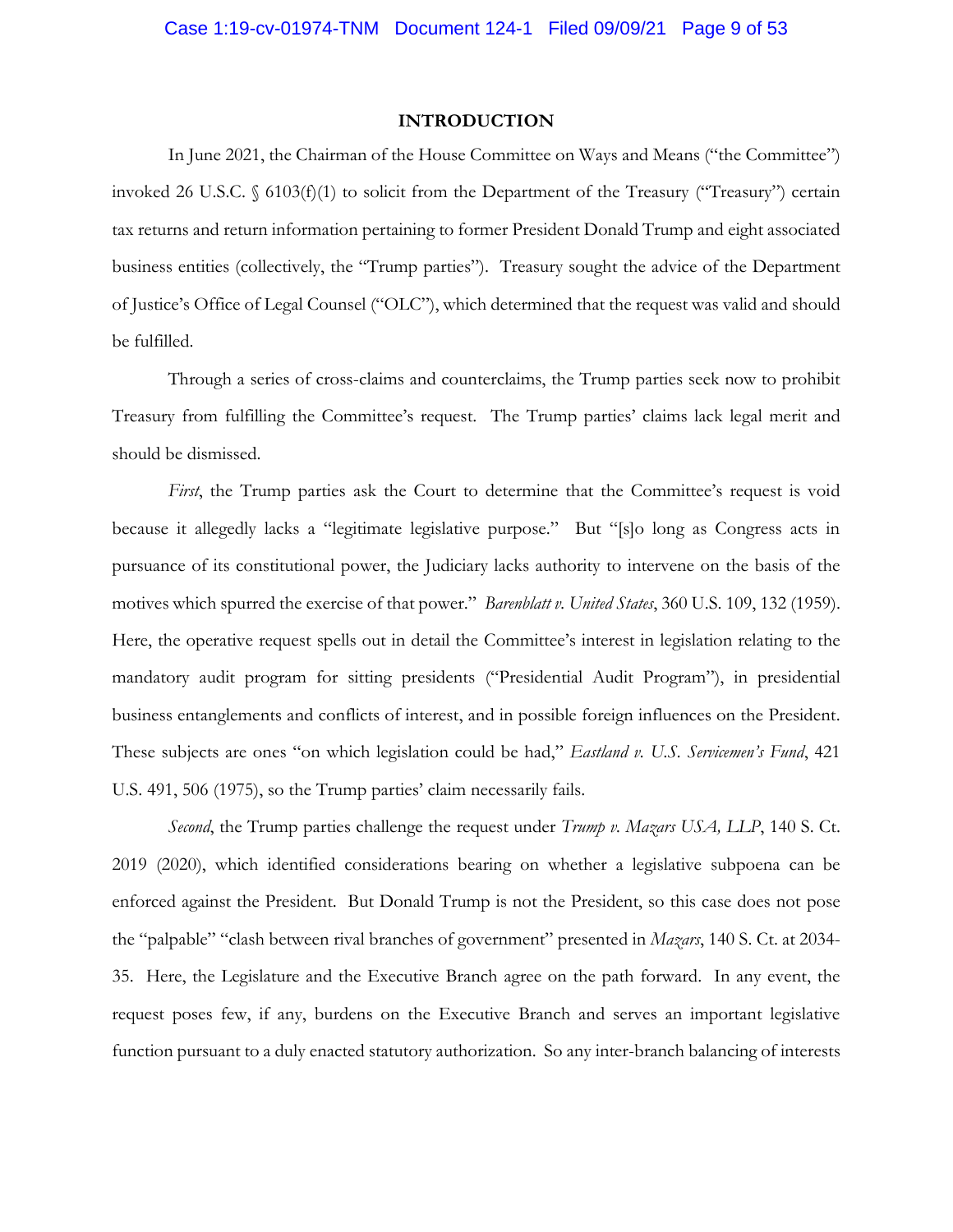#### Case 1:19-cv-01974-TNM Document 124-1 Filed 09/09/21 Page 10 of 53

under a *Mazars*-type analysis counsels against judicial intervention to override the Executive-Legislative agreement.

 *Third*, the Trump parties invoke section 6103(f) itself. But section 6103(f) provides no basis request is plainly consistent with the statutory text; the Trump parties' request for a statutory interpretation that accounts for supposed separation-of-powers concerns fails for the same reasons as for a claim by a taxpayer whose tax information<sup>1</sup> has been requested. Even if it did, the Committee's their other separation-of-powers theories.

 *Fourth*, the Trump parties assert a claim under the First Amendment for retaliation. But to state such a claim, a litigant must adequately allege that his or her protected expression is the "but for" cause of the alleged retaliatory act. Yet the reason for Defendants' intended release of the Trump parties' tax information to the Committee is the unconditional command of section 6103(f)(1), regardless of any protected expression by any of the Trump parties or Defendants' views thereof. So far as this claim would call on the Court, even for First Amendment reasons, to probe the motives of individual legislators who support the Committee's request, it is foreclosed by decades of Supreme Court precedent. In any event, the Trump parties have not plausibly alleged retaliatory motive on the part of Defendants or the Committee.

 Committee's 2021 Request would violate their due process rights, on the theory that congressional review would somehow taint alleged ongoing audits of the Trump parties' returns. This claim is grounded in speculation. If any alleged audits were to result in unfavorable determinations, the appropriate recourse would be to litigate those determinations. There is also nothing anomalous about a congressional inquiry that runs parallel to an ongoing administrative proceeding. Thus, even if this claim were ripe it would fall far short of stating a claim for a violation of the Trump parties' due-*Fifth*, the Trump parties further contend that disclosure of information responsive to the process rights.

<sup>&</sup>lt;sup>1</sup> "Return" and "return information" are defined terms under the Internal Revenue Code and do not encompass all types of tax information. *See* 26 U.S.C. § 6103(b)(1)-(2). For ease of reference, and because this lawsuit does not turn on those definitions, this motion uses the term "tax information" to mean "returns" and "return information" collectively as defined under the statute.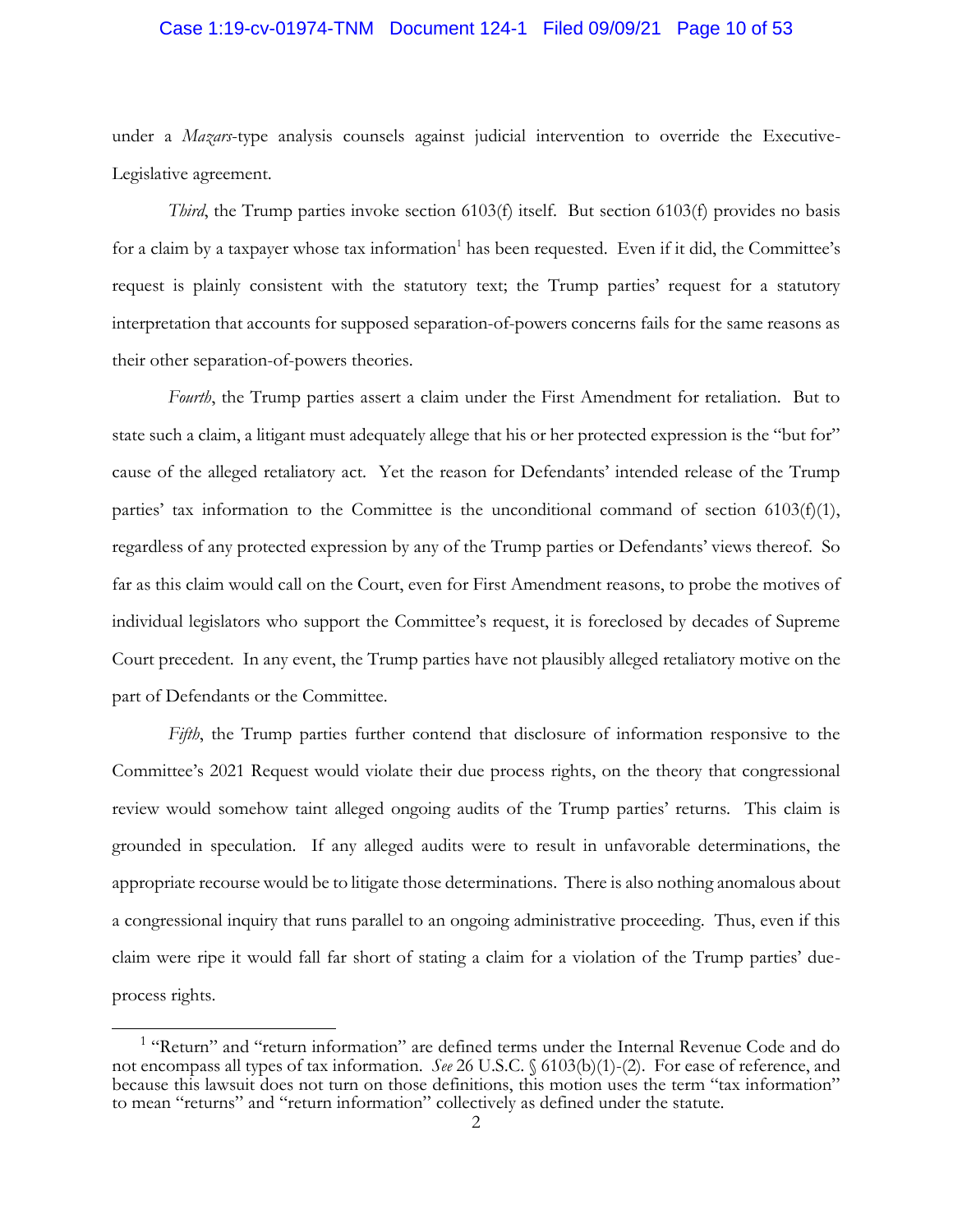#### <span id="page-10-0"></span>Case 1:19-cv-01974-TNM Document 124-1 Filed 09/09/21 Page 11 of 53

 *Sixth*, the Trump parties assert a freestanding claim based on supposed separation-of-powers violations. That claim stems from the assumption—unsupported by factual allegations and information to interfere with the alleged ongoing IRS audit in a manner that injures the Trump parties. Such speculative allegations do not amount to a ripe controversy. Additionally, even if this claim were ripe, it should still be dismissed, as congressional requests for information, including information that violate the separation of powers. In this case, the Executive Branch has properly determined that the undermined by the Committee's stated intentions—that the Committee will use the requested is the subject of an ongoing administrative proceeding such as an alleged IRS audit, do not inherently Committee has asserted valid legislative purposes and its request comports with the considerations identified in *Mazars*. Thus, the Committee's request *a fortiori* does not amount to a separation-ofpowers violation.

#### **BACKGROUND**

#### **I. STATUTORY BACKGROUND**

#### **A. History of Section 6103 of the Tax Code**

 Since the late 1800s, Congress has endeavored to balance the privacy interests of federal taxpayers with its own needs, and the needs of other government actors, for access to tax information. *See* George K. Yin, Preventing Congressional Violations of Taxpayer Privacy, 69 Tax Lawyer 103, 105, "Taxpayer Privacy"). Immediately following the enactment of the first personal income tax in 1862, the tax laws permitted unrestricted public access to individual taxpayer returns—a system that drew criticism for invading privacy rights and discouraging voluntary tax reporting. *Id.* at 154. Accordingly, in 1894, Congress made it a misdemeanor to disclose certain tax information outside of the tax agency, 119-136 (2015), [https://papers.ssrn.com/sol3/papers.cfm?abstract\\_id=2628193](https://papers.ssrn.com/sol3/papers.cfm?abstract_id=2628193) (hereinafter *id*. at 119, and in 1921 tightened that protection to permit inspection of tax information "only by order of the President under rules prescribed by the Treasury Secretary," *id.* (citation omitted).

 Following the Coolidge Administration's refusal to furnish the tax records of officials suspected of involvement in the Teapot Dome scandal, Congress adjusted this framework to provide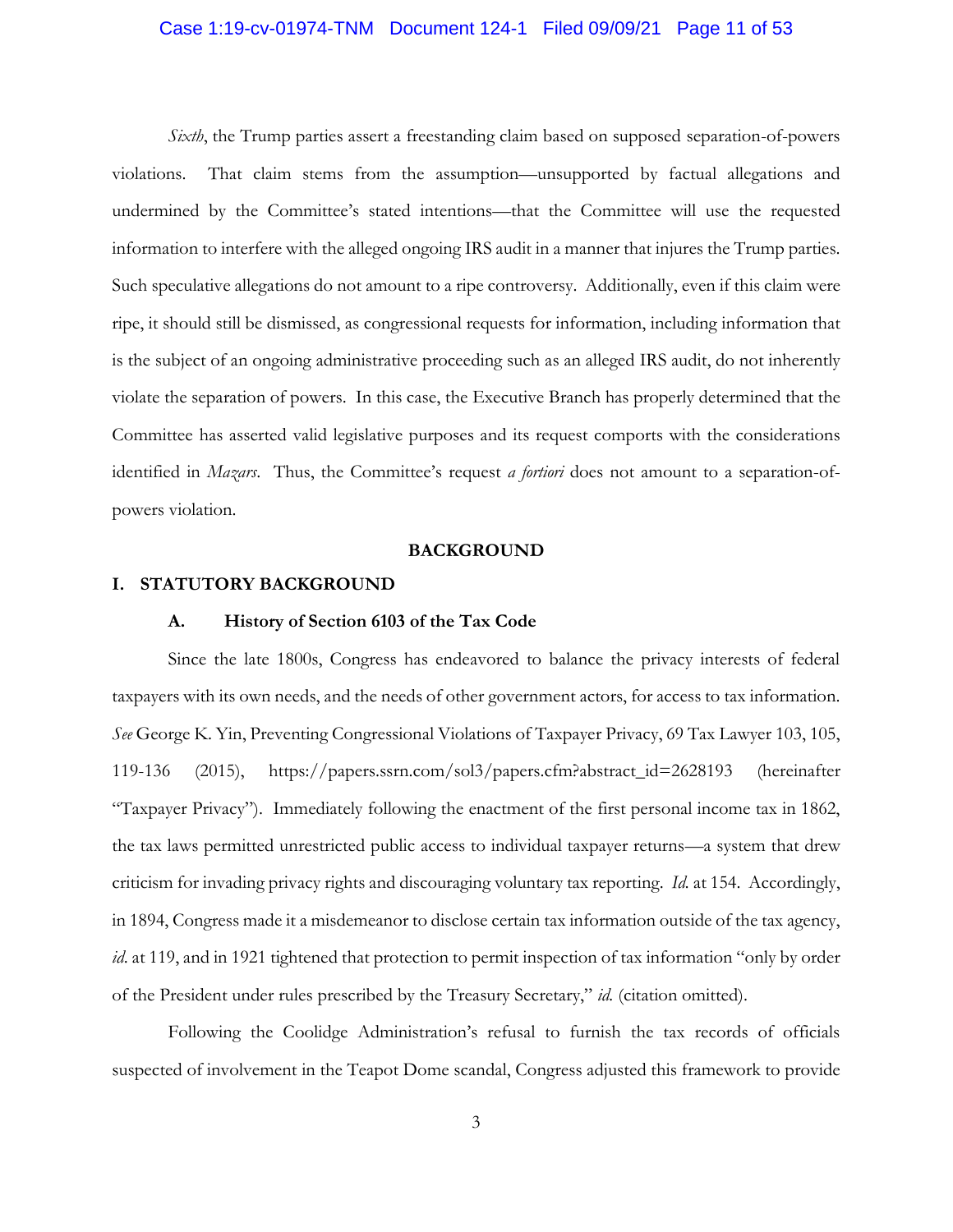#### Case 1:19-cv-01974-TNM Document 124-1 Filed 09/09/21 Page 12 of 53

 a direct right of access to tax information for certain congressional committees. *See id.* at 120-24. The "or a special committee of the Senate or House, shall have the right to call on the Secretary of the [tax] returns . . . that may be required by the committee[.]" Pub. L. No. 68-176, § 257(a), 43 Stat. 253, 293 (1924). Congress amended this provision two years later, first to limit this right of access by nontax committees to "joint" and "select" committees "specially authorized to investigate returns by to sit in executive session to receive tax information. *See* Taxpayer Privacy, 69 Tax Lawyer at 126. The Internal Revenue Code of 1954, ch. 736, § 6013(d)(1), (2), 68A Stat. 1, 754-55, re-enacted these Revenue Act of 1924 provided that the Ways and Means Committee, the Senate Finance Committee, Treasury for, and it shall be his duty to furnish, any data of any character contained in or shown by a resolution" of the Senate and/or House, and second, to require any committee invoking this access provisions in the precursor to the current section 6103(f).

 misuse of tax information" by the Nixon Administration. Joint Committee on Taxation, *Background*  Regarding the Confidentiality and Disclosure of Federal Tax Returns ("JCT Report") at 6 (Feb. 4, 2019), at 19, 317-18 (1976). Whereas tax returns had previously been deemed "public records," the 1976 Act removed that designation and provided expressly that tax returns (and return information) "shall be confidential." Pub. L. No. 94-455 § 1202, 90 Stat. 1520, 1667 (1976), *codified at* 26 U.S.C. § 6103(a). Government officials with access to tax information therefore may not disseminate it without removed the ability of the Secretary or the President to create new ones. *See* Taxpayer Privacy, 69 Tax Lawyer at 131. In so doing, Congress sought to balance the citizen's right to privacy with "the particular office or agency's need for the information involved," Joint Committee on Taxation, *General Explanation of the Tax Reform Act of 1976*, JCS-33-76, at 315 (1976), including the needs of Congress, "particularly its tax-writing committees . . . [for] access in certain instances to returns and return information in order to carry out its legislative responsibilities[.]" S. Rep. No. 94-938, pt. 1 at 320. In 1976, Congress tightened the disclosure rules again amidst "publicity regarding possible <https://www.jct.gov/publications.html?func=startdown&id=5159>; *see also* S. Rep. No. 94-938, pt. 1, authorization. Congress also codified the thirteen regulatory exceptions to nondisclosure and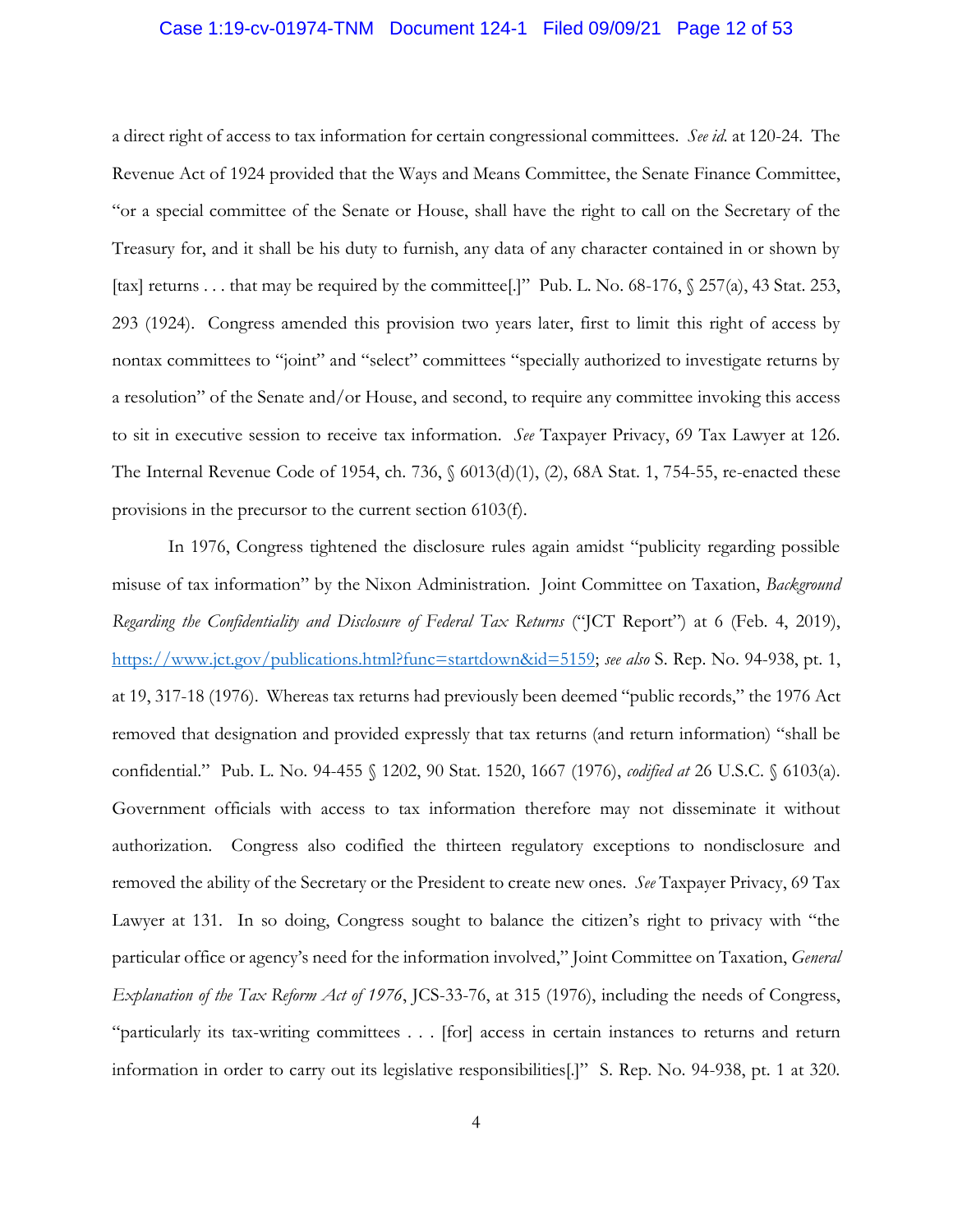#### <span id="page-12-0"></span>Case 1:19-cv-01974-TNM Document 124-1 Filed 09/09/21 Page 13 of 53

 The 1976 Act also tightened the procedural requirements for Congress to obtain and review tax  information, *see Congressional Access to Tax Returns Under 26 U.S.C. § 6103(f)*, 1 Op. O.L.C. 85, 89 (1977), but otherwise did not disrupt the longstanding practice of according the tax committees mandatory access to tax information upon request.

#### **B. The Current Framework**

 The general framework established in 1976 persists today. Section 6103 provides that "tax information obtained by him in any manner[.]" 26 U.S.C. § 6103(a). "Return" and "return reporting, liabilities, and administration. *Id.* § 6103(b)(1)-(2); *see also* supra note 1. A willful unauthorized disclosure of tax information is a felony, *id.* § 7213(a)(1)-(2), and a taxpayer whose returns" and "return information" "shall be confidential and, except as authorized by [the Internal Revenue Code] . . . no officer or employee of the United States . . . shall disclose any return or return information" are defined broadly to encompass information maintained by the IRS relating to tax information has been subject to unauthorized inspection or disclosure may, under certain circumstances, seek damages, *id.* § 7431.

 Section 6103 sets forth "thirteen tightly drawn categories of exceptions" to the confidentiality federal tax information." *Tax Analysts v. IRS*, 117 F.3d 607, 613 (D.C. Cir. 1997). The exception for disclosure to congressional tax committees set forth in section 6103(f)(1) is the exception at issue in this lawsuit. As relevant here, paragraph (f)(1) provides that, upon written request from the Committee on Ways and Means of the House of Representatives, the Committee on Finance of the Senate, or the Joint Committee on Taxation (collectively, the "tax committees"), the Secretary "shall taxpayer, any such information "which can be associated with . . . a particular taxpayer shall be furnished to such committee only when sitting in closed executive session." 26 U.S.C. § 6103(f)(1). of tax information, *Elec. Privacy Info. Ctr. v. IRS*, 910 F.3d 1232, 1237 (D.C. Cir. 2018); *see* 26 U.S.C. § 6103(c)–(o), pursuant to which the Secretary and the IRS Commissioner act as the "gatekeepers of furnish" such committee with any specified tax information, except that, absent consent of the Tax information so obtained by one of the tax committees, including information associated with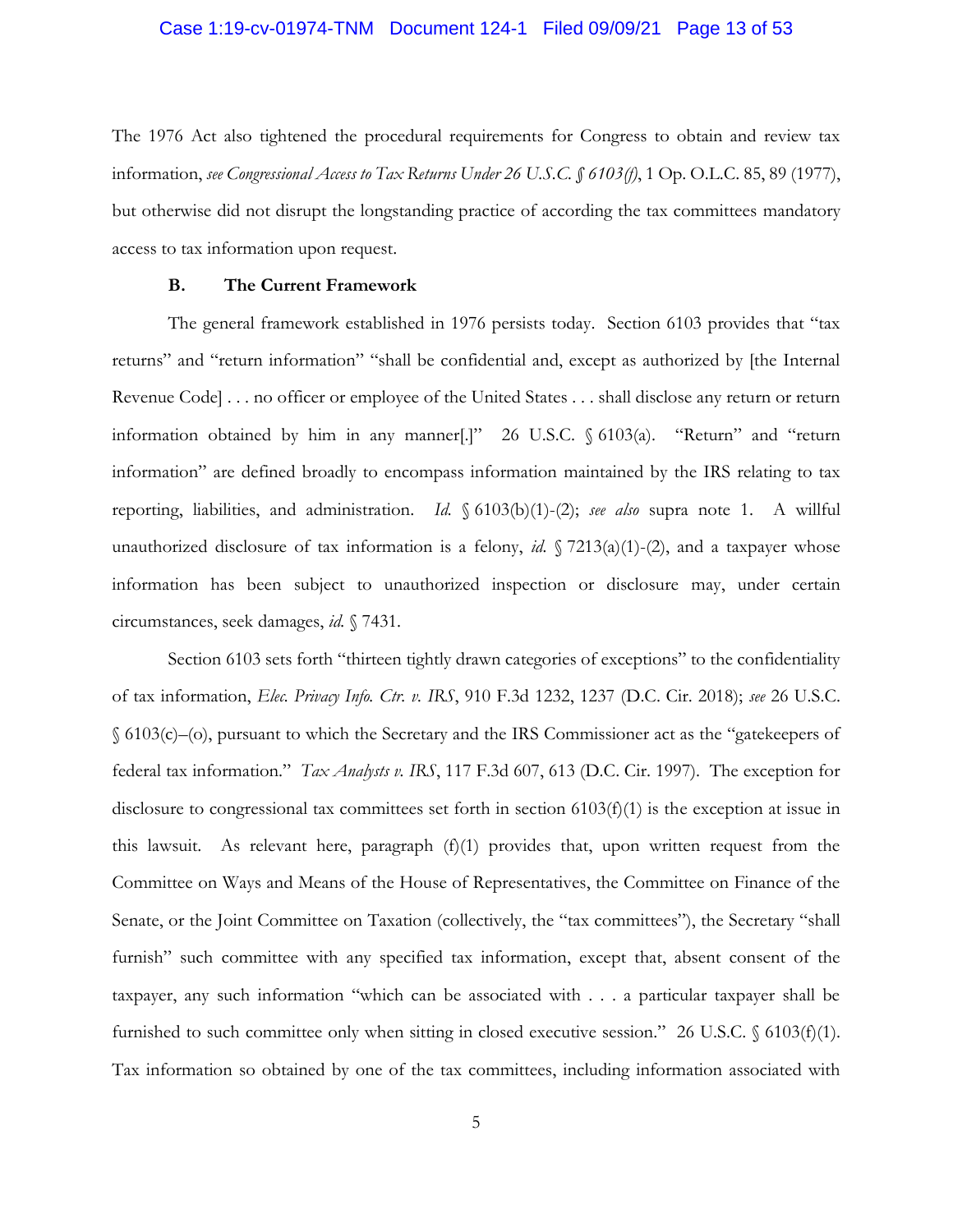#### <span id="page-13-0"></span>Case 1:19-cv-01974-TNM Document 124-1 Filed 09/09/21 Page 14 of 53

*id.* § 6103(f)(4)(B). Nontax committees continue to enjoy only much more limited rights of access, individual taxpayers, may be submitted to the Senate, the House, or both. *Id*. § 6103(f)(4)(A); *compare*  requiring authorization by resolution of the House and/or Senate. *Id*. § 6103(f)(3).

### **II. FACTUAL BACKGROUND AND PROCEDURAL HISTORY**

# **A. The Committee's 2019 Request for the Trump Parties' Tax Information**

 candidate Donald J. Trump declined to release his tax returns publicly, citing allegedly ongoing IRS audits. Cross-Claim ¶ 1. That choice, which broke a decades-long practice among major-party nominees, prompted questions that the undisclosed returns might reveal "a Russia connection," As alleged by the Trump parties,<sup>2</sup> during the 2016 presidential election campaign, thenforeign government entanglements, and Emoluments Clause violations. *Id*. ¶ 4.

 the Committee. In an April 3, 2019, letter to the IRS, Chairman Neal, formally invoking 26 U.S.C. for eight associated business entities for the tax years 2013-2018, together with the administrative files associated with each return (the Committee's "2019 Request"). Cross-Claim ¶ 12; *see* Congressional Committee's Request for the President's Tax Returns Under 26 U.S.C. § 6103(f) ("2019 OLC Op."), request-president-s-tax-returns-under-26-usc-6103f. Chairman Neal explained that the information requested was necessary to "determin[e] the extent to which the IRS audits and enforces the Federal Following the 2018 mid-term elections, Representative Richard E. Neal became Chairman of § 6103(f)(1), requested that the IRS produce President Trump's individual tax returns and the returns 43 O.L.C. Op. \_\_, at \*12-13, <https://www.justice.gov/olc/opinion/congressional-committee-s>tax laws against a president." Cross-Claim ¶ 12*.* 

 On May 6, 2019, after consulting with OLC, the Secretary of the Treasury denied the Committee's 2019 Request. Cross-Claim ¶ 15; 2019 OLC Op. at 14. In a letter to Chairman Neal, the Secretary explained (in the Trump parties' words), that Defendants "could not comply with the

 $2^{2}$  Except as otherwise noted, the factual background presented here is based on the facts as alleged Claim") at 13-36. Defendants reserve the right, however, to contest the Trump parties' allegations, in the Trump parties' Answer and Counterclaims/Cross-Claims, ¶¶ 1-55, ECF No. 113 ("Crossand/or their ability to prove their allegations, as may be necessary or appropriate in further proceedings.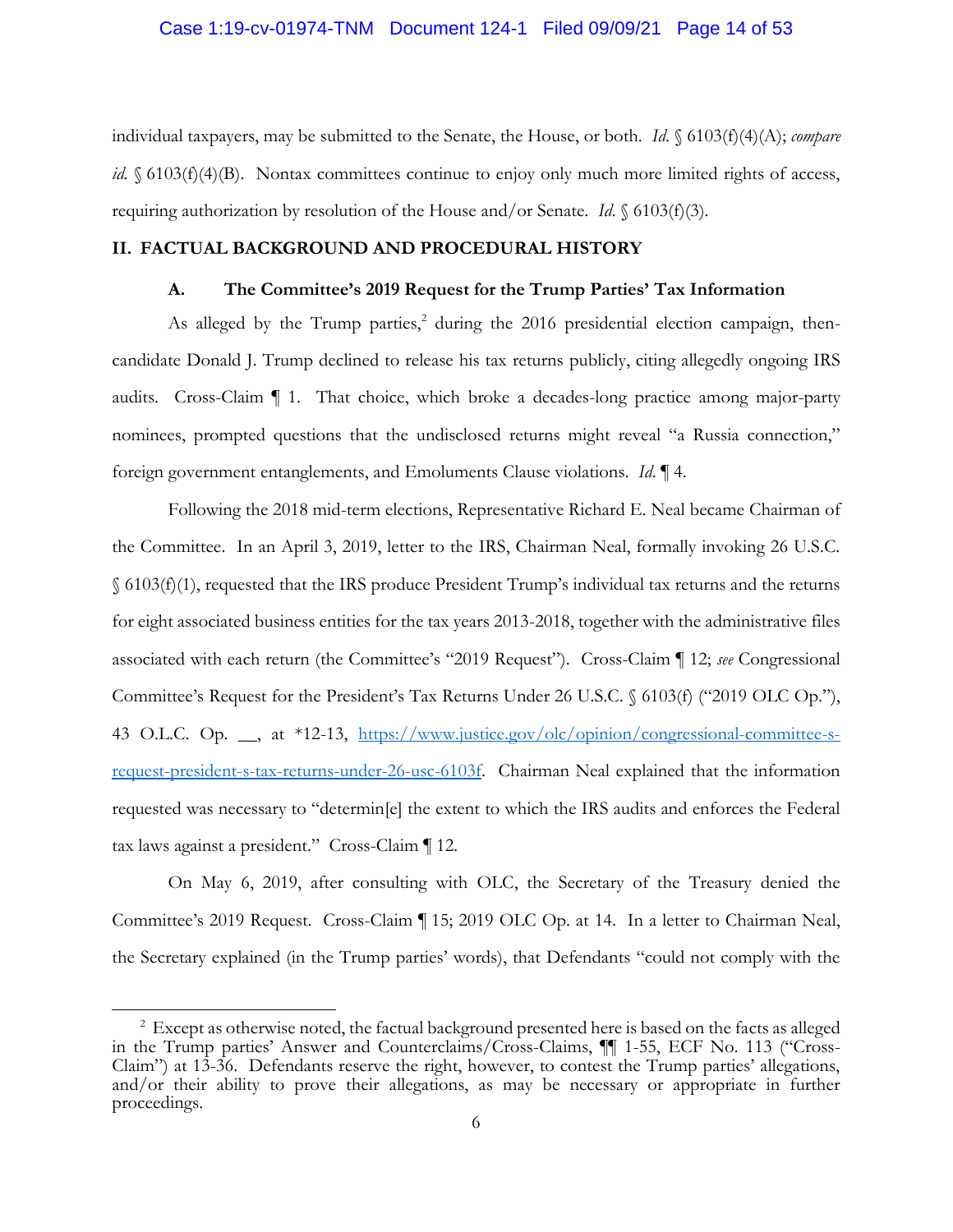### Case 1:19-cv-01974-TNM Document 124-1 Filed 09/09/21 Page 15 of 53

 Committee's request" because "[a]fter compiling and reviewing over 40 pages of Democrats' public purpose," Cross-Claim ¶ 15, and therefore "section 6103(f) would not authorize disclosure," 2019 statements," the Secretary had "concluded that the Committee's request lacked a legitimate legislative OLC Op. at 14.3

 that the Constitution required the Committee to establish "a legitimate legislative purpose in support of its request for [President Trump's] tax returns" before their release could be authorized under upon the Committee's true objective," 2019 OLC Op. at 17, 19, and "determine whether a in furtherance of a legitimate legislative purpose," *id.* at 21. Turning to the public record, OLC concluded that the stated purpose of the 2019 Request—"to consider legislation regarding the IRS's practices in auditing presidential tax filings"—was "implausible," and that the Committee's true "Given that Congress may not pursue public disclosure for its own sake," OLC concluded that the therefore required [Defendants] to maintain confidentiality of the requested tax information." *Id.* at In a formal opinion published on June 13, 2019, OLC memorialized its advice to Defendants concerning the 2019 Request. *See generally* 2019 OLC Op.; *see also* Cross-Claim ¶¶ 16-17. OLC found section 6103(f); and that the Executive Branch was required both to "examine evidence that may bear congressional request to disclose confidential tax information under section  $6103(f)$ ... has been made purpose was "forcing the public disclosure of [President Trump's] tax returns," *id.* at 26, 29-30. 2019 Request lacked a legitimate legislative purpose, that it "did not qualify," accordingly, "for the statutory exception to taxpayer confidentiality" under section 6103(f)(1), and that "section 6103(a) 17, 31. 4

 $3$  Four days later, on May 10, 2019, Chairman Neal served subpoenas on the Secretary and the Commissioner of the IRS for largely the same information requested in the Committee's 2019 Request. On May 17, 2019, Defendants declined to produce the records sought by the Committee. *See* 2019 OLC Op. at 14-15.

<sup>&</sup>lt;sup>4</sup> According to the Trump parties, OLC found that the Committee's specific purpose in seeking to expose the "private tax information" of President Trump was "political gain." Cross-Claim ¶ 83. OLC made no such finding. *See generally* 2019 OLC Op.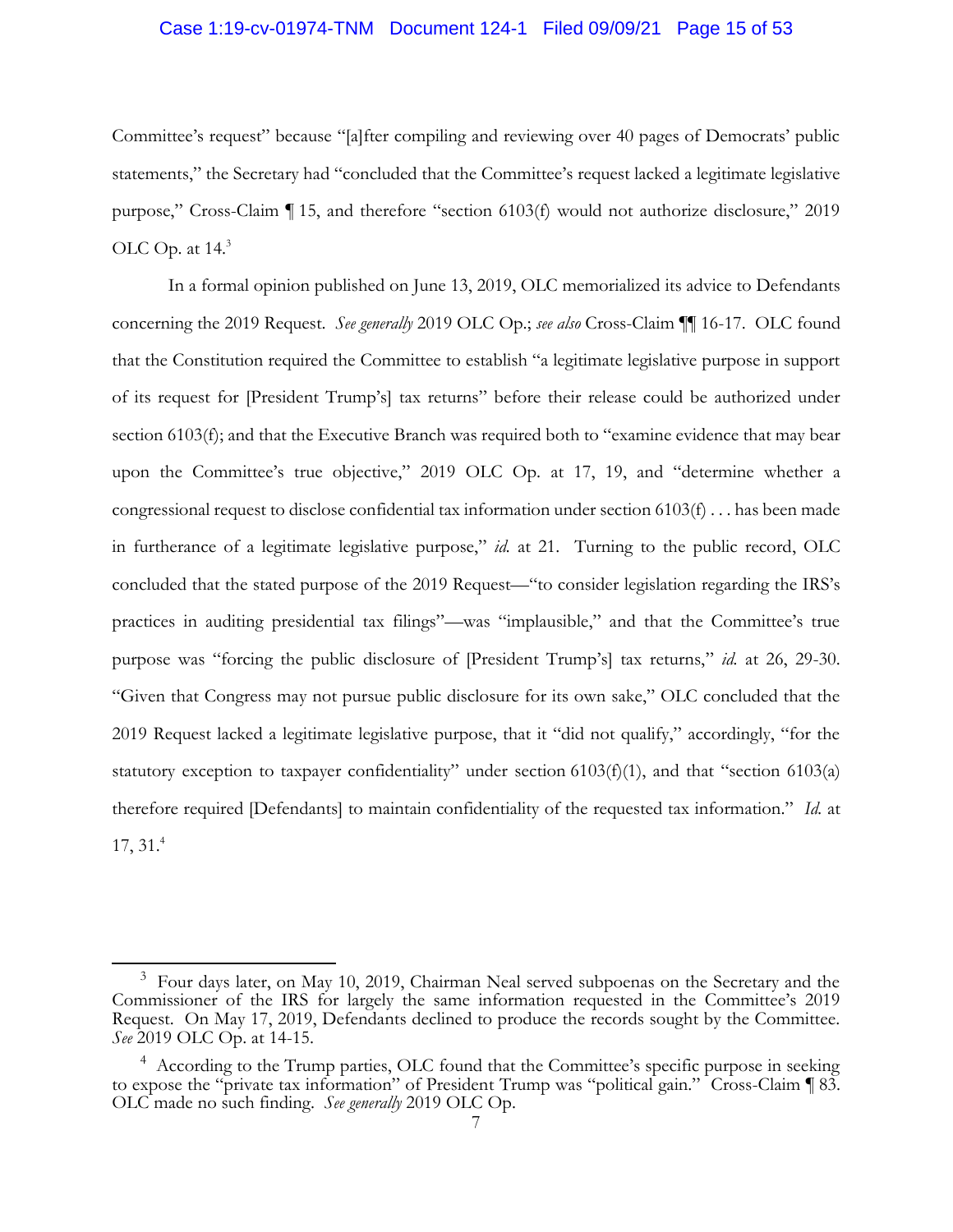### **B. The Committee's Suit Against Defendants**

<span id="page-15-0"></span> The Committee initiated this action on July 2, 2019, seeking declaratory and injunctive relief to compel Defendants' compliance with the Committee's 2019 Request (and related subpoenas). Compl. for Decl. & Inj. Relief ¶¶ 1, 9 (ECF No. 1); *id*. at 48 (Prayer for Relief). The Committee alleged that it was "investigating the IRS's administration of various tax laws and policies relating to Presidential tax returns and tax law compliance by President Trump, including whether the IRS's self- imposed policy of annually auditing the returns of sitting Presidents is working properly[.]" *Id.* ¶ 4. "Without reviewing the requested return materials," the Committee maintained, it "[could] not ensure that the IRS's audit process is functioning fairly and effectively, understand how provisions of the tax code are implicated by President Trump's returns, or exercise its legislative judgment to determine whether changes to the code may be warranted." *Id*. **[6.** To redress this deprivation of information necessary to the completion of its investigation, and the performance of its "most basic constitutional functions," the Committee requested an order directing Defendants "to comply with Section 6103(f) and [its] subpoenas by producing the requested information immediately." *Id*. ¶ 9.

 On July 17, 2019, the Trump parties moved "to intervene as defendants and oppose the Committee's suit," Unopposed Motion To Intervene [etc.] at 1 (ECF No. 12), in order to protect their interest "in preventing the disclosure of their confidential tax information," *id*. at 2-4. The Court granted the motion the following day. Order (ECF No. 14). On September 6, 2019, Defendants and the Trump parties jointly moved to dismiss the Committee's complaint, on the grounds that the Committee's informational dispute with the Executive Branch did not present an Article III case or controversy, that the Court lacked statutory subject-matter jurisdiction, that the Committee lacked a cause of action, and that the Committee had failed to state claims on which relief could be granted. *See generally* Mem. of Pt. & Auths. in Supp. of Defs.' & Def-Intervenors' Mot. To Dismiss (ECF No. 44).<sup>5</sup>

 $5$  By this time, the Committee had already moved for summary judgment on the merits of its 2019, the Court denied the Committee's motion, without prejudice, pending resolution of the claims, *see generally* Mem. of Law in Supp. of Pl.'s Mot. for Summ. J. (ECF No. 29-2). On August 29,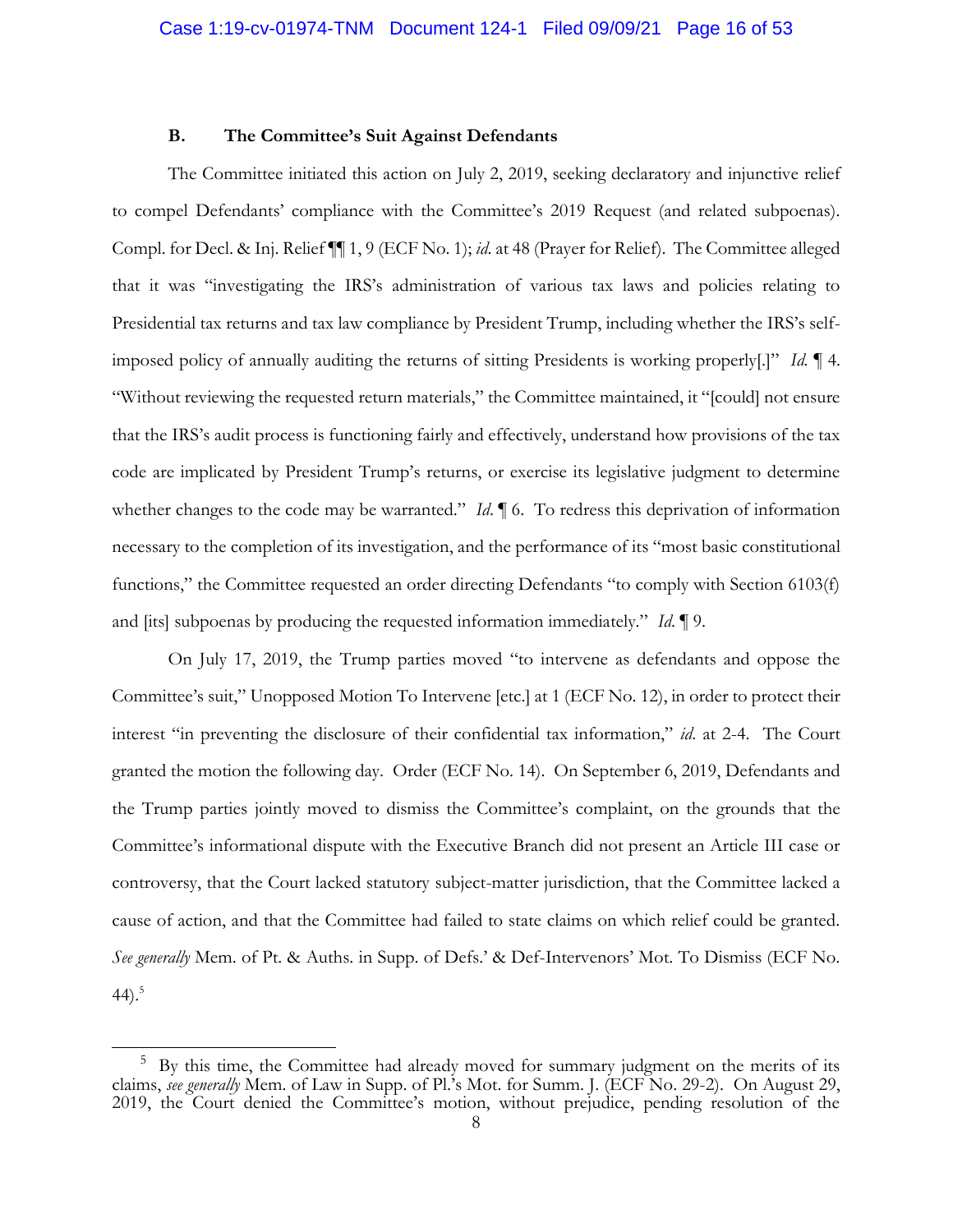### <span id="page-16-0"></span>Case 1:19-cv-01974-TNM Document 124-1 Filed 09/09/21 Page 17 of 53

stayed this action pending a ruling in *Committee on the Judiciary*, United States House of Representatives v. *McGahn*, No. 1:19-cv-5331 (D.C. Cir.), which presented many of the same jurisdictional and other threshold issues raised by Defendants and the Trump parties in support of dismissal. Tr. of Tel. Conf. (Jan. 14, 2020) at 3, 10-11 (ECF No. 78); Docket Entry (Jan. 14, 2020) ("Case stayed"). When the *McGahn* panel ruled that Article III forbids federal courts from resolving inter-branch informational disputes, and the D.C. Circuit granted rehearing *en banc*, the Court again stayed the case, pending Following briefing and argument on Defendants' and the Trump parties' motion, the Court further order. *See* Order (ECF No. 91).

### **C. The Committee's 2021 Request for the Trump Parties' Tax Information**

 The case remained stayed through the 2020 election. As the expiration of Donald Trump's term as President approached, the Trump parties moved for a status conference on January 19, 2021. term as President approached, the Trump parties moved for a status conference on January 19, 2021. Mot. For Status Conf. at 1-2 (ECF No. 100). At the status conference, the Trump parties sought to on January 22, 2021, at which it was agreed that the new Administration would be given time to determine its position on releasing the Trump parties' tax information to the Committee. In the meantime, Defendants would be required to provide 72 hours' notice to the Trump parties' counsel before any such release. Tr. of Tel. Status Conf. (Jan. 22, 2021) at 11, 15, 17-18 (ECF No. 104). *See*  Departments of Justice and the Treasury evaluated Defendants' position, *see* Joint Status Reports (Feb. 3 and Mar. 3, 2021) (ECF Nos. 102, 105), and on March 31, 2021, Defendants and the Committee informed the Trump parties and the Court that they had begun communications that might inform Defendants' position. Joint Status Report (Mar. 31, 2021) (ECF No. 106); *see also* Joint ensure that they could adjudicate their arguments against disclosure before any release of their tax information to the Committee occurred. *Id.* at 2-3. As requested, the Court held a status conference *also* Mot. for Status Conf. at 2: Minute Order (Jan. 14, 2021). Thereafter, incoming leadership at the Status Reports (Apr. 30, May 28, and July 2, 2021) (ECF Nos. 107-09).

 threshold issues to be presented in Defendants' and the Trump parties' then forthcoming motion to dismiss. Mem. & Order (ECF No. 38).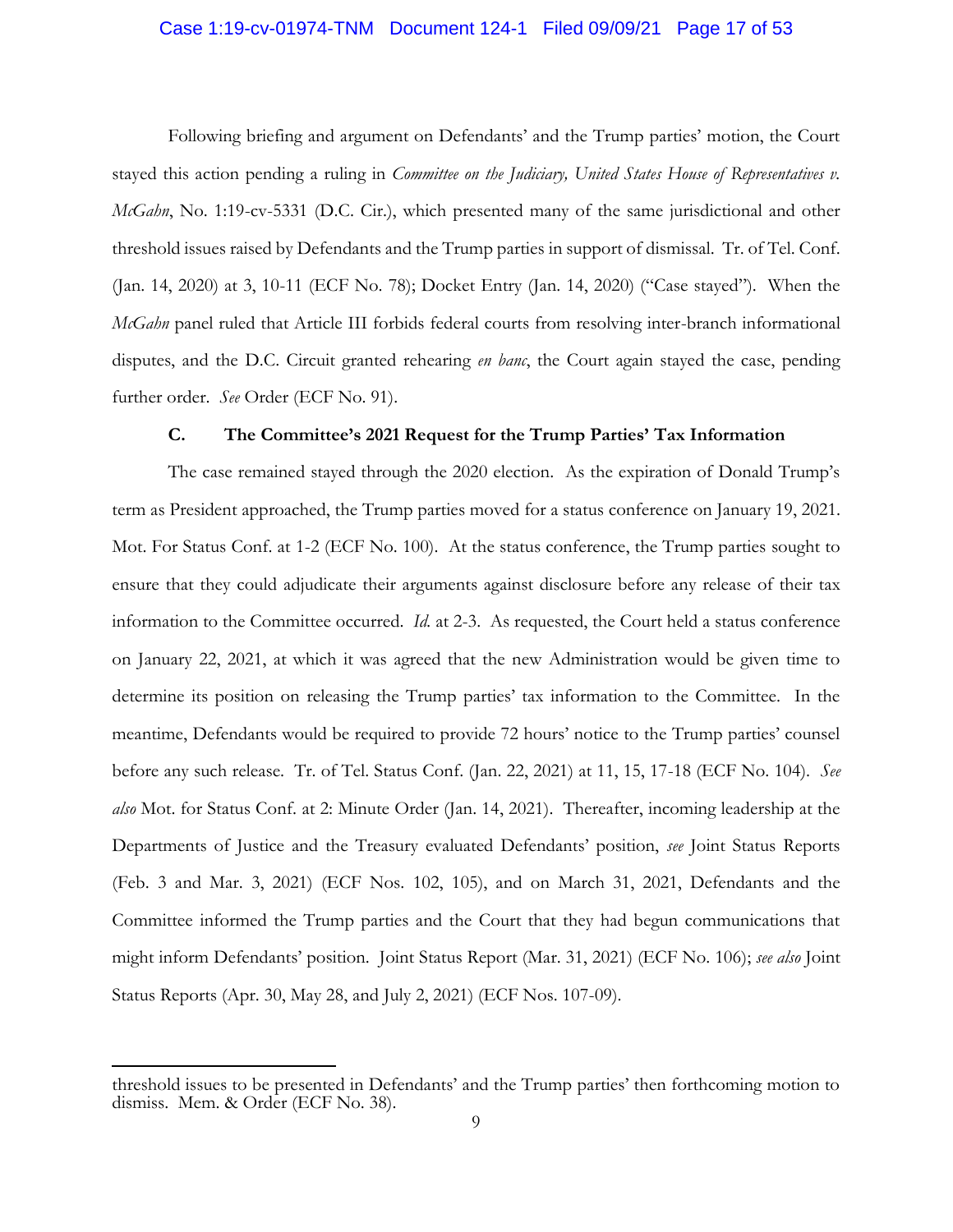#### <span id="page-17-0"></span>Case 1:19-cv-01974-TNM Document 124-1 Filed 09/09/21 Page 18 of 53

 the Commissioner of the IRS making a request, pursuant to section 6103(f)(1), for the individual tax returns of President Trump and the same eight associated business entities named in the 2019 Request, for the tax years 2015-2020. *See* Joint Status Report (July 30, 2021) Exh. A at 6-7 (ECF No. 111) On June 16, 2021, Chairman Neal sent correspondence to the Secretary of the Treasury and ("2021 Request"). The 2021 Request also seeks the administrative files for each requested return. *Id.* 

 the Federal tax laws against a President." *Id.* at 1, 2. In particular, the Committee expressed "serious § 3.28.3 (2020), may not be "advancing the purpose for which it was created"—thus necessitating legislation—because many of its provisions are outdated, and disregarded; they do not account for a President, like President Trump, with hundreds of businesses and inordinately complex returns; and The Committee's 2021 Request explains that, to ensure the full and fair administration of the tax laws, the Committee "has been considering legislative proposals and conducting oversight related to our Federal tax laws, including, but not limited to, the extent to which the IRS audits and enforces concerns" that the IRS's mandatory Presidential Audit Program, *see* Internal Revenue Manual ("IRM") they do not include explicit safeguards in the event a President interferes with an audit. 2021 Request at 2.

 The Committee also explained the importance of individual tax information to its inquiry. To understand how the Presidential Audit Program operates in practice, the Committee seeks information about the audit of an actual taxpayer to ascertain, among other things, (i) whether IRS agents are shielded from improper interference by a President or his representatives; (ii) whether agents look at ongoing audits that predate a President's term in office; (iii) whether agents review a President's underlying business activities, and have access to the necessary books and records to substantiate amounts on the tax return; and (iv) whether agents have access to the necessary resources to undertake an exhaustive review of a complex taxpayer. *Id.* at 3. The Committee also set forth at length the of his returns, reflecting his control of more than 500 businesses through a revocable trust, make him reasons why it considers President Trump's tax information, in particular, to be instructive and "indispensable" to its inquiry. *See generally id.* at 3-6. For example, the inordinate size and complexity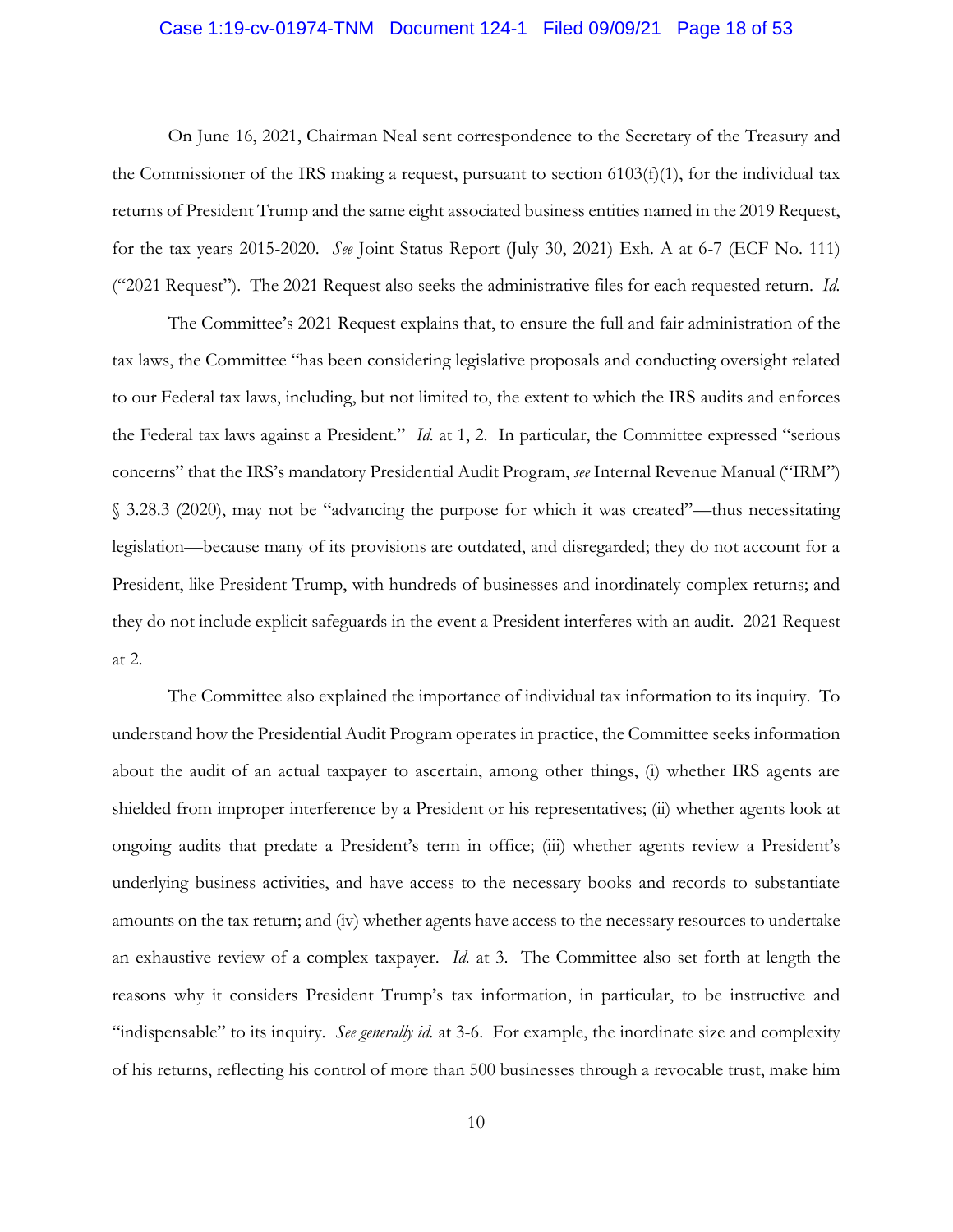#### Case 1:19-cv-01974-TNM Document 124-1 Filed 09/09/21 Page 19 of 53

 questions such as whether any audits of his returns included review and substantiation of his underlying domestic and foreign business activities. *Id.* at 4-5. President Trump's public criticism of his treatment by the IRS, both before and during his term in office, also has raised "serious questions" in the Committee's mind about the ability of IRS agents "to freely enforce the tax laws against him." "markedly different from other Presidents" examined under the Presidential Audit Program, and raise *Id.* at 4, 5-6.

 On these grounds the Committee found "ample reason" to question whether the provisions of the Presidential Audit Program are "sufficiently robust" and can function as intended for a President whose taxpayer history "is as complex as former President Trump's." *Id.* at 6. "To be sure that the [Presidential Audit Program] will work for all future President-taxpayers (including those with similarly complex taxes)," the Committee concluded that it "must see how the program fared under the exceedingly challenging circumstances presented by former President Trump." *Id.* 

 In addition to its concerns about the proper functioning of the Presidential Audit Program, the Committee also observed that "President Trump's tax returns could reveal hidden business entanglements raising tax law and other issues, including conflicts of interest, affecting proper execution of [his] responsibilities," as well as "foreign financial influences on former President Trump that could inform relevant congressional legislation." *Id.* at 4.

 The day following its receipt of the Committee's 2021 Request, Treasury wrote to OLC seeking its legal opinion "as to whether the Secretary must furnish the requested returns and return information to the Committee." *See Ways and Means Committee's Request for the Former President's Tax* Status Report (July 30, 2021) Exh. B ("2021 OLC Op."). In a formal opinion published on July 30, 2021, OLC found "ample basis to conclude" that the Committee's 2021 Request "would further the "additional stated objectives" for reviewing the Trump parties' tax information "are also legitimate." *Returns and Related Tax Information Pursuant to 26 U.S.C. § 6103(f)(1)*, 45 Op. O.L.C. \_\_\_, at 17 (Joint Committee's principal stated objective of assessing" the Presidential Audit Program, and that its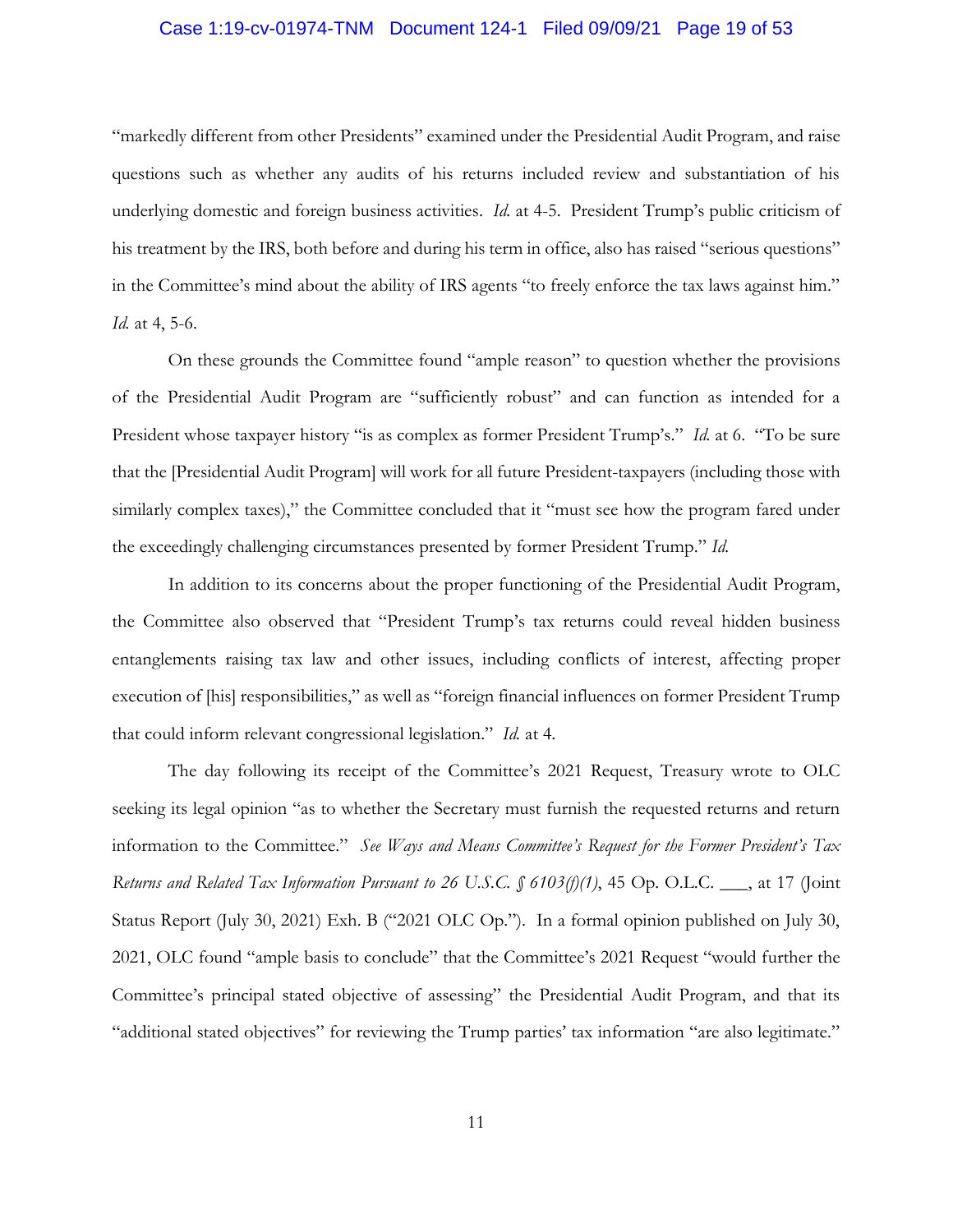#### Case 1:19-cv-01974-TNM Document 124-1 Filed 09/09/21 Page 20 of 53

*Id.* at 4. OLC concluded "that Treasury must furnish the information specified" in the Committee's 2021 Request. *Id.* at 3, 39.

 The 2021 OLC Opinion first explained how its mode of analysis differed from the 2019 opinion. *See id.* at 18-26. To give "due weight to Congress's status as a co-equal branch of government regularity to facially valid congressional requests for information that courts extend to the official acts of the political branches. *Id*. at 19; *see id.* at 22-23. Requests under section 6103(f)(1) should be century-old judgment by both political branches (not merely the determination of a committee of one house) that the congressional tax committees should have a "statutorily unlimited right of access to Id. at 23-24. Absent "exceptional circumstances" in which "a committee's asserted purpose truly blinks reality," the presumption of good faith and regularity should not be overcome. *Id.* at 26, 38- interests," OLC observed, "is generally irrelevant to assessing its constitutionality[.]" *Id.*  with legitimate needs for information in order to exercise its constitutional authorities," the 2021 opinion concluded that the Executive Branch must extend the same presumption of good faith and accorded an even stronger presumption, OLC explained, inasmuch as section 6103(f)(1) embodies a tax information," and can be relied on to exercise that authority in a deliberate and responsible manner. 39. The fact that a committee's request for information "might serve partisan or other political

 deference owed a congressional subpoena "should be tempered" where a committee seeks the private financial information of a sitting President. 2021 OLC Op. at 27 (citing *Mazars*, 140 S. Ct. at 2035). OLC concluded, however, that the separation-of-powers concerns animating the decision in *Mazars*— "much less pronounced" in this instance because the Committee's 2021 Request seeks the tax information of a former President who has "return[ed] to life as a private citizen." *Id.* at 28. OLC pursuant to a statute that embodied the considered judgment of the political branches going back The 2021 opinion recognized that *Trump v. Mazars*, 140 S. Ct. 2019 (2021), held that the the use of Congress's investigatory power to exert control over a President—are "mitigate[d]" and also noted that "the Committee made the June 2021 Request not simply pursuant to a subpoena, but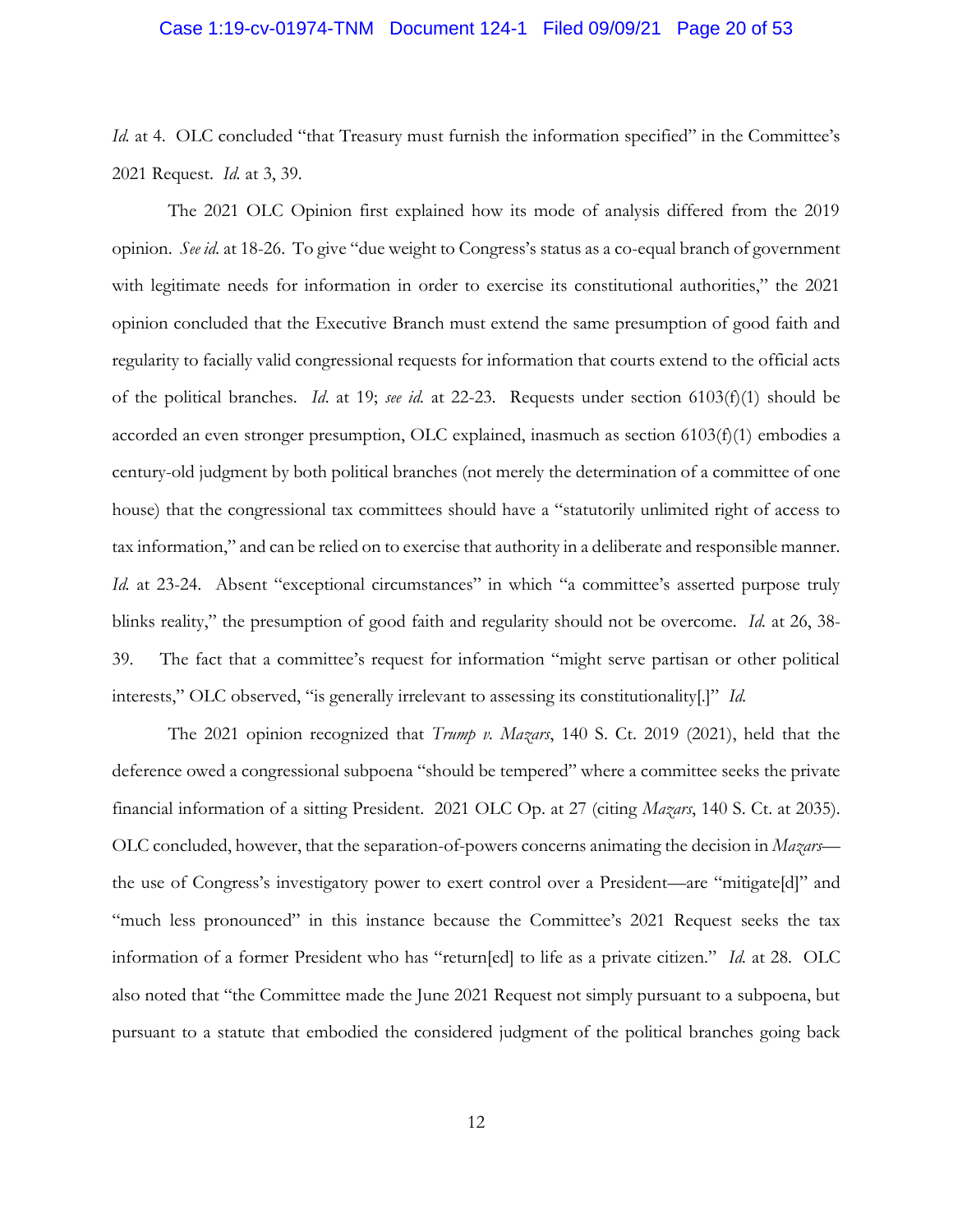#### <span id="page-20-0"></span>Case 1:19-cv-01974-TNM Document 124-1 Filed 09/09/21 Page 21 of 53

 nearly a century about the access that should be afforded the tax committees," *id.*, thus further mitigating the concerns undergirding *Mazars*.

 *generally id.* at 29-39. In particular, the 2021 OLC Opinion explained why the years covered by the 2021 Request—"well-aligned" with the Committee's interest in the Presidential Audit Program—and understanding how the Presidential Audit Program "works under conditions of stress," address shortcomings that the 2019 OLC Opinion found in the Committee's 2019 Request. *Id.* at 31-34. Additionally, OLC concluded that the Committee's interests in discovering potential "business entanglements," "conflicts of interest," or "foreign financial influences" that could raise "tax law and other issues," are "independently sufficient to justify" the 2021 Request. *Id.* at 34-37. In light of its facial validity, the possibility that some members of Congress might hope to embarrass President Trump or profit politically from the exposure of his tax information "would not serve to invalidate the Committee's request." *Id.* at 38-39. Based on these conclusions, OLC advised Treasury "that the and "furnish the Committee with the specified tax returns and return information." *Id.* at 39. Applying this analytical framework to the 2021 Request, OLC concluded that the Committee had invoked subjects of inquiry on which legislation might be had and "articulated in some detail" why the Trump parties' tax information is relevant to informing Congress about them. *Id.* at 29; *see*  its detailed explanation of the reasons why President Trump's tax information is important to Secretary must comply" with the Committee's 2021 Request in accordance with section 6103(f)(1),

### **D. The Trump Parties' Claims Against Defendants and the Committee**

 On July 30, 2021, concurrent with the publication of the 2021 OLC Opinion, Defendants Committee's 2021 Request, in accordance with the conclusions reached by OLC. Joint Status Report (July 30, 2021) at 2.<sup>6</sup> In light of this representation, on August 4, 2021, the Committee filed a motion informed the Court, the Committee, and the Trump parties that Treasury intends to comply with the

 $6$  Defendants further advised they would forbear from producing the requested tax information [the] Court of any claims the Defendant-Intervenors wish to raise." Joint Status Report (July 30, 2021) at 3. The Court issued a Minute Order, also on July 30, 2021, directing that "[p]ending resolution of to the Committee "pending a suitable schedule for expedited submission, briefing, and resolution by those proceedings, and in light of the Administration's agreement, Defendants shall provide 72 hours' notice to counsel for the [Trump parties] before any release of the tax return information at issue."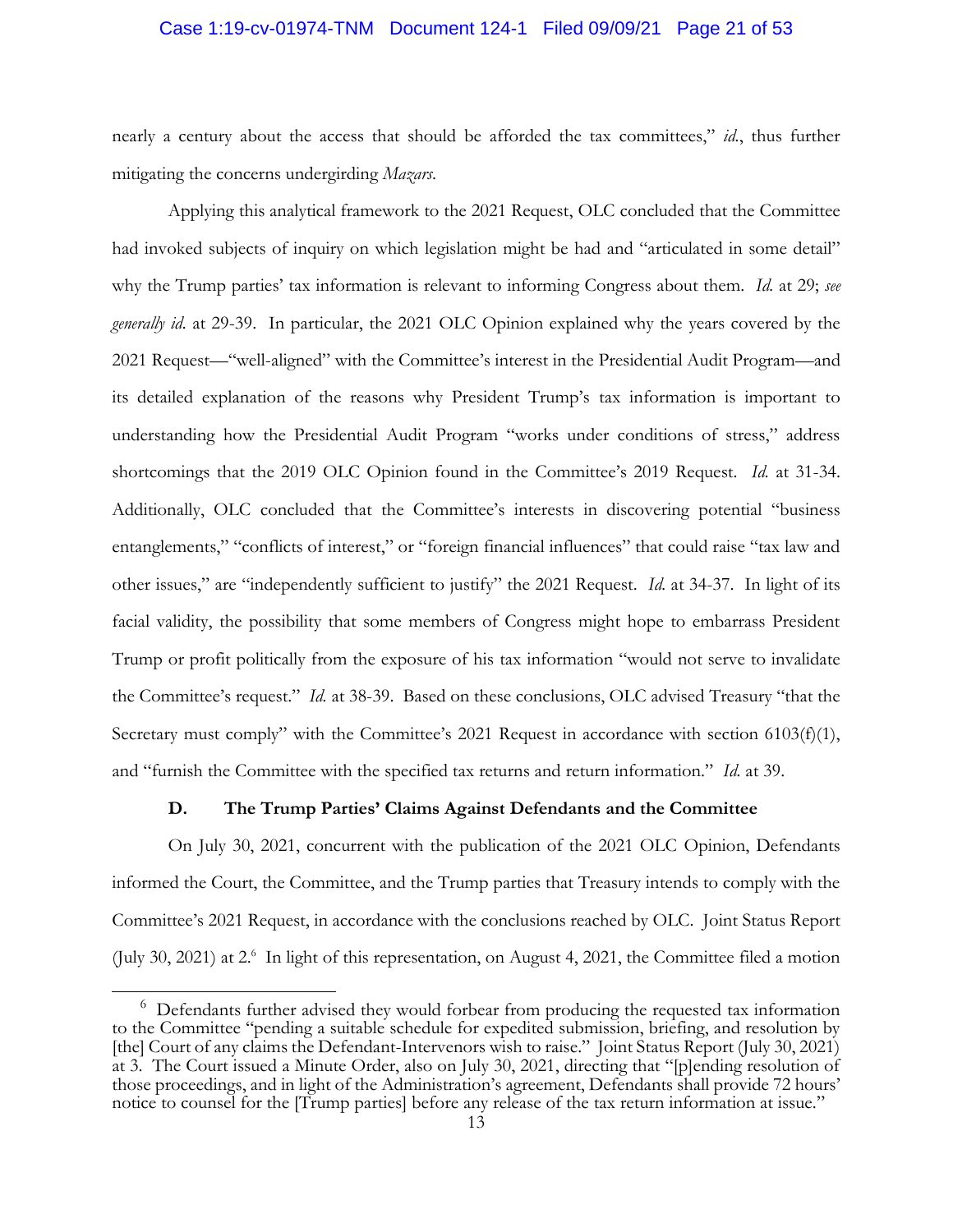#### <span id="page-21-0"></span>Case 1:19-cv-01974-TNM Document 124-1 Filed 09/09/21 Page 22 of 53

 for voluntary dismissal of its claims against Defendants, which the Court granted. Mot. for Voluntary seeking declaratory and injunctive relief against the disclosure of their tax information. Answer and Dismissal Without Prejudice (ECF No. 115); Minute Order (Aug. 5, 2021). The same day the Trump parties filed counterclaims and cross-claims, respectively, against the Committee and Defendants, Counterclaims/Cross-Claims ("Cross-Claim") (ECF No. 113).

 Defendants and the Committee, assert that the 2021 Request for production of the Trump parties' tax  powers" articulated in *Mazars*, *id.* ¶¶ 66-71*.* The remaining four claims, brought against Defendants only, assert that section 6103(f)(1) "does not . . . authorize the Committee[ ] . . . to request the returns or return information of a President or former President," *id*. ¶¶ 72-77; that the Committee's request, Committee while they allegedly remain under audit violates both their due-process rights; *id*. ¶¶ 89-95; The Trump parties raise six claims, on the basis of which they maintain that the release of their tax information to the Committee should be prohibited. The first two claims, raised against information "lack[s] a legitimate legislative purpose," Cross-Claim ¶¶ 56-65, and that it "fail[s]" the "heightened standard" for congressional informational requests "that implicate the separation of and Defendants' intended compliance therewith, constitute unlawful retaliation in violation of the First Amendment; *id*. ¶¶ 78-88; and that submission of the Trump parties' tax information to the and the separation of powers, *id*. ¶¶ 96-102. None of these claims has merit.

# **ARGUMENT7**

# **I. CROSS-CLAIM I FAILS BECAUSE THE COMMITTEE'S LEGISLATIVE PURPOSE IS VALID ON ITS FACE.**

 In Cross-Claim I, the Trump parties assert that the 2021 Request lacks a "legitimate legislative purpose" because the "primary purpose of the request[] is to obtain and expose [the Trump parties' tax] information for the sake of exposure, to improperly conduct law enforcement, or some other impermissible goal—not to study federal legislation." Cross-Claim ¶ 64. As the *Mazars* district court observed on remand from the Supreme Court, "no court has accepted" this theory, also advanced by

<sup>7</sup>Defendants incorporate by reference the legal standards section included in the Committee's separate motion to dismiss.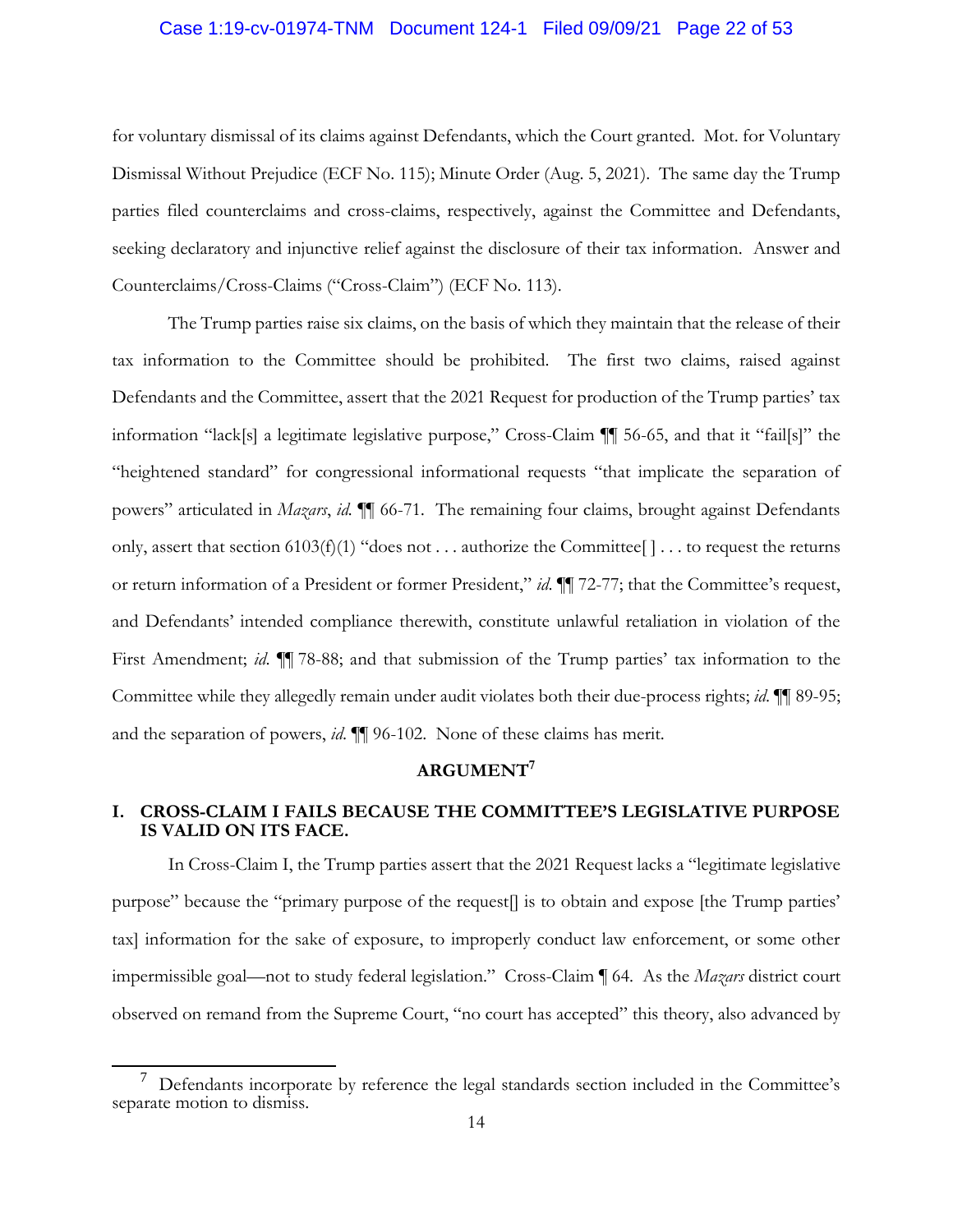<span id="page-22-0"></span> President Trump in that case. *Trump v. Mazars*, 2021 WL 3602683, at \*9 (D.D.C. Aug. 11, 2021), *appeal filed*, Nos. 21-5176 & 21-5177 (D.C. Cir. Aug. 16, 2021) (*Mazars II*). It fails here as well.

## **Requirement A. Congress's Power of Inquiry and the "Legitimate Legislative Purpose"**

 The Supreme Court has long recognized that the "power of inquiry" is "an essential and appropriate auxiliary to the legislative function." *Mazars*, 140 S. Ct. at 2031 (citing *McGrain v. Daugherty*, *McGrain*, 273 U.S. at 173, and is rooted in the understanding that a "legislative body cannot legislate into the administration of existing laws, studies of proposed laws, and 'surveys of defects in our social, economic or political system for the purpose of enabling the Congress to remedy them.'" *Mazars*, 140 (it is "beyond dispute" that Congress may obtain information "pertinent to possible legislation and in 273 U.S. 135, 174 (1927)); *see also Eastland*, 421 U.S. at 504 ("the power to investigate is inherent in the power to make laws"). This power belongs to each of the two houses of Congress independently, *see*  wisely or effectively in the absence of information respecting the conditions which the legislation is intended to affect or change[.]" *Id.* at 175. The power encompasses, among other things, "inquiries S. Ct. at 2031 (citing *Watkins v. United States*, 354 U.S. 178, 187 (1957)); *see also* Scope of Congressional Oversight and Investigative Power With Respect to the Executive Branch, 9 Op. O.L.C. 60, 60 (1985) order to evaluate the effectiveness of current laws").

 The congressional power of inquiry is "broad," but it is not unlimited. *Mazars*, 140 S. Ct. at 2031. Its exercise must serve a "valid legislative purpose" in that it must be "related to, and in furtherance of, a legitimate task of Congress" and "concern a subject on which legislation could be had." *Id.* The power may not be used for non-legislative purposes, such as for "law enforcement" or to "try someone before a committee for any crime or wrongdoing." *Id.* at 2032. Also, Congress "has no general power to inquire into private affairs" or "compel disclosures" simply to "expose for the sake of exposure." *Id.* Nevertheless, while an inquiry into private matters must be "justiffied] in terms of the functions of the Congress," *Watkins*, 354 U.S. at 187, the mere fact that an inquiry might call for information that is private or confidential does not render it illegitimate. *See, e.g.*, *id.* at 199 (noting that an inquiry is not barred simply because it "compel[s] disclosure of private matters"); *FTC v. Owens-*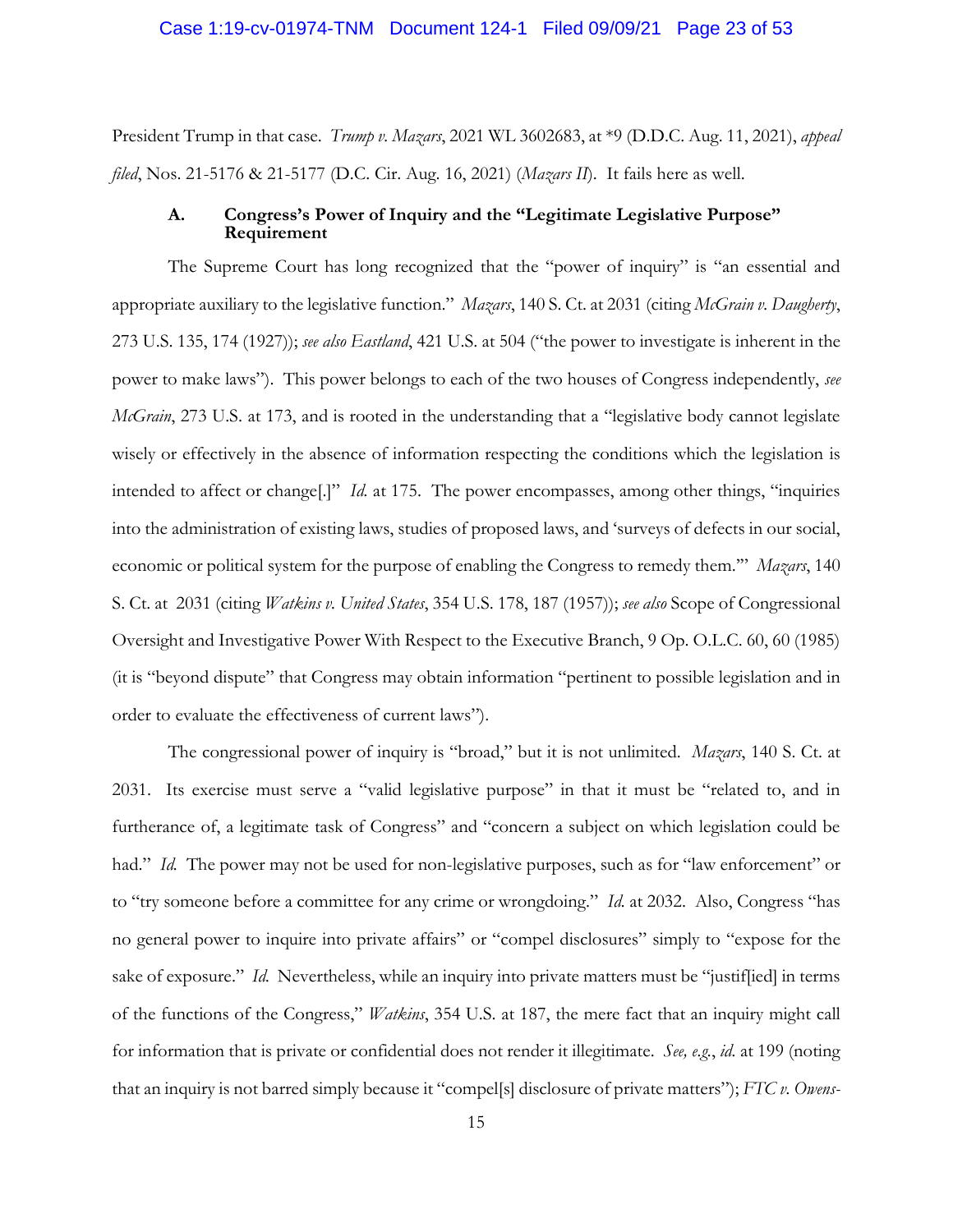#### <span id="page-23-0"></span>Case 1:19-cv-01974-TNM Document 124-1 Filed 09/09/21 Page 24 of 53

him seemed incompetent, irrelevant" or even "impertinent" is generally immaterial). And, in assessing  of legality." *Watkins*, 354 U.S. at 204; *see also Barry v. United States ex rel. Cunningham*, 279 U.S. 597, 619 constitutional authority" are entitled to a "presumption in favor of regularity"). *Corning Fiberglas Corp.*, 626 F.2d 966, 970 (D.C. Cir. 1980) (enforcing congressional request for information that constituted trade secrets); *Townsend v. United States*, 95 F.2d 352, 361 (D.C. Cir. 1938) (the fact that the subject of a congressional inquiry might feel "embarrassed" by inquiries "which to the legitimacy of a legislative purpose, courts generally afford Congress "every reasonable indulgence (1929) ("the proceedings of the houses of Congress, when acting upon matters within their

### **B. The Committee's Stated Legislative Purpose Is Legitimate**

 Committee has been authorized to seek that information; and that there is no basis for looking behind the Committee's stated objectives. 2021 OLC Op. at 20. These conclusions are correct as a matter of law, and the Trump parties' allegations do not plausibly suggest otherwise. Here, the Executive Branch applied these principles to determine that the subjects the Committee invoked in seeking the requested tax information are ones upon which legislation might be had; that the information requested is relevant to informing Congress about them; that the

 The 2021 Request sets forth the Committee's legislative purpose in detail. In it, Chairman Neal explained that the Committee is charged with oversight of the tax laws and tax administration, and that the Committee is "considering legislative proposals and conducting oversight related to our Federal tax laws," including "the extent to which the IRS audits and enforces the Federal tax laws against a President." 2021 Request at 1. He noted that concerns on this topic date back to 1974, when "it became known publicly that the IRS did not properly examine President Nixon's returns." Id. at 1-2. And, although the IRS responded to that event by implementing the Presidential Audit Program, the Committee is concerned that the Program may not be ensuring the "full and fair administration of the tax laws with respect to a President," and therefore that legislation may be needed. *Id.* at 2. Specifically, the Committee believes that the IRM does not account for a President who, like former President Trump, "had ongoing audits, hundreds of business entities, and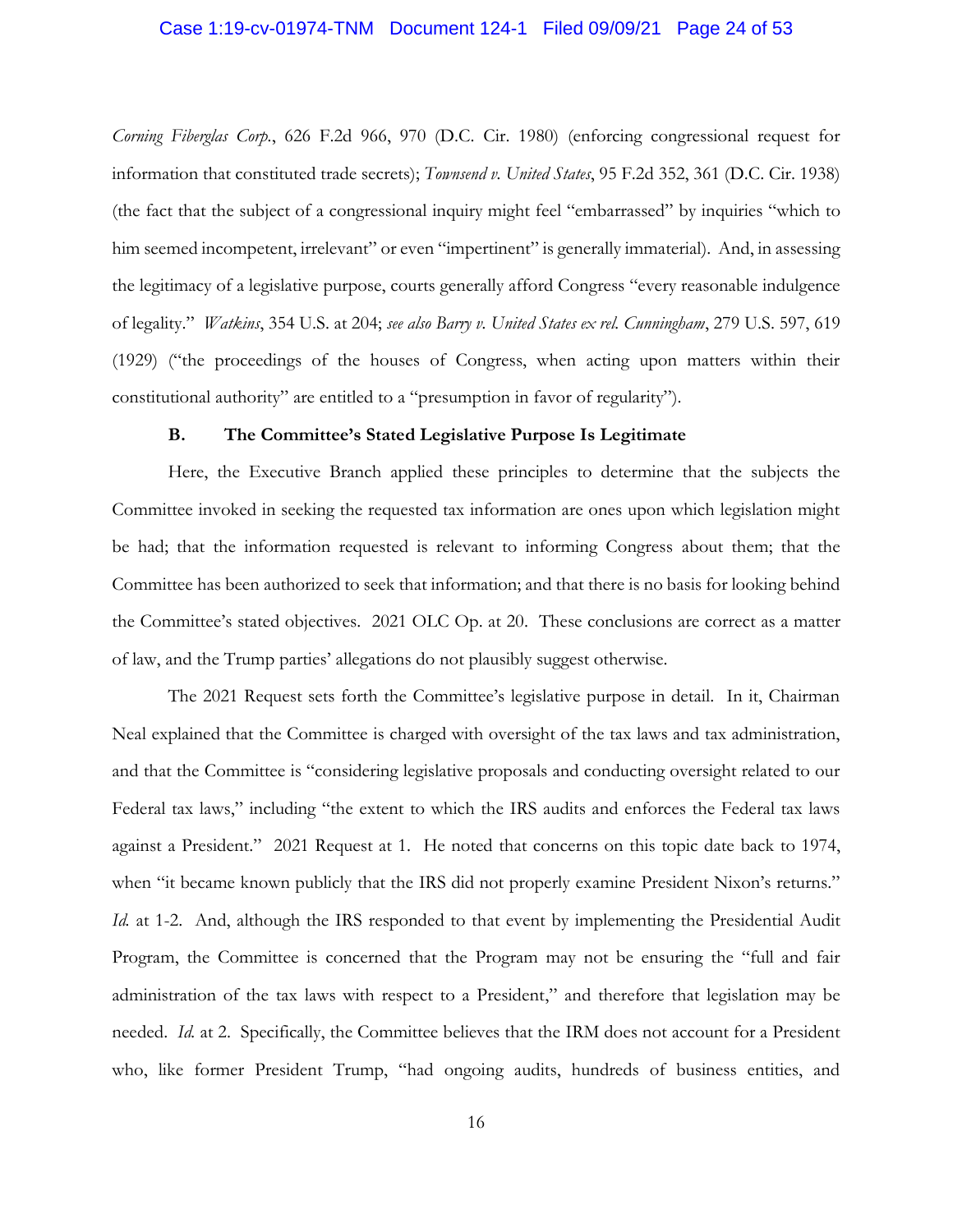#### <span id="page-24-0"></span>Case 1:19-cv-01974-TNM Document 124-1 Filed 09/09/21 Page 25 of 53

 inordinately complex returns." *Id.* Further, many "of the relevant IRM provisions are outdated and with or questions the appropriateness of such examination[.]" *Id.* The 2021 Request explains that, in light of these circumstances, the Committee is considering legislation "on the President's tax compliance[] and public accountability" to ensure that the IRS "treat[s] a President like any other taxpayer subject to an audit." *Id.* no longer followed," and "[t]he IRM grants an IRS revenue agent substantial discretion to shape the course of the President's audit" without "explicit safeguards in the event that a President interferes

 As the 2021 OLC Opinion concluded, "[t]hese matters, and the [Presidential Audit Program] more generally, clearly are subjects on which 'legislation may be had.'" 2021 OLC Op. at 31 (quoting *Eastland*, 421 U.S. at 506). Congress "has the authority '[t]o lay and collect Taxes,' and the tax laws and the IRS are themselves creations of statutes." *Id.* (quoting U.S. Const. art. I, § 8, cl.1). "Congress also has expansive authority to enact 'all Laws which shall be necessary and proper for carrying into Execution' its constitutional authorities, and accordingly, to determine how the IRS should use appropriated funds to audit presidential tax returns." *Id.* (citing U.S. Const. art. I, § 8, cls. 1 & 18 & § 9, cl. 7). The legislative purpose expressed in the 2021 Request is therefore valid on its face. *See id.*  at 20-21; *see also* 2019 OLC Op. at 27 ("a review by the Committee of the IRS's performance of its duties" is "an example of routine oversight" by Congress).

 the Committee is investigating potential "business entanglements raising tax law and other issues, including conflicts of interest" and "foreign financial influences on former President Trump that could inform relevant congressional legislation." 2021 Request at 4. Just as with the Committee's interest in presidential audits, an investigation into possible presidential conflicts of interest and foreign 2021 OLC Op. at 23 (concluding the same). The Committee might, for example, propose "legislation The 2021 Request is also valid on the separate and independent grounds stated therein, that influence involves "subject[s] on which legislation could be had." *Eastland*, 421 U.S. at 506; *see also*  to require more extensive or regular financial or tax-return disclosure by presidents and presidential candidates," 2021 OLC Op. at 34, which would fall within the Committee's jurisdiction over "all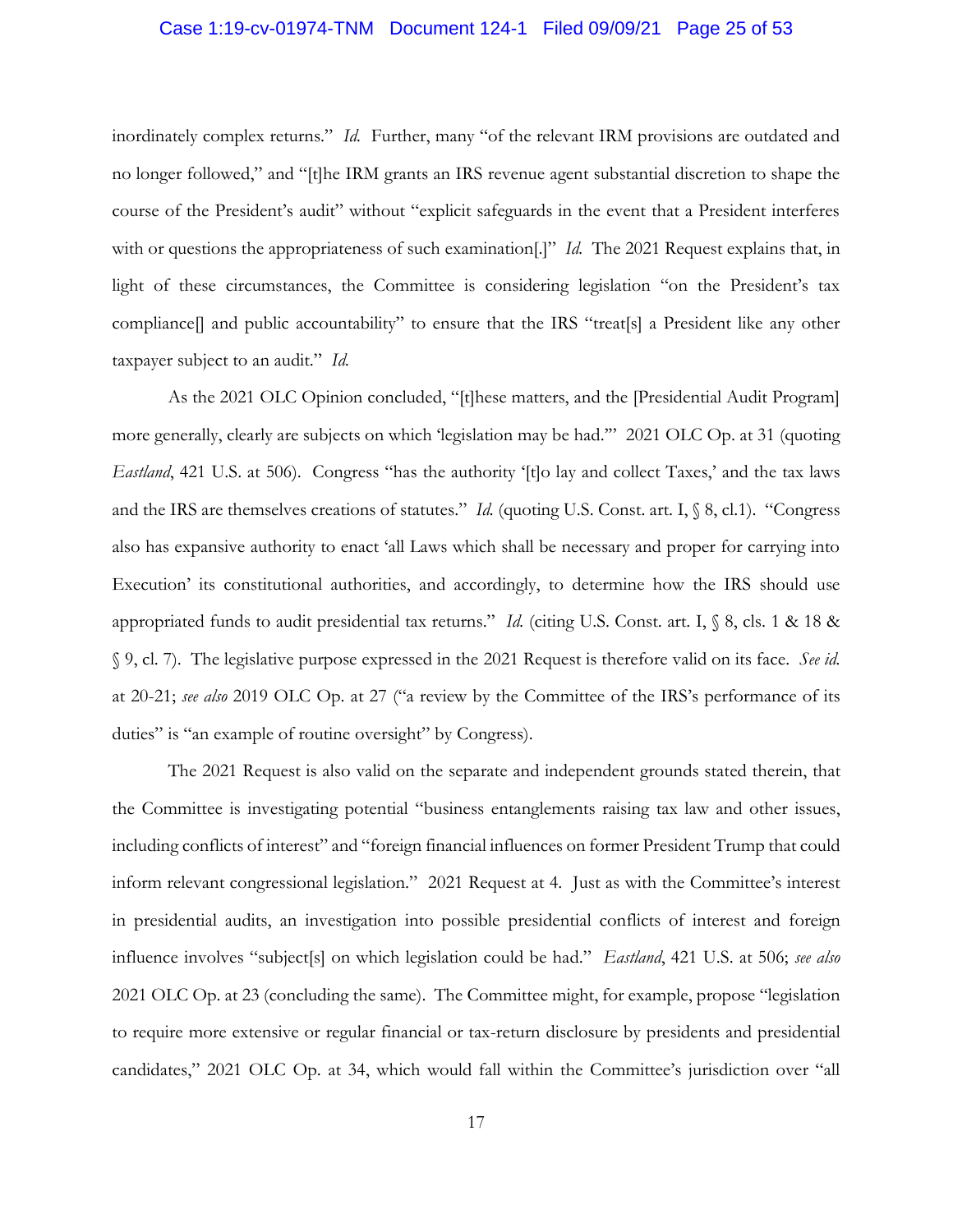#### <span id="page-25-0"></span>Case 1:19-cv-01974-TNM Document 124-1 Filed 09/09/21 Page 26 of 53

 matters relating to" tax returns. H.R. Rules, 117th Cong., Rule X, cl. 1(t)(3) (Feb. 2, 2021). Indeed, such legislation has been introduced in the House, *see* H.R. 347, 117th Cong. (introduced Jan. 19, pending action in the Senate.<sup>8</sup> The Committee's concerns regarding potential hidden business entanglements of the former President, which may give rise to further tax laws or other legislation, are therefore independently sufficient to justify the request for the former President's tax records. *See*  2021 OLC Op. at 23-25. Indeed, the Trump parties do not dispute that potential legislation relating 2021), and the House has also passed a version of similar legislation, which is currently pending before the Senate, *see* H.R. 1, 117th Cong., § 10001, but could still undergo further revisions in the House to the above matters could be had or that consideration of such topics would be a legitimate task of Congress.

### **C. The Trump Parties' Claims of Pretext Fail as a Matter of Law**

 Instead of contending that the Committee's stated purposes are insufficient, the Trump parties expose [the Trump parties'] information for the sake of exposure, to improperly conduct law enforcement, or some other impermissible goal[.]" Cross-Claim [64. To support this assertion, they rely on statements of certain Democratic members of the House, including now-Chairman Neal, some dating back as far as the 115th Congress (2017), *id.* ¶¶ 4-17, as well as inquiries of other governmental entities into the former President's finances. But neither these statements, nor the possible motives of the individual members who made them, nor the motives of other governmental entities engaged argue that they are pretextual, and that in fact, "[t]he primary purpose of the requests is to obtain and in different investigations, can overcome the validity of the Committee's stated purposes here.

 the motives alleged to have prompted it." *Eastland*, 421 U.S. at 508 (emphasis added). Nor may courts "speculate as to the motivations that may have prompted the decision of individual [committee] members" to support a legislative inquiry. *Wilkinson v. United States*, 365 U.S. 399, 412 (1961); *see also*  In evaluating the legitimacy of a congressional request for information, courts do "*not* look to

<sup>&</sup>lt;sup>8</sup> Such concrete legislative plans are not, however, necessary to sustain a legislative inquiry. Congress generally need not "declare in advance what [it] meditate[s] doing when the investigation [is] concluded," *McGrain*, 273 U.S. at 178 (citation omitted); *see also Eastland*, 421 U.S. at 509 ("To be a valid legislative inquiry there need be no predictable end result.").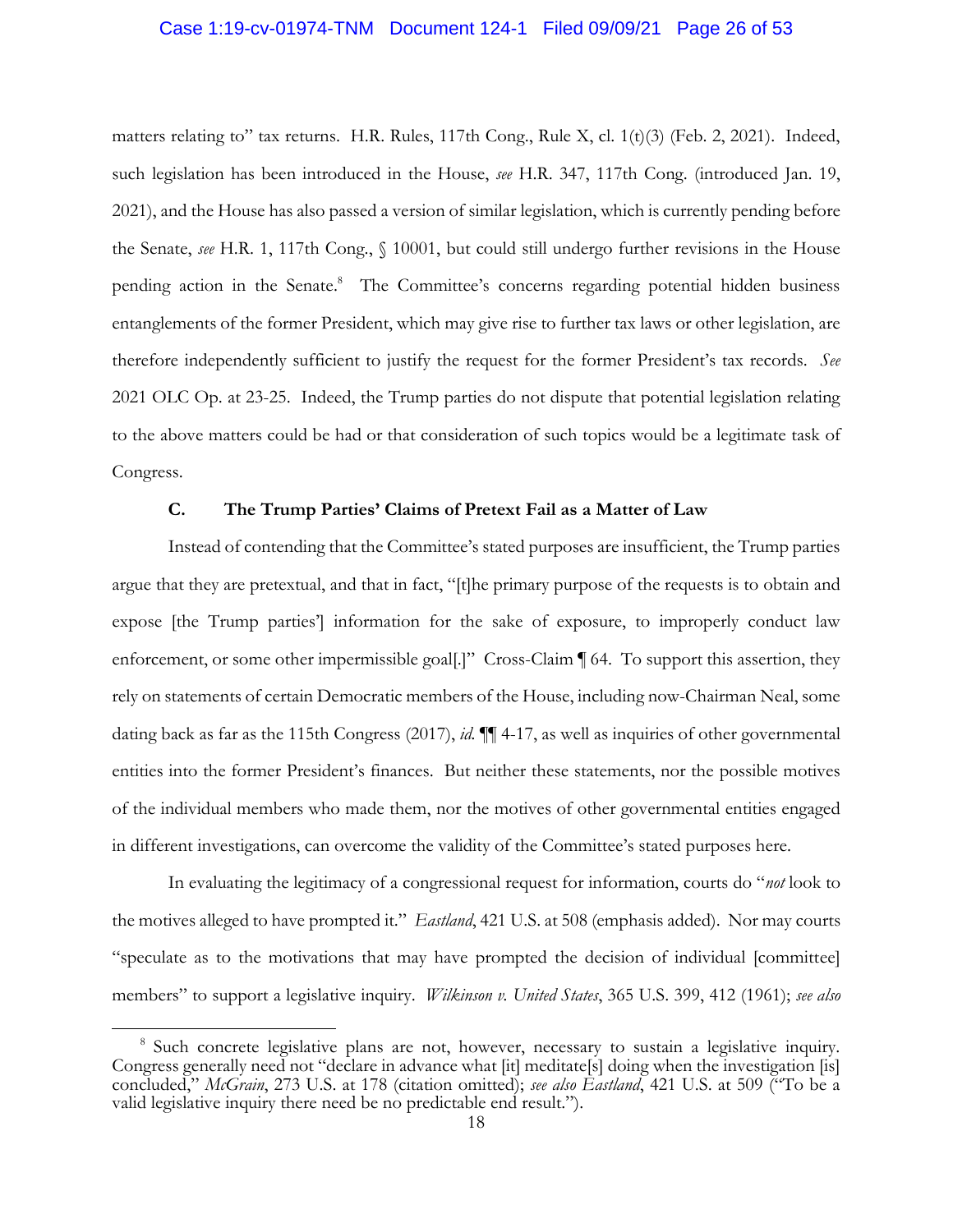#### Case 1:19-cv-01974-TNM Document 124-1 Filed 09/09/21 Page 27 of 53

 *Watkins*, 354 U.S. at 200 ("[A] solution to our problem is not to be found in testing the motives of committee members for [legislative] purpose."). This is so because even "where a wrong motive or purpose" might underlie a congressional inquiry, the remedy generally lies "in the people, upon whom . . . reliance must be placed for the correction of abuses committed in the exercise of a lawful power.'" *Barenblatt*, 360 U.S. at 132 (citing *Tenney v. Brandhove*, 341 U.S. 367, 377-78 (1951)). The Supreme Court has thus made plain that courts should conclude that a "committee's investigation has exceeded the bounds of legislative power" only where that conclusion is "obvious." *Tenney*, 341 U.S. at 378. And "motives alone would not vitiate an investigation which had been instituted by a House of Congress if that assembly's legislative purpose is being served." *Watkins*, 354 U.S. at 200. This principle— which "is sounder still '[i]n times of political passion'"—reflects the reality that "'dishonest or vindictive motives are readily attributed to legislative conduct and as readily believed.'" *Mazars II*, 2021 WL 3602683, at \*10 (citing *Tenney*, 341 U.S. at 378 ("Courts are not the place for such controversies.")). There is thus no authority for probing the Committee's "real object" through the decontextualized statements of individual legislators, Cross-Claim ¶ 62.

 But even if motive had any relevance here, the proffered evidence of pretext bears only a in office, and none relates to the Request at issue here, which was made in June 2021 after the 117th possible connection of those statements to the instant case. President Trump has departed office and news outlets have allegedly obtained and publicized information pertaining to his tax returns, *see id.*   $\P$  32-37,<sup>9</sup> yet notwithstanding these developments, the Committee retains its legislative interest in the is relevant. That fact simply underscores the continuity and legitimacy of the stated interest. Even tenuous relationship to the 2021 Request. All of the cited statements of individual House members, Cross-Claim ¶¶ 4-17, were made during the 115th and 116th Congresses when President Trump was Congress convened. Moreover, developments since the cited statements significantly weaken any Presidential Audit Program and other legislative matters to which the Trump parties' tax information

<sup>&</sup>lt;sup>9</sup> See also, e.g., David Leanhardt, 18 Revelations From a Trove of Trump Tax Records (Sept. 27, disclosure to which the cited statements in paragraphs 32-37 appear to relate).<br>19 2020), <https://www.nytimes.com/2020/09/27/us/trump-taxes-takeaways.html>(discussing alleged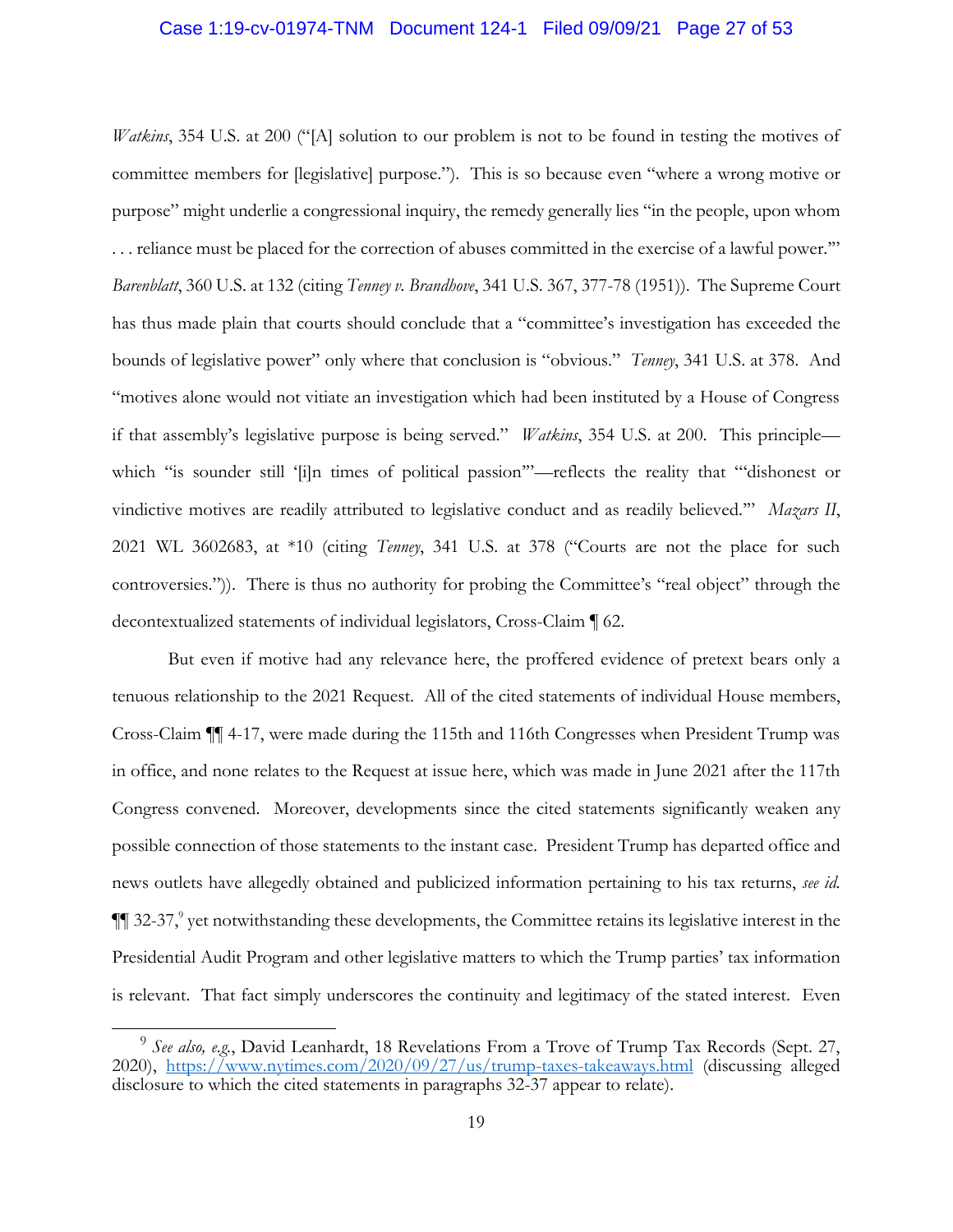#### <span id="page-27-0"></span>Case 1:19-cv-01974-TNM Document 124-1 Filed 09/09/21 Page 28 of 53

 further afield is the Trump parties' reliance on the enactment of state laws implicating President Trump's tax returns, *id.* ¶¶ 19-23, and investigations by the District Attorney of New York County and other congressional committees, *see id.* ¶¶ 20, 27-28. Other governmental entities may have had reasons to inquire into, or legislate about, President Trump's tax filings and finances, but the purposes motivating those entities have no bearing on the Committee's unique interests in tax legislation. *See Mazars II*, 2021 WL 3602683, at \*9-10 (rejecting similar argument that circumstantial evidence established an improper purpose, even if the court could consider it).

 clear that the Committee's interest is in tax legislation, including legislative safeguards to ensure the consistent with an intent to enact [valid] remedial legislation." *Mazars II*, 2021 WL 3602683, at \*10 all fours. There, the lower court had concluded that a congressional inquiry into the Attorney General was illegitimate because the Senate was "not investigating the Attorney General's office" but was "investigating the former Attorney General" himself. *McGrain*, 273 U.S. at 177. The Supreme Court held that this ruling "was wrong" because the Senate resolution at issue showed that "the subject to be investigated was the administration of the Department of Justice," *id.*, and the fact that any inquiry "might possibly disclose crime or wrongdoing" was "not a valid objection." *Id.* at 180;<sup>10</sup> see also legislation). The same conclusion follows here: the Committee is investigating the IRS and the The Trump parties' contention that the "primary purpose of the requests is to . . . improperly conduct law enforcement" fares no better. Cross-Claims | 64. Again, while other governmental entities may have law enforcement interests in President Trump's tax filings, the 2021 Request makes integrity of the Presidential Audit Program and address conflicts of interest. *See* 2021 Request at 3-4. And even if that inquiry might uncover past illegality, an "'interest in past illegality can be wholly (citing *Trump v. Mazars USA, LLP*, 940 F.3d 710, 728 (D.C. Cir. 2019)). On this point, *McGrain* is on *Hutcheson v. United States*, 369 U.S. 599, 617-18 (1962) (concluding that a Senate committee's investigation into illegal conduct did not vitiate the legitimate purpose of considering remedial federal

 $10$  Indeed, the Court reached that conclusion even in the absence of an express statement by the Senate of its legislative purpose, explaining that "[t]he only legitimate object the Senate could have in indulged that this was the real object." *McGrain*, 273 U.S. at 178. ordering the investigation was to aid it in legislating, and we think . . . the presumption should be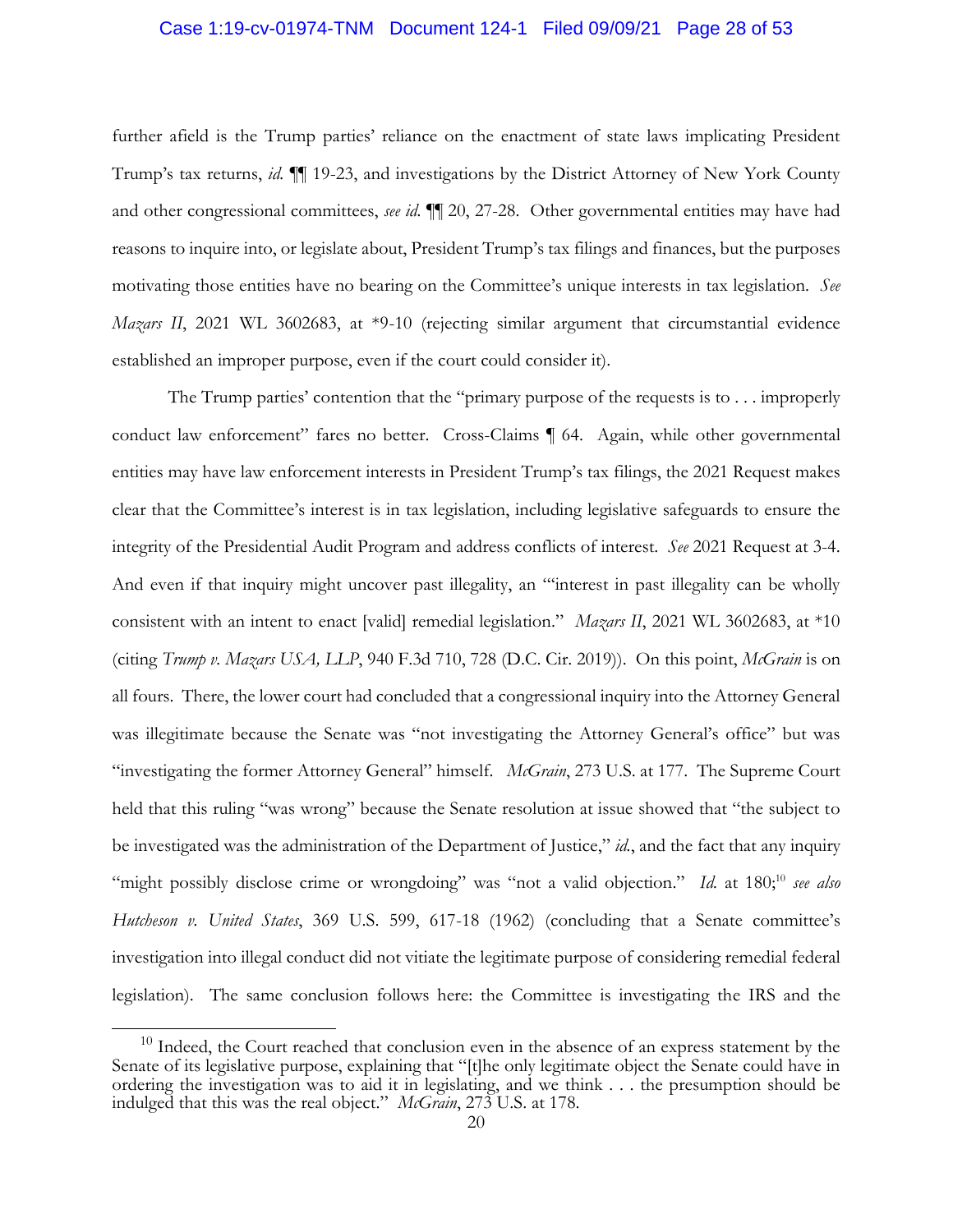#### <span id="page-28-0"></span>Case 1:19-cv-01974-TNM Document 124-1 Filed 09/09/21 Page 29 of 53

 functioning of the Federal tax laws, including the Presidential Audit Program, and the fact that the information at issue might also be the subject of a valid law-enforcement inquiry does not negate the Committee's legislative purposes.

#### **II. CROSS-CLAIM II FAILS BECAUSE MAZARS DOES NOT APPLY TO THE REQUEST, AND EVEN IT IF DID, ANY REVIEW UNDER MAZARS IS SATISFIED.**

 In Cross-Claim II, the Trump parties allege that even if the Request reflects a valid legislative congressional requests for the personal information of a President. *See* Cross-Claims ¶¶ 66-71. This purpose under the general legal framework set forth in cases such as *Watkins* and *Barenblatt*, it does not comport with the heightened standard of inquiry articulated in *Mazars*, which governs theory fails as well.

#### **A. Mazars Is Inapplicable on Its Terms.**

 As an initial matter, the *Mazars* standard for evaluating congressional requests for an incumbent President's personal information does not apply to this lawsuit. The Court in *Mazars*  significant step of involving the President and his papers"; (2) whether the scope of information sought is "reasonably necessary to support Congress's legislative objective"; (3) whether Congress has provided sufficiently "detailed and substantial" evidence of its legislative purpose; and (4) "the burdens imposed" on the Presidency as a result of the subpoena. 140 S. Ct. at 2035-36. But these factors were rooted in the Court's assessment that the dispute involved "a clash between rival branches of  transformed" by an approach that afforded too much deference to either branch. *Id.* at 2035; *see also id.* at 2033 (making clear that the factors refer to a request directed at "the President," who has "an ongoing institutional relationship" with Congress). By contrast, the Request here concerns the tax information of a *former* President as to which there is no conflict between the political branches. *See*  articulated four non-exhaustive factors that should be considered when evaluating a subpoena directed at the personal information of a President: (1) "whether the asserted legislative purpose warrants the government," which would "unavoidably pit the political branches against one another," *id.* at 2034, and the Court's concern that two centuries of accommodation among the political branches could "be *Mazars II*, 2021 WL 3602683, at \*13 (because former "President Trump no longer 'alone composes a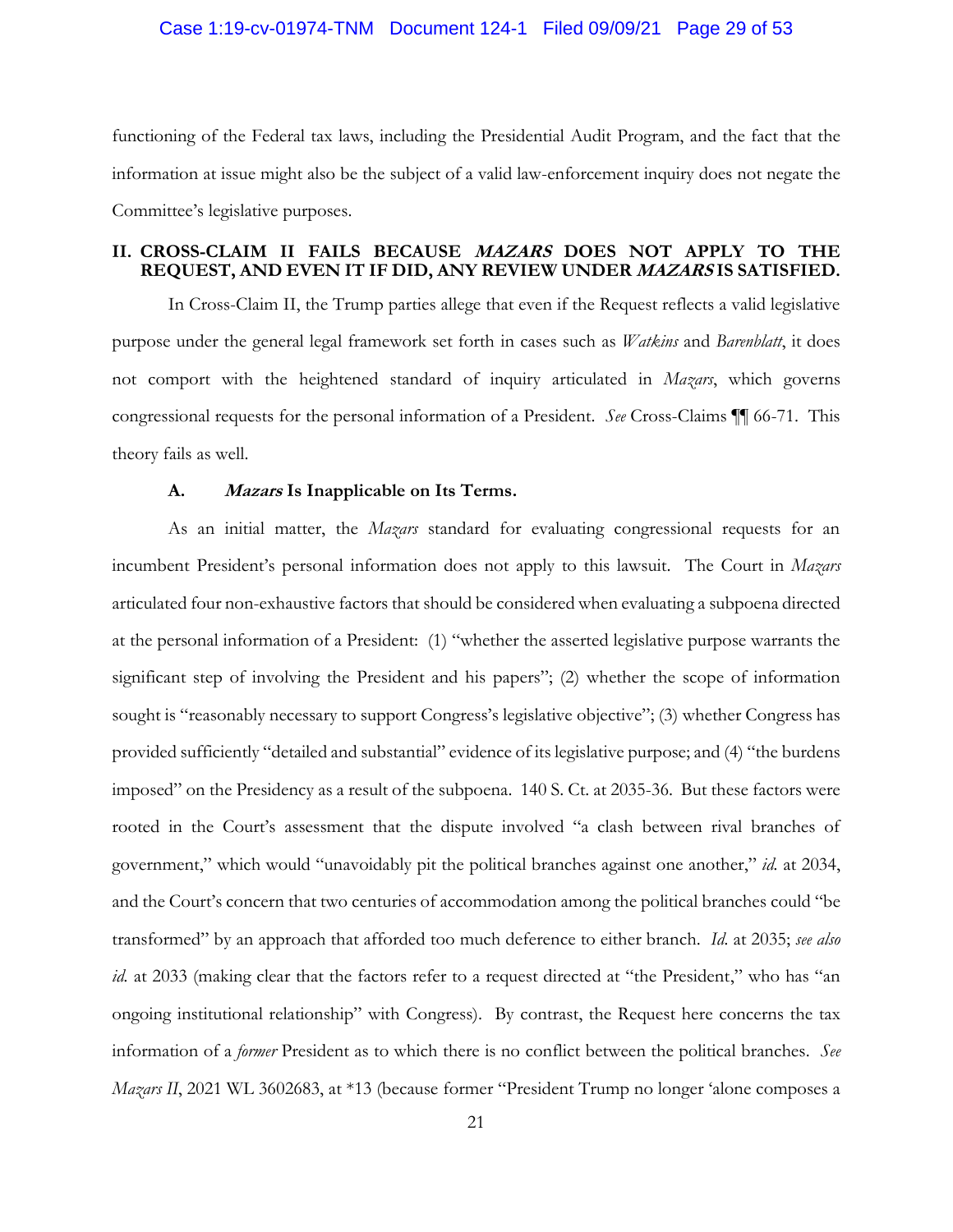#### Case 1:19-cv-01974-TNM Document 124-1 Filed 09/09/21 Page 30 of 53

 of the President'" or "burden 'the [sitting] President's time and attention'"); 2021 OLC Op. at 28 (noting that the "2021 Request seeks the tax information, not of a sitting President, but of a former President," which "greatly mitigates the Court's concerns about Congress using its investigatory power to exert control over the President" or intrude "into the operation of the Office of the President" (quoting *Mazars*, 140 S. Ct. at 2034, 2036 )). Thus, as the district court observed in *Mazars II*, President Trump's departure from office affects the basic "foundation[]" of the *Mazars* framework and counsels branch of government,'" the congressional inquiry will not "'intru[de] into the operation of the Office "reduced judicial scrutiny." *Mazars II*, 2021 WL 3602683, at \*13.

 To account for this foundational difference, the *Mazars II* court adopted a less rigorous "*Mazars* lite" standard. Under that approach, the first *Mazars* factor, which would otherwise require a careful assessment of "the asserted legislative purpose" is less demanding because a legislative inquiry into the personal affairs of a former President is less "significant" than one targeting the incumbent [requested] information" need not be as searching as it would with respect to a sitting President. *Id.*  at \*13. "For the same reason, with respect to the second *Mazars* factor—which requires a court to 'insist on a subpoena no broader than reasonably necessary to support Congress's legislative President." *Id.* As to the third *Mazars* factor—which instructs that a court must be "attentive to the nature of the evidence offered" to establish a valid legislative purpose, the court remains attentive but "a less 'detailed and substantial' submission to substantiate Congress's claimed legislative purpose may suffice given the circumscribed separation of powers concerns at play." *Id.* And finally, under *Mazars*, 140 S. Ct. at 2036, the analysis should account for the fact that such burdens are likely to be "greatly diminished" when the President to whom the inquiry relates no longer occupies the office. Mazars II, 2021 WL 3602683, at \*13. *Mazars II,* 2021 WL 3602683, at \*13. Assuming a *Mazars*-type analysis applies here at all, Defendants concur with the *Mazars II*  President. Thus, the inquiry into whether "other sources could reasonably provide Congress the objectives'—a court need not 'insist' on as precise a fit when the subpoena is not directed to a sitting the fourth factor, which examines the burdens imposed on the President by a congressional inquiry,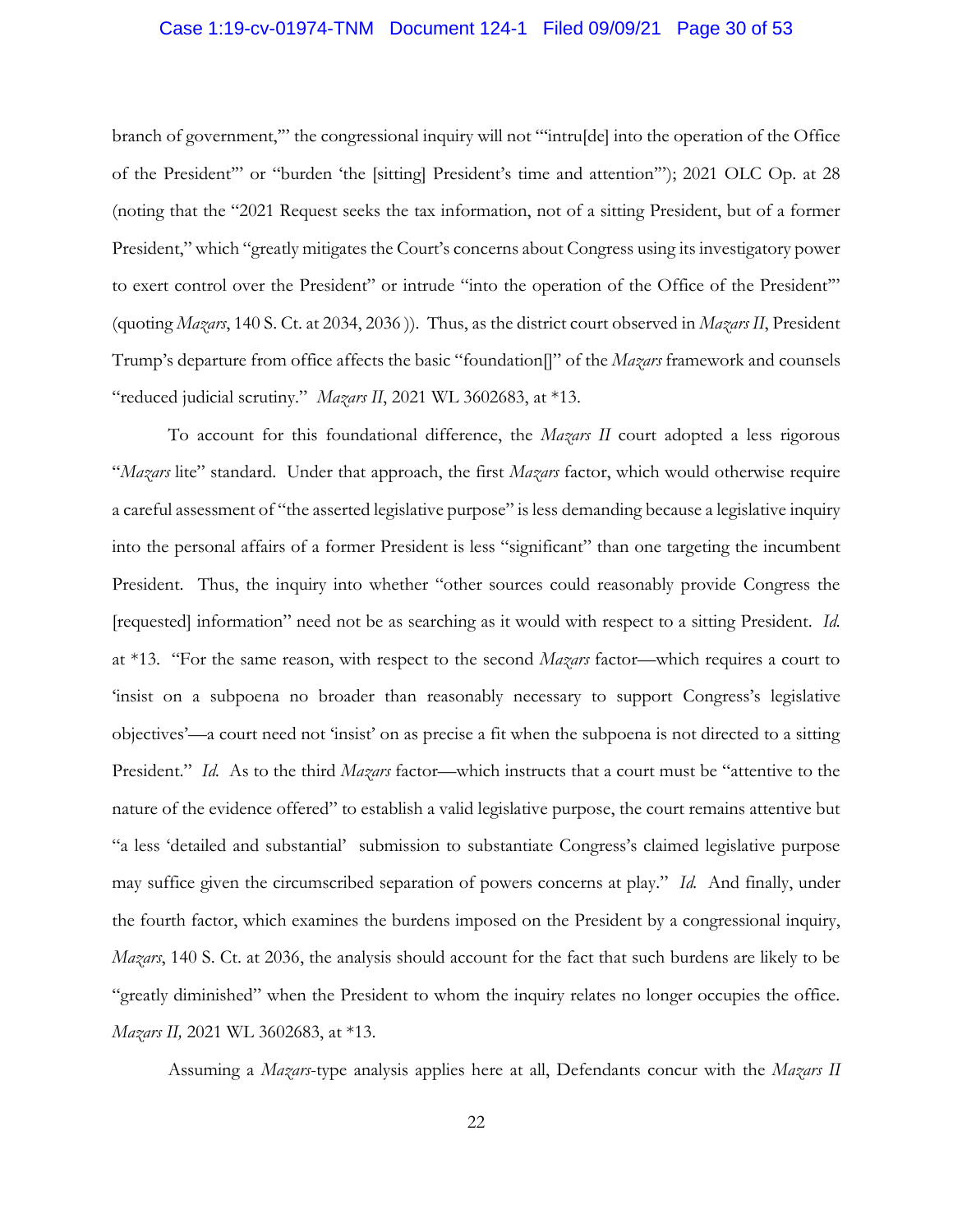#### <span id="page-30-0"></span>Case 1:19-cv-01974-TNM Document 124-1 Filed 09/09/21 Page 31 of 53

 court's application of a more permissive standard in light of President Trump's departure from office. Defendants also respectfully submit that two additional factors warrant an even less rigorous standard for evaluating the Committee's Request. First, unlike the subpoena in *Mazars*, the Request here was when Congress ought to have access to tax information, notwithstanding the confidentiality rules that govern in other contexts." 2021 OLC Op. at 19. Thus, unlike a subpoena—which is typically issued by a congressional committee acting alone—the Executive Branch participated in the legislative process that gave rise to section 6103(f). *See Nixon v. Adm'r of Gen. Servs.*, 433 U.S. 425, 441 (1977) Executive Branch became a party to the Act's regulation when President Ford signed the Act into act as the "gatekeepers of federal tax information." *Tax Analysts*, 117 F.3d at 613. The Executive burdens on the Executive Branch prior to releasing the requested tax information. *Cf. Nixon*, 433 U.S. of-powers concerns and support a more permissive review than Judge Mehta applied in *Mazars II*. 11 made pursuant to a statute enacted with bicameralism and presentment, which reflects "the longstanding judgment of the political branches . . . that the tax committees are best situated to determine (hereinafter *Nixon v. GSA*) (noting that separation-of-powers concerns were mitigated because "[t]he law"). Second and relatedly, under the statutory framework established by section 6103(f), Defendants Branch (through OLC) therefore has had the opportunity to review the 2021 Request and assess any at 443 (finding it "highly relevant" for separation-of-powers purposes that the Executive Branch acted as custodian of information relating to a President). These factors further diminish any separation-

#### **B. The Request Does Not Violate Mazars**

 $\overline{a}$ 

 Even if this Court were to apply some version of a *Mazars* or "*Mazars*-lite" analysis, the 2021 Request does not unduly implicate the separate-of-powers concerns reflected in that analysis.

 $11$  Defendants agree with the Committee that it would also be possible to apply the "pragmatic, separation-of-powers analysis involving former President Nixon should focus "on the extent to which subsumed by the four *Mazars* factors, and (as discussed below) application of that test is satisfied, flexible" approach adopted by the Supreme Court in *Nixon v. GSA*, where the Court held that a [the 2021 Request] prevents the Executive Branch from accomplishing its constitutionally assigned functions" and "whether [any] impact is justified by an overriding need to promote objectives within the constitutional authority of Congress." 433 U.S. at 442-43. However, because those inquiries are Defendants do not believe it is necessary to conduct a separate analysis under *Nixon v. GSA*.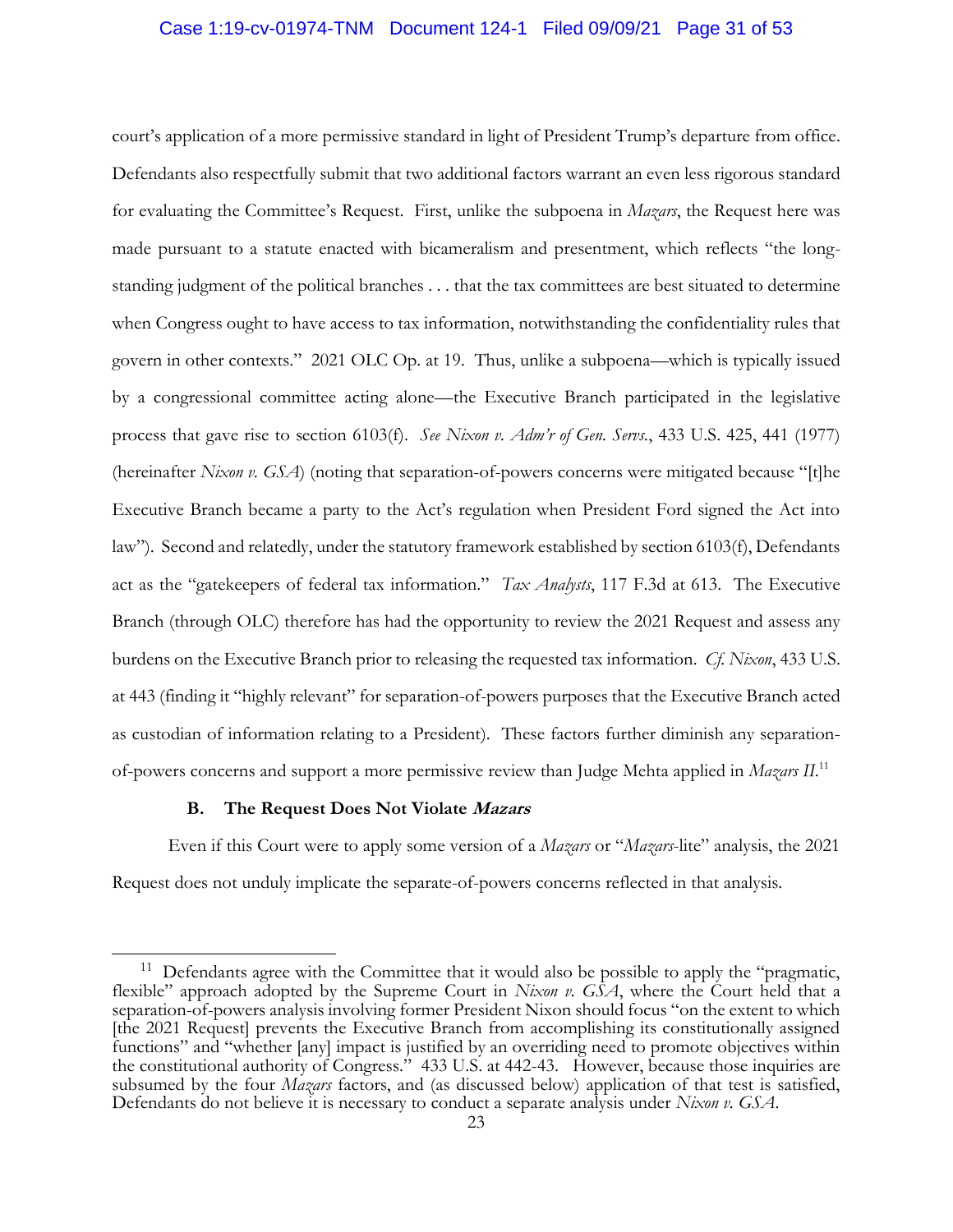#### Case 1:19-cv-01974-TNM Document 124-1 Filed 09/09/21 Page 32 of 53

#### *1. The Committee's Investigation Warrants the Step of Seeking President Trump's Tax Returns*

 noted above, this "step" is less "significant" than it was in *Mazars*, because the fact that President Trump is no longer in office "greatly mitigates [any] concerns about Congress using its investigatory power to exert control over the President," 2021 OLC Op. at 28; *see also Mazars II*, 2021 WL 3602683, The first factor asks whether the Committee's asserted legislative purpose warrants the "significant step" of inquiring into the President's personal papers. *Mazars*, 140 S. Ct. at 2035. As at \*13 ("When Congress subpoenas a former President, the step remains 'significant' but less so than when a sitting President is involved.").

 On the other side of the ledger, the Committee could not review the functioning, capacity, as it seeks to do, without examining tax information that concerns President Trump. Were the complex financial dealings or who are similarly critical of the IRS, but did not serve as president, such taxpayer is the President, and thus would not help the Committee understand "whether IRS agents have been able to operate free from improper interference" in that context. 2021 Request at 3. Likewise, examining the audits of other prior Presidents would not provide insights into the functioning of the Program under the unique stressors posed by the Trump presidency. President activities and has reportedly been in a decade-long battle with the IRS over a \$73 million refund since before he entered office. *See* 2021 Request at 4. And as President, he repeatedly and publicly expressed IRS agents involved in his audits were able to operate free from political influence and interference. *See id.* at 5-6. Examining the audits of other Presidents whose tax filings were not known to be nearly as large and complex, and who did not openly disparage the system, would not permit the Committee and resilience of the Presidential Audit Program under the challenges presented by President Trump, Committee to investigate the returns and audits of individuals who are known to have similarly investigation would not reveal the audit process in the same political context that exists where the Trump "controlled more than 500 individual business entities" involving both foreign and domestic his frustration with the audit process, thus raising concerns within the Committee about whether the to understand how the Program functions "under the exceedingly challenging circumstances presented by former President Trump." *Id.* at 6; *see also id.* at 3, 5 (explaining that President Trump is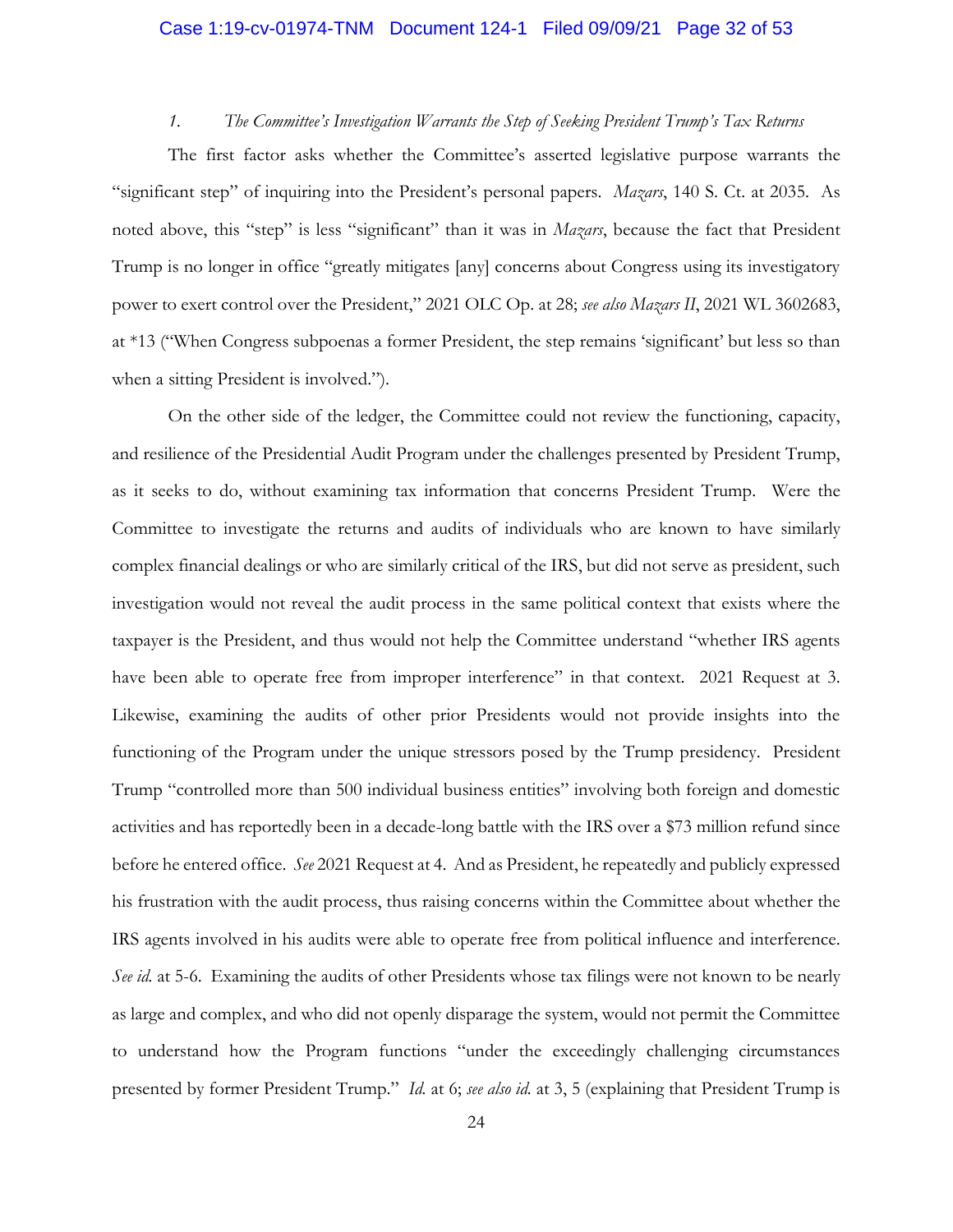#### <span id="page-32-0"></span>Case 1:19-cv-01974-TNM Document 124-1 Filed 09/09/21 Page 33 of 53

 and uniquely "implicates many of [the Committee's] wide-ranging concerns"). For similar reasons, no other taxpayer's business dealings implicate potential conflicts of interest or foreign entanglements "markedly different from other Presidents examined under the IRM's mandatory audit procedures" affecting the Presidency to the same extent as those of President Trump, and therefore those filings would not inform the Committee's consideration of such matters.

 Nor does the Committee's focus on President Trump suggest that it is improperly using a President as a "case study" for "generally applicable legislation." *Mazars*, 140 S. Ct. at 2036. The Committee is contemplating legislation that would specifically relate to a President as a taxpayer, not legislation that is "generally applicable." Moreover, the Committee is particularly concerned that "IRS not feel intimidated," and thus seeks to understand not simply how the Presidential Audit Program works on paper but whether "IRS agents have been able to act objectively" in carrying out the program. 2021 Request at 2-3. As to that objective, and as discussed above, the unique set of institutional stressors with which the Committee is concerned are ones that, by all appearances, only information of the former President that uniquely implicates the focus of the legislative inquiry. *See*  2021 OLC Op. at 29 ("[T]he Committee's interests here are not about 'general' topics distinct from particular to President Trump."). The Committee's investigation thus warrants the "step" of seeking the tax information of the former President, while nevertheless remaining properly focused on how employees in any way involved in a President's audit are protected in the course of their work and do the audit of President Trump has involved. The request is therefore appropriately concerned with the the presidency, but about an auditing program specific to the presidency and oversight concerns that information implicates the functioning of the tax laws.

#### *2. The Request Is Not Broader than Necessary*

 The second *Mazars* factor—which asks whether a request is "broader than reasonably necessary to support [the Committee's] objectives," *Mazar*s, 140 S. Ct. at 2036—is also satisfied.

 The fact that the Request seeks tax information not only of President Trump but also eight affiliated business entities is appropriate because the Committee seeks to understand whether, in the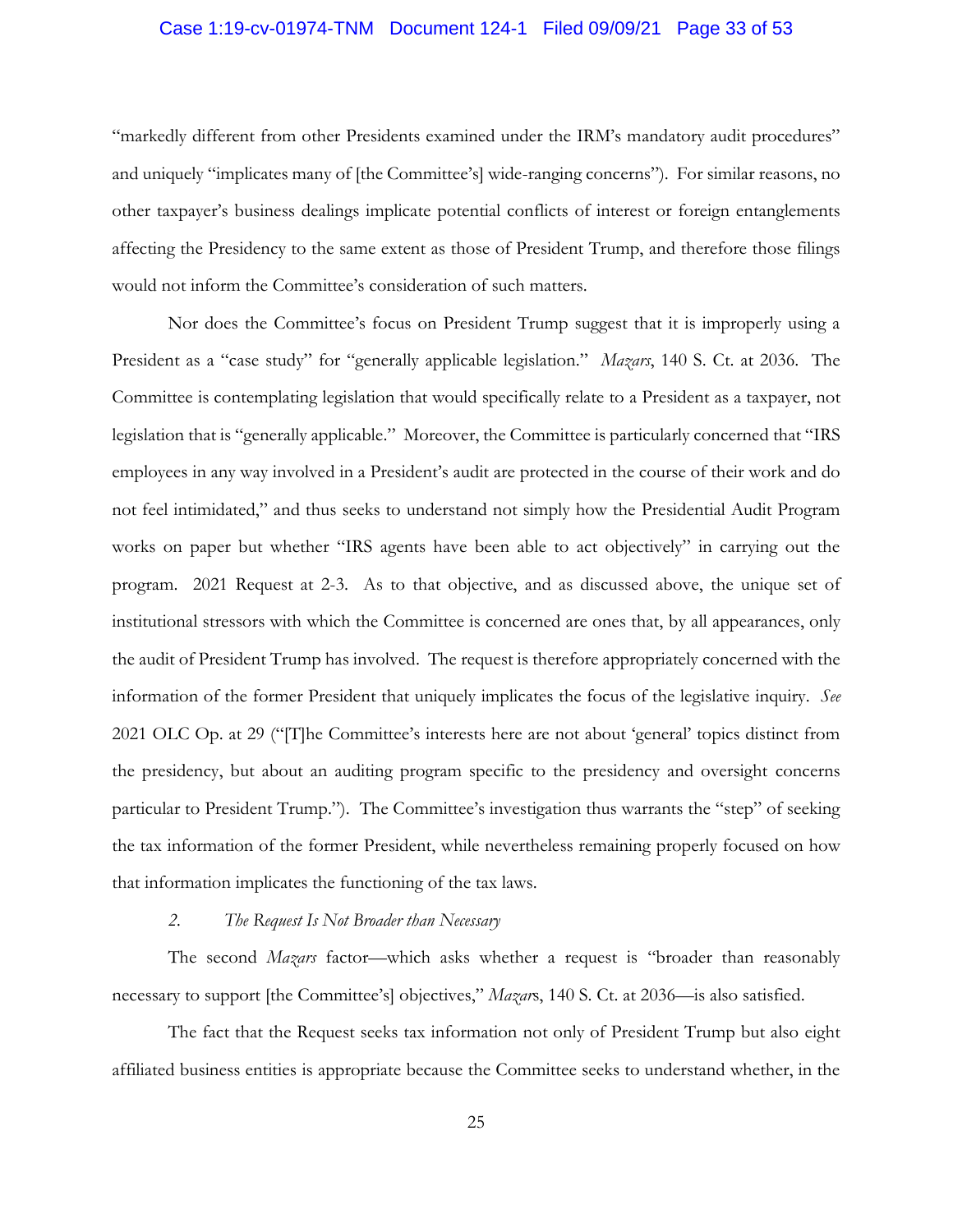#### <span id="page-33-0"></span>Case 1:19-cv-01974-TNM Document 124-1 Filed 09/09/21 Page 34 of 53

 course of a presidential audit, IRS agents review "underlying business activities, especially activities involving many interrelated entities and income from . . . foreign sources." 2021 Request at 3. That breadth is necessary because President Trump has hundreds of business entities and individual returns that necessarily incorporated, and were based upon, the tax filings of those business entities. As a result, examining only President Trump's individual tax returns, without those of the business interests that underlie and give substance to the returns, would give the Committee only limited and superficial insight into the scope of the audit. insight into the scope of the audit. The time frame for the Request—tax years 2015-2020—is also appropriate. Under the IRM,

 the Presidential Audit Program applies to returns filed while a President is in office. *See* 2021 OLC Op. at 32; IRM § 3.28.3.5(1) (providing instructions for processing returns "of the President and Vice  President of the United States *in office at the time of filing*" (emphasis added)). For President Trump, who took office in 2017 and departed in January 2021, that time period would include tax years 2016-2019, made in 2017-2020, respectively. The Request thus covers the returns that President Trump and his affiliated business entities presumptively filed during his four years in office, as well as one year on either side. That one-year cushion is appropriate because the scope of a mandatory presidential audit Lough ¶ 39, ECF No. 44-4; *see also* 2021 OLC Op. at 32 (noting same). The Committee therefore could reasonably believe that the IRS's audit of former President Trump's returns might involve examination of returns filed shortly before he took office or after he departed. And even if that assessment turned out to be factually incorrect, it would not render the scope of the Request unreasonable because "[t]he very nature of the investigative function—like any research—is that it takes the searchers up some 'blind alleys' and into nonproductive enterprises." *Eastland*, 421 U.S. at 509. "can be expanded to include prior year and related returns if 'risk protocols' warrant." Decl. of Sunita

#### *3. The Committee Has Provided Detailed and Substantial Evidence of Its Purpose*

 The third *Mazars* factor is also satisfied because the 2021 Request provides a detailed explanation of the Committee's need for the tax information at issue. *See Mazars*, 140 S. Ct. at 2036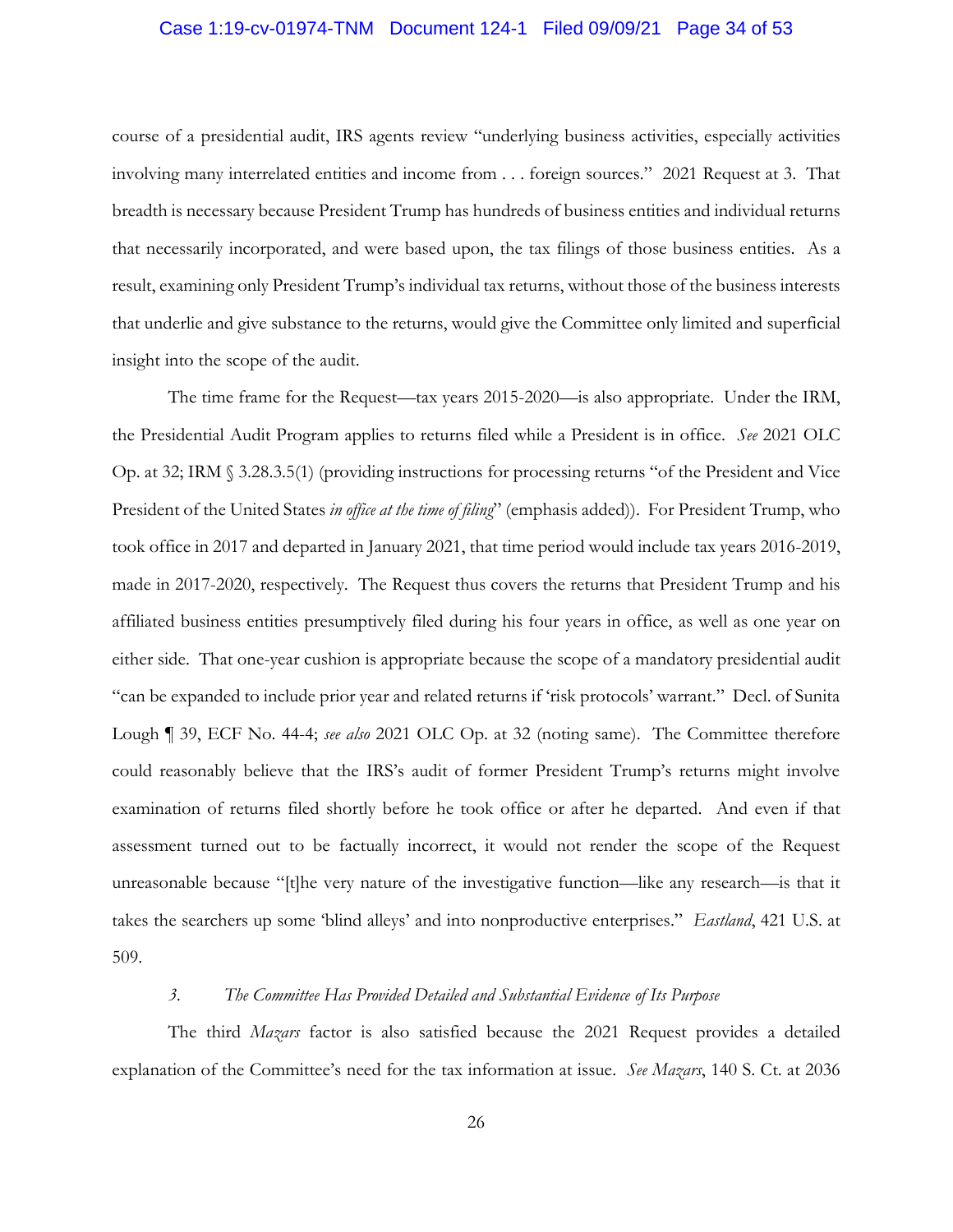#### <span id="page-34-0"></span>Case 1:19-cv-01974-TNM Document 124-1 Filed 09/09/21 Page 35 of 53

 (Congress should "adequately identif[y] its aims and explain[ ] why the President's information will Committee's reasons for concluding that the system also may not have sufficient safeguards for President Trump's "ongoing audits, hundreds of business entities, and inordinately complex returns." while in office, and a decade-long battle over a \$73 million refund—that make him unique among cited specific public statements of the former President that give rise to reasonable concerns about undue influence in the audit process. *Id.* at 5 ("As a Presidential candidate, he expressed his belief that it was 'very unfair' that he was 'always audited'" and "[a]larmingly, once he became President, this Committee also explained why alternative information, such as written materials or a briefing reflected in the IRM are outdated; that the IRM confers extensive discretion on individual auditors; practice, rather than on paper or in theory. *See* 2021 Request at 3 ("At its core, what the Committee seeks to understand is how the IRM provisions have been applied *in practice* and whether IRS agents have been able to act objectively[.]" (emphasis in original)). advance its consideration of the possible legislation"). The 2021 Request describes ways in which the audit system did not function appropriately as to President Nixon, 2021 Request at 1, and the *Id.* at 2. The Committee pointed to specific aspects of former President Trump's tax profile including hundreds of affiliated business entities, use of a revocable trust to control those entities Presidents in testing the resilience of the Presidential Audit Program. *Id.* at 4-5. The Committee also sentiment was explicitly extended to the automatic, mandatory audit described in the IRM"). The pertaining to the Presidential Audit Program, would not be adequate, namely, that some practices and that the Committee's primary concern is understanding how the audit program functions in

#### *4. The Committee's Legislative Purpose Is Not Outweighed by Executive Branch Interests*

 *Mazars*, 140 S. Ct. at 2036 ("courts should be careful to assess the burdens imposed on the President by a" congressional inquiry). The Executive Branch is represented in this litigation by the U.S. Department of Justice. There is no occasion for the Trump parties to assert interests on behalf of the Finally, the fourth *Mazars* factor similarly weighs in favor of disclosure because the unique circumstances of the 2021 Request present only minimal, if any, burdens on the Presidency. *See*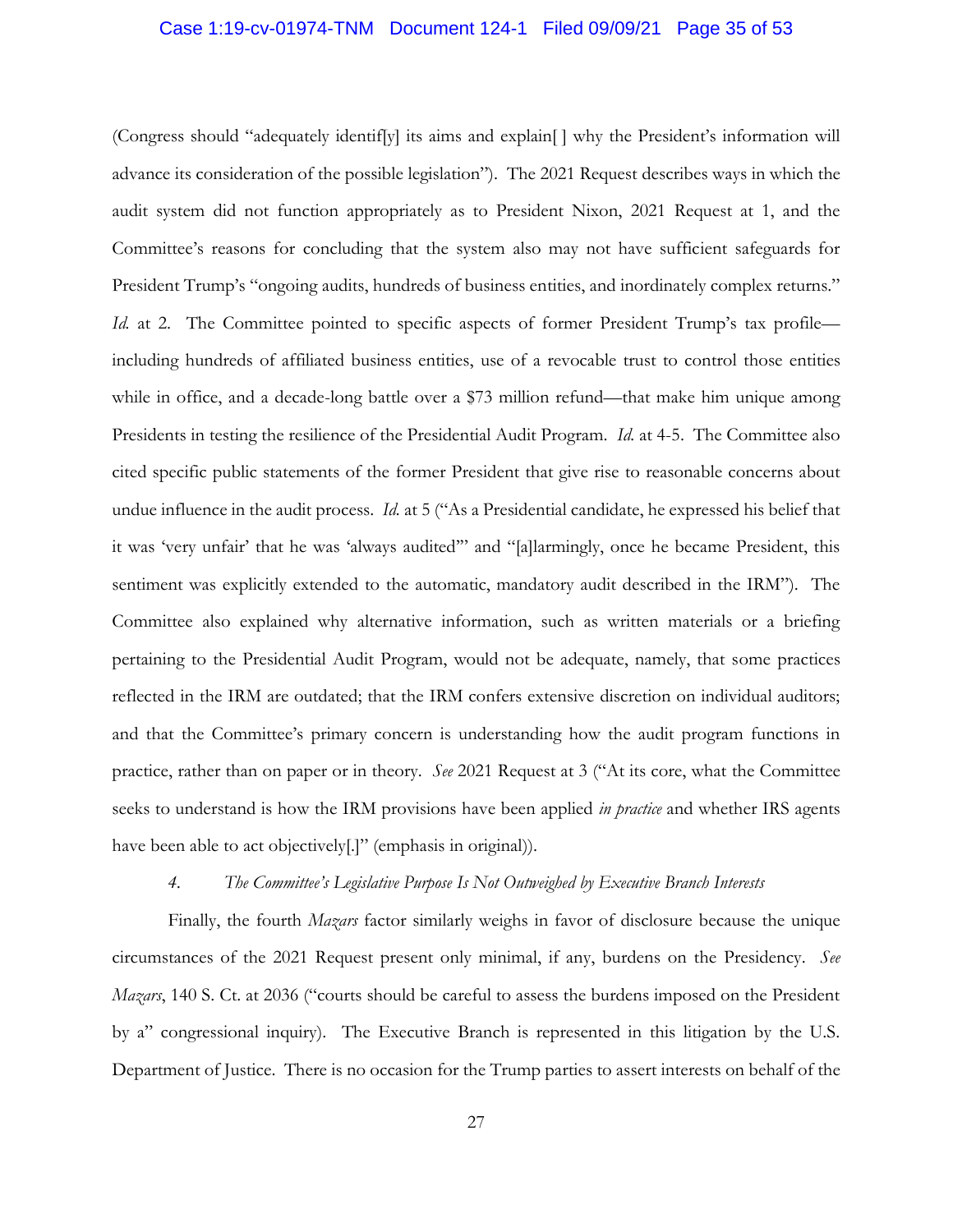#### <span id="page-35-0"></span>Case 1:19-cv-01974-TNM Document 124-1 Filed 09/09/21 Page 36 of 53

 Executive Branch. So it is dispositive that the Executive Branch has determined that the 2021 Request presents no meaningful burdens on the Presidency. presents no meaningful burdens on the Presidency.<br>Indeed, as a general matter, the passage of section 6103(f) with the concurrence of the

 President mitigates concerns about congressional aggrandizement that might otherwise exist in the context of an informational request pursued solely through a subpoena. *See* 2021 OLC Op. at 23-24. The "political branches have repeatedly determined over the course of the last century that the The "political branches have repeatedly determined over the course of the last century that the congressional tax committees should have a statutorily unlimited right of access to tax information— to 'assure explicit, deliberate, and responsible congressional attention to the use made by its members and committees of individual tax returns.'" 2021 OLC Op. at 24 (citing *Confidentiality of Tax Return Information: Hearing Before the H. Comm. on Ways and Means*, 94th Cong. 154 (1976)); *see also Nixon*, 433 U.S. at 441 (rejecting separation-of-powers challenge to the Presidential Recordings and Materials Preservation Act in part because the "Executive Branch became a party to the Act's regulation when President Ford signed the Act into law, and the administration of President Carter, acting through the Solicitor General, vigorously supports . . . its constitutionality"). Further, President Trump is no longer in office, thus diminishing any concerns that the 2021 Request will unduly burden Executive Branch executive duty under the Constitution" and therefore "a former President is in less need of an authority predicated, at least in part, upon the judgment that those committees are uniquely suited interests. *See Nixon*, 433 U.S. at 448 ("only the incumbent is charged with performance of the [protections] than an incumbent").

 Nor is this a situation where Congress could exploit the threat of a post-Presidency request for personal information to exert improper influence over a president while in office. *See Mazars II*, 2021 WL 3602683, at \*13. The Committee here is focused primarily on the functioning of the IRS and its audit processes under conditions of stress, not the Presidency *per se*. That is why the Committee sought not only tax returns but also "[a]ll administrative files" for each requested tax return. 2021 Request at 6. Such inquiries should not be expected to require regular probing of a president's tax filings or audit histories because no prior president has implicated the same combination of concerns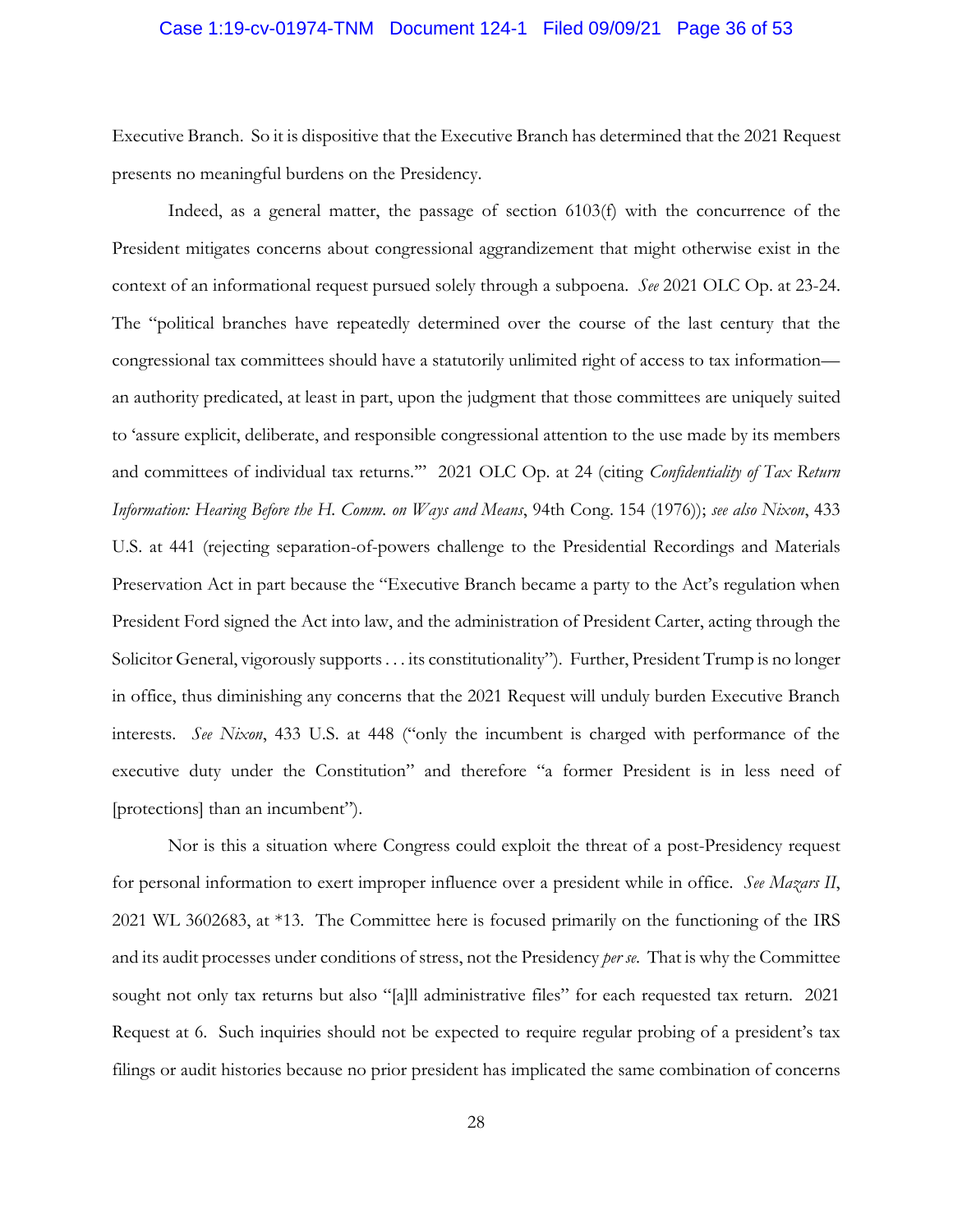#### <span id="page-36-0"></span>Case 1:19-cv-01974-TNM Document 124-1 Filed 09/09/21 Page 37 of 53

 that animate the Committee's inquiry here. Indeed, there is only one prior example of congressional efforts to review a president's tax returns—with President Nixon, fifty years ago—and in that case President Nixon voluntarily disclosed his returns for review, consistent with the tradition of elected Joint Committee on Taxation sought to broaden the review. *See* 2021 OLC Op. at 33. And even if tax laws, which both the Executive and Legislative Branches share, would justify the inquiry. The interests of the two branches are therefore aligned in this respect. interests of the two branches are therefore aligned in this respect. For all of the above reasons, each of the four *Mazars* factors is satisfied. Cross-Claim II should presidents since, and did not oppose the release of other information under section 6103(f) when the similar concerns were to arise again in relation to a future President, the President is subject to the tax laws, just like any other individual, and the commitment to the fair and impartial administration of the

be dismissed.

#### **III. CROSS-CLAIM III FAILS BECAUSE SECTION 6103(F) NEITHER SUPPLIES A BASIS FOR CHALLENGING DISCLOSURE OF TAX INFORMATION NOR EXCLUDES A FORMER PRESIDENT'S INFORMATION FROM ITS SCOPE.**

 In Cross-Claim III, the Trump parties purport to advance a claim against the Defendants for provides that the Secretary of the Treasury "shall furnish . . . any return or return information" to any of three tax committees upon written request of the chairman of one of those committees. 26 U.S.C. § 6103(f)(1). Citing "the canons of statutory construction applicable to statutes that implicate the separation of power," the Trump parties contend that section 6103(f) "cannot be read to cover the information of Presidents or former Presidents," and therefore Defendants "have no authority" to disclose tax information in response to Chairman Neal's Request. Cross-Claim ¶¶ 75, 77. The Trump "[v]iolation of  $\S$  6103(f)." Cross-Claim at 31 (III, heading). The facet of section 6103(f) at issue here parties are mistaken, and, for several reasons, the Court should dismiss this claim.

 As a preliminary matter, Cross-Claim III assumes that any disclosure not authorized under section 6103(f) amounts to a "violation" of that provision, providing a legal basis on which a taxpayer may seek to resist disclosure. Cross-Claim at 31 (III, heading). That is not so. Section 6103(f) contains no prohibition on disclosure. Rather, it speaks only to when disclosure is mandatory, s*ee* 26 U.S.C.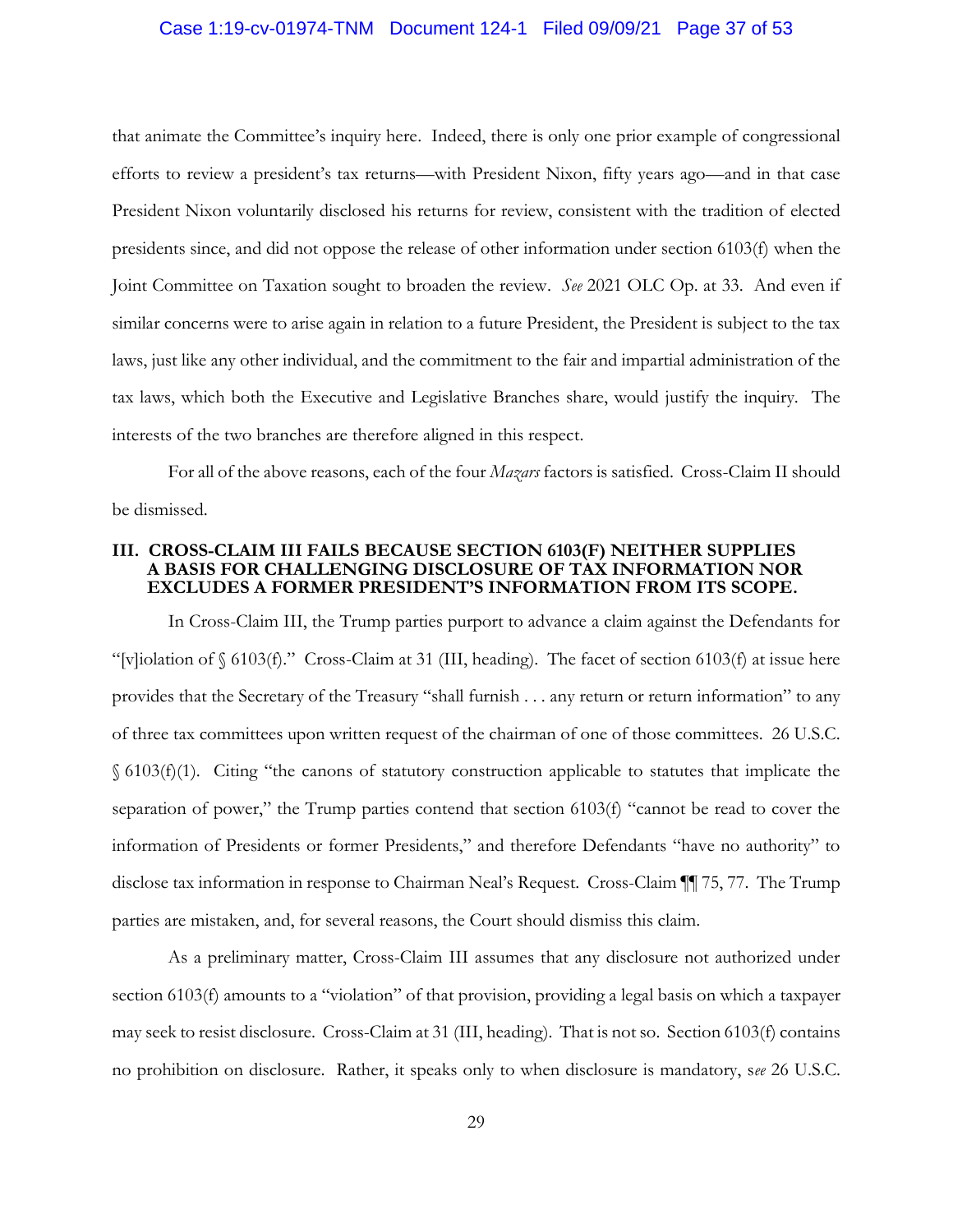#### Case 1:19-cv-01974-TNM Document 124-1 Filed 09/09/21 Page 38 of 53

§ 6103(f), and appears alongside a dozen other provisions identifying circumstances in which disclosure of tax information is either required or permitted. 26 U.S.C. § 6103(c)–(e), (g)–(o). Thus, section 6103(f) cannot supply a basis on which to grant the relief against disclosure that the Trump parties seek, and Cross-Claim III should be dismissed for that reason alone.

 Nor would Cross-Claim III have fared better had it been asserted under section 6103(a), which statute, including section 6103(f). *See* 26 U.S.C. § 6103(a). As noted above, the Trump parties' Request depends upon the contention that section 6103(f) does not apply to a President or former President. *See* Cross-Claim ¶ 75. That argument fails, however, because the plain language of section prohibits disclosure of tax information except as authorized in the subsequent provisions of the contention that section 6103(f) does not authorize Defendants to comply with the Committee's 2021 6103(f)(1) applies without exception to "*any* return or return information," 26 U.S.C. § 6103(f)(1) (emphasis added).

 The Trump parties' argument to the contrary—that section 6103(f) implicitly excludes the tax the unique constitutional position of the President . . . that textual silence is not enough to subject the information of a President or former President—depends upon "the canons of construction applicable to statutes that implicate the separation of power." Cross-Claim ¶ 75; *see Franklin v. Massachusetts*, 505 U.S. 788, 800-01 (1992) (finding, "[o]ut of respect for the separation of powers and President to the provisions of the APA"); *Armstrong v. Bush*, 924 F.2d 282, 289 (D.C. Cir. 1991) (same)*.*  There is no reason to import those canons of construction here.

 First, any separation-of-powers concerns that may be raised by a congressional request for a Court identified in *Mazars*, *see supra* Arg. § II. Indeed, the entire purpose of the Court's analysis was to "take adequate account of the separation of powers principles at stake" when Congress seeks the personal information of a sitting president, "including both the significant legislative interests of Congress and the unique position of the President." *Mazars*, 140 S. Ct. at 2035 (citation omitted). Thus, because any separation-of-powers concerns implicated by the Committee's request are resolved Thus, because any separation-of-powers concerns implicated by the Committee's request are resolved President's information are necessarily addressed by attention to the considerations the Supreme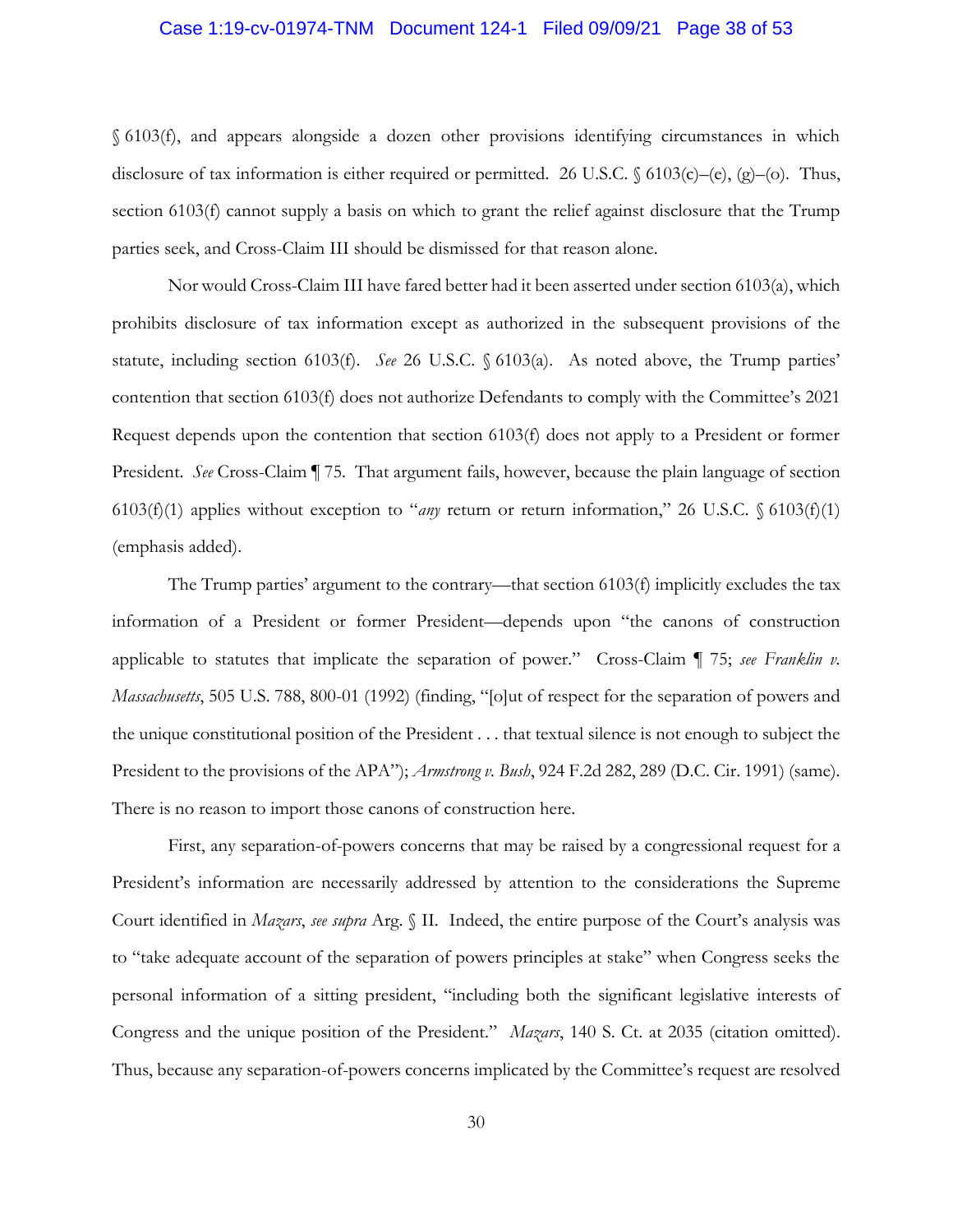#### <span id="page-38-0"></span>Case 1:19-cv-01974-TNM Document 124-1 Filed 09/09/21 Page 39 of 53

under the *Mazars* analysis discussed in Arg. § II, *supra*, it is not necessary to apply a specialized construction to section 6103(f) in order to address such concerns.

 Moreover, the precedent setting forth the canon upon which the Trump parties rely makes plain that the canon has no application to section 6103(f). In asserting that "'textual silence' means canons of construction applicable to statutes that implicate the separation of power," Cross-Claim ¶ 75, the Trump parties quote without citing *Armstrong v. Bush*, 924 F.2d at 289. There, the D.C. Circuit addressed whether the President could be considered an "agency" subject to the APA, a result that regulated his actions as President. *Id.* (noting that "the President has never been thought to have to comply with APA rulemaking procedures when issuing executive orders"). The D.C. Circuit held that Congress decides purposefully to enact legislation restricting or regulating presidential action, it must make its intent clear." *Id.* During the following year, the Supreme Court, too, held that the President cannot be considered an "agency" under the APA, reasoning "[w]e would require an express statement by Congress before assuming it intended the President's performance of his statutory duties to be reviewed for abuse of discretion." *Franklin*, 505 U.S. at 800-01. The concerns in *Franklin* and *Armstrong* that caused the Supreme Court and the D.C. Circuit to require a clear statement of congressional intent to apply a statute of general applicability to the President are not present here, at 801, or "restrict[] or regulat[e] presidential action" in any way, *Armstrong*, 924 F.2d at 289. Indeed, that § 6103(f) cannot be read to cover the information of Presidents or former Presidents" under "the would have been contrary to "longstanding presidential practice," and would have restricted and textual silence would not support such an interpretation of the statute, reasoning that "[w]hen however. Section 6103(f) does not regulate "the President's performance of his statutory duties," *id.*. section 6103(f) does not touch on the President's official duties at all.

 seeks tax information of a former President. Indeed, even where a request for a sitting President's Finally, the *Franklin*/*Armstrong* canon also has no application here because the 2021 Request information did "implicate special concerns regarding the separation of powers," *Mazars*, 140 S. Ct. at 2036, the Supreme Court concluded that those concerns did not necessarily preclude Congress from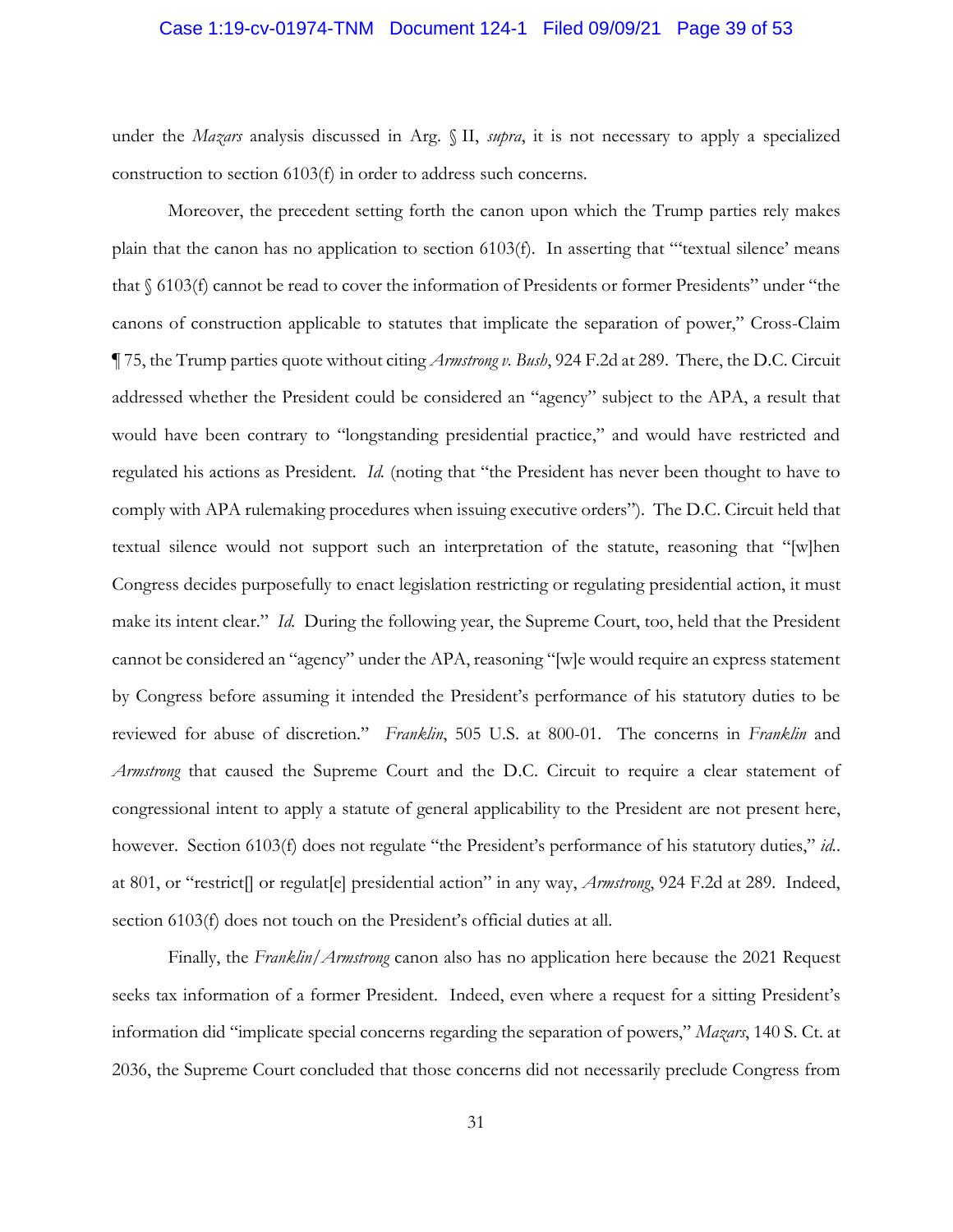#### <span id="page-39-0"></span>Case 1:19-cv-01974-TNM Document 124-1 Filed 09/09/21 Page 40 of 53

 using its subpoena power to obtain such information. *See supra* Arg. § II. It would be anomalous if the Court were to conclude now that separation-of-powers concerns altogether bar Congress from receiving the tax information of a *former* President via the mandatory statutory mechanism under section 6103(f), yet that is the result that would follow if the Court were to accept the Trump parties' construction.

 For all these reasons, the Court should decline the Trump parties' invitation to import the *Franklin*/*Armstrong* canon into this setting, and it should reject their strained reading of section 6103(f). The broad language of the statute includes a former President's tax information, and the canons of statutory construction supply no basis on which to depart from that plain meaning.

#### **IV. CROSS-CLAIM IV STATES NO ACTIONABLE FIRST AMENDMENT VIOLATION.**

 Cross-Claim IV asserts that by complying with the Committee's request for production of the and retaliation" against President Trump, and "carrying out the Committee's unlawful discrimination and retaliation," in violation of the First Amendment. Cross-Claim ¶ 88. This claim fails on both scores. Defendants intend to comply with the Committee's 2021 Request because section 6103(f)(1) compels them to do so, not because of implausibly pled motives of retaliation. Nor does alleged Trump parties' tax information, Defendants would be "engaging in their own unlawful discrimination retaliation by the Committee based on President Trump's policies, political beliefs, or protected expression—which is also implausibly pled—permit the Court to impugn the Committee's Request.

## **A. Cross-Claim IV Fails To State a Claim of First Amendment Retaliation by Defendants, for Lack of Causation, and Otherwise**

 Cross-Claim IV does not state a claim of First Amendment retaliation by Defendants. This is principally so because section  $6103(f)(1)$ , not alleged improper motives harbored by Defendants, is the "but for" cause of Defendants' intended compliance with the Committee's 2021 Request.

 "'[A]s a general matter the First Amendment prohibits government officials from subjecting an individual to retaliatory actions' for engaging in protected speech." *Nieves v. Bartlett*, 139 S. Ct. 1715, 1722 (2019) (quoting *Hartman v. Moore*, 547 U.S. 250, 256 (2006)). To state a claim for First Amendment retaliation, a litigant must allege "(1) 'that he engaged in protected conduct,' (2) 'that the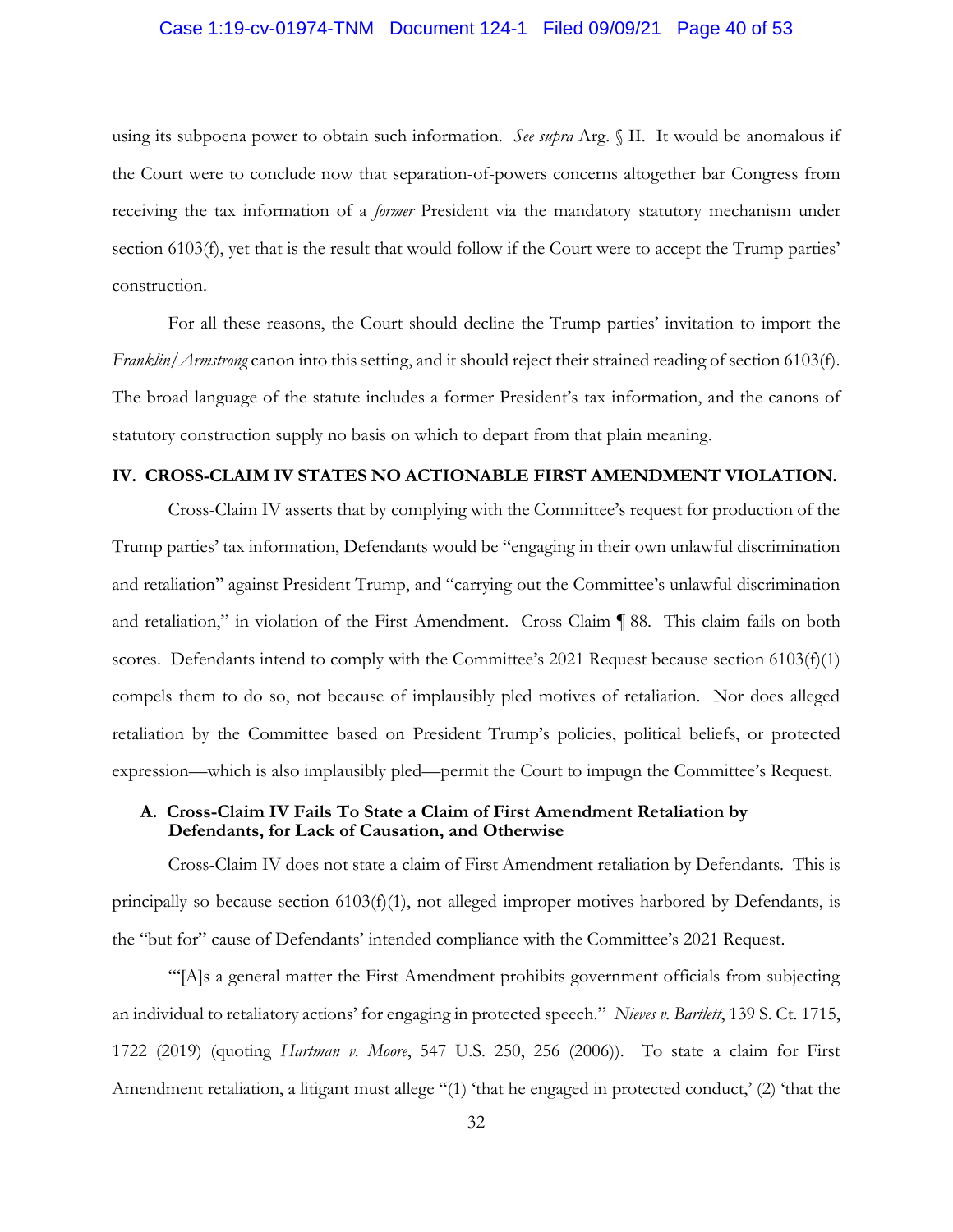### <span id="page-40-0"></span>Case 1:19-cv-01974-TNM Document 124-1 Filed 09/09/21 Page 41 of 53

 government took some retaliatory action sufficient to deter a person of ordinary firmness in plaintiff's position from speaking again,' and (3) 'that there exists a causal link'" between the two. *Scahill v. Dist. of Columbia*, 909 F.3d 1177, 1185 (D.C. Cir. 2018) (quoting *Doe v. Dist. of Columbia*, 796 F.3d 96, 106 (D.C. Cir. 2015)). "To establish the causal link, the constitutional speech must be the but-for cause of the retaliatory action." *Id.* (citing *Doe*, 796 F.3d at 107).

 The Trump parties allege that the Committee's 2021 Request "single[s] out President Trump because he is a Republican and a political opponent," and "w[as] made to retaliate against [him] because of his policy positions, his political beliefs, and his protected speech." Cross-Claim ¶¶ 83, 85. They suggest that Defendants intend to comply with the 2021 Request because President Biden is a Democrat. *Id*. ¶ 88. As discussed *supra*, however, Arg. §§ I and II, the Committee's 2021 Request seeks information related to and in furtherance of a legitimate task of Congress, *Watkins*, 354 U.S. at 187, while respecting "the unique position of the President," *Mazars*, 140 S. Ct. at 2035. Because the 2021 Request thus constitutes a valid exercise of Congress's investigative authority, the inflexible statutory command of section 6103(f)(1) requires that Defendants produce the tax information that the Committee seeks, regardless of whether or not they are motivated to do so, or why. Under the terms of the statute, Defendants have no choice in the matter. Thus, the "but for" cause of the Committee's lawful request. The Trump parties' claim of retaliation must be rejected, accordingly, for [allegedly] colored by some degree of bad motive does not amount to [First Amendment retaliation] ("'[A]n [an allegedly] improper motive is not sufficient to establish a constitutional violation—there intended disclosure is Defendants' legal obligation under section  $6103(f)(1)$  to comply with the failure to establish the essential element of causation. *See Hartman*, 547 U.S. at 260 ("[A]ction if that action would have been taken anyway."); *Daugherty v. Sheer*, 891 F.3d 386, 391 (D.C. Cir. 2018) must also be . . . causation[.]'") (quoting *Crawford-El v. Britton*, 523 U.S. 574, 593 (1998)).

 Cross-Claim IV must also be dismissed, however, because it does not contain plausible allegations of retaliatory motive that rise "above the speculative level." *Bell Atl. Corp. v. Twombly*, 550 U.S. 544, 555 (2007); *see also Ashcroft v. Iqbal*, 556 U.S. 662, 678 (2009). The allegation that Defendants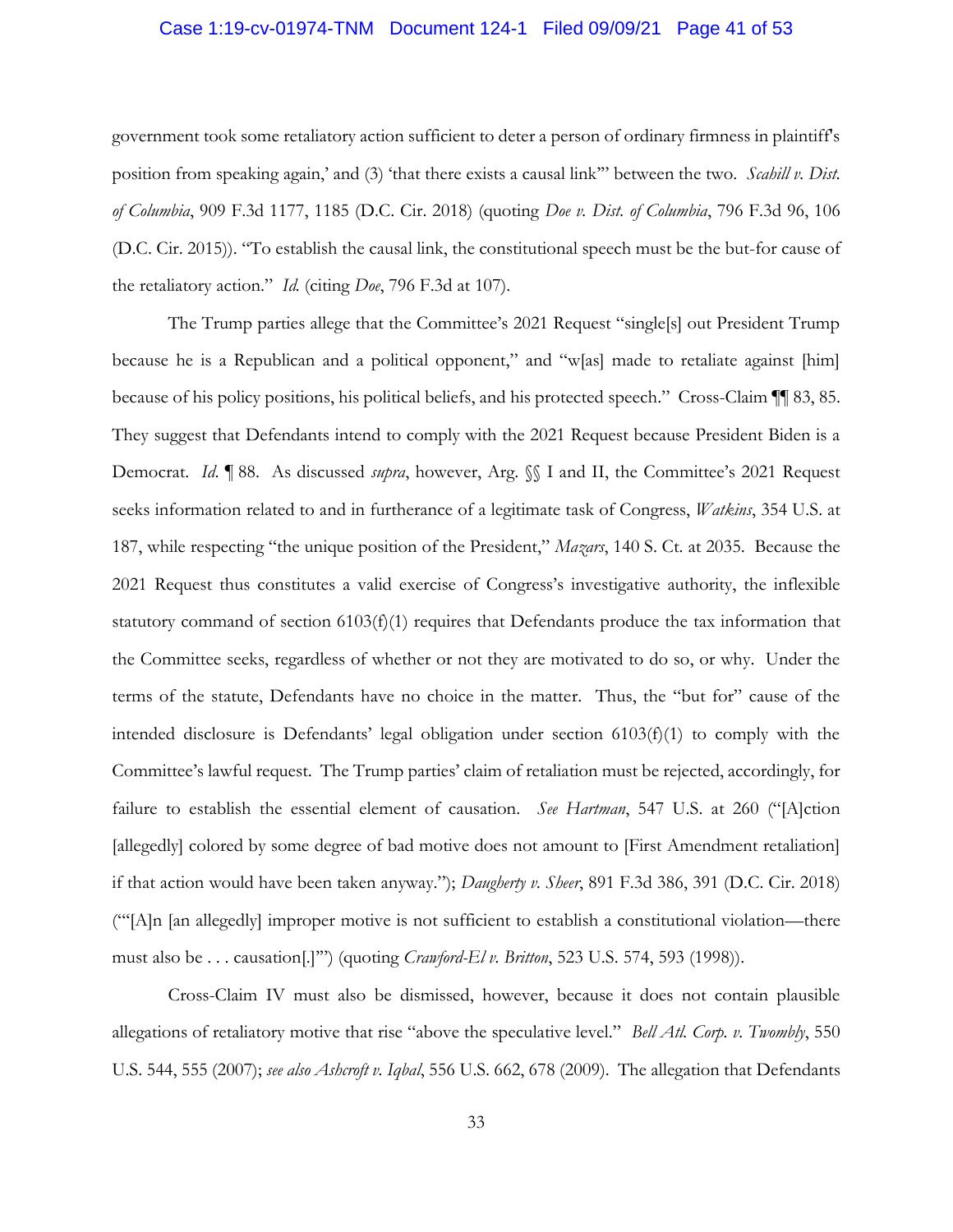#### <span id="page-41-0"></span>Case 1:19-cv-01974-TNM Document 124-1 Filed 09/09/21 Page 42 of 53

 are "engaging in their own unlawful discrimination and retaliation," Cross-Claim ¶ 88, is merely a legal at 681, and, as such, is "not entitled to be assumed true," *id*. The sole factual support for the Trump parties' claim of retaliation by Defendants is the allegation that their supposed "reversal on the legality Trump and made the disclosure of President Trump's tax returns a campaign issue." Cross-Claim ¶ 87. But while the Trump parties may be prepared to ascribe "vindictive motives" to Defendants conclusion, no different than the "bare assertion" of discriminatory intent at issue in *Iqbal*, 556 U.S. of Chairman Neal's request[ ] came . . . under President Biden, a Democrat who ran against President based on nothing more than the party affiliation of the current Administration, *Tenney*, 341 U.S. at 378, a court may not do so.

 Simply put, the Trump parties have offered no basis on which plausibly to infer retaliatory motive on Defendants' part. They have observed that the former President belongs to a different sufficient to create a plausible inference of ill intent. Indeed, if party membership alone supported an for improper purposes when denying the Committee's original request, at a time when Donald Trump conspiracy where alleged parallel conduct was just as explainable as independent competitive business strategies). Without more than party affiliation to "nudg[e]" a claim of improper motive "across the line from the conceivable to plausible," *Iqbal*, 556 U.S. at 683, a court cannot ascribe ill intent to representatives of one Administration, or the other. For this reason—in addition to the lack of causation—the Trump parties have not stated a claim of First Amendment retaliation by Defendants. political party than the incumbent President, but differences in party membership are surely not inference of retaliatory purpose, then it would be equally likely that the Trump Administration acted *was* the incumbent President. *See Twombly*, 550 U.S. at 564-69 (no plausible inference of antitrust

#### **B. Assigning Implausibly Pled Motives of Retaliation to Committee Members Furnishes No Ground on Which to Invalidate the Committee's 2021 Request**

 "carrying out the Committee's unlawful discrimination and retaliation" against President Trump. Cross-Claim ¶ 88. A court, however, may not take issue with a congressional inquiry based on the The Trump parties also claim that by complying with the 2021 Request, Defendants are alleged motives of individual committee members, even when those motives are said to offend the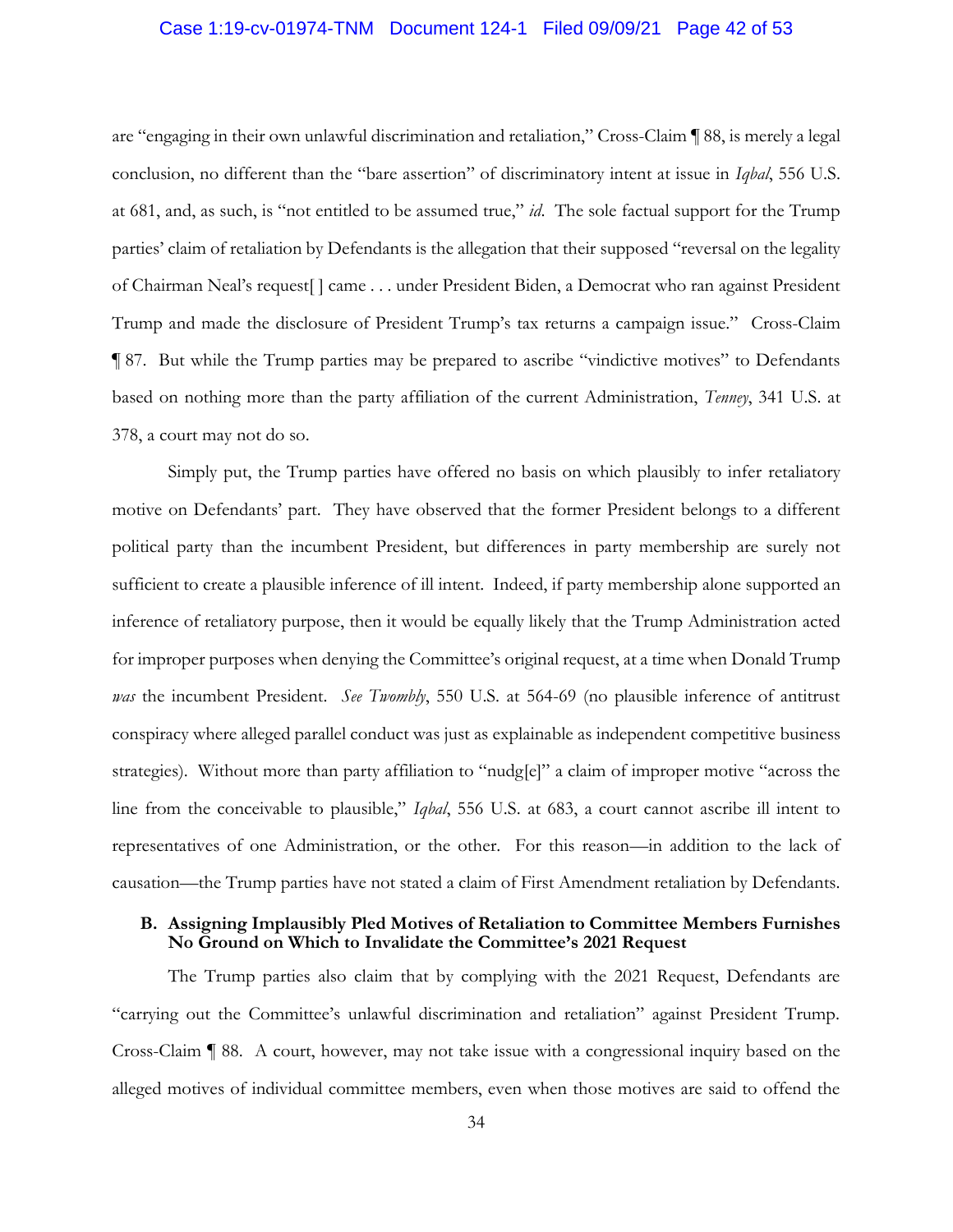#### <span id="page-42-0"></span>Case 1:19-cv-01974-TNM Document 124-1 Filed 09/09/21 Page 43 of 53

 First Amendment. In any event, the Trump parties have not plausibly alleged that the Committee's 2021 Request is the product of retaliatory design.

## *1. The Court may not scrutinize Committee members' motives, even on First Amendment grounds.*

 As discussed *supra*, Arg. § I, "[s]o long as Congress acts in pursuance of its constitutional power," as is the case here, "the Judiciary lacks authority to intervene on the basis of the motives which spurred the exercise of that power." *Barenblatt*, 360 U.S. at 132. "[M]otives alone would not vitiate an investigation which had been instituted by a House of Congress if that assembly's legislative purpose is being served." *Watkins*, 354 U.S. at 200; *see also Eastland*, 421 U.S. at 508 ("[I]n determining the legitimacy of a congressional act we do not look to the motives alleged to have prompted it."); *Wilkinson*, 365 U.S. at 412 (refusing to speculate as to the motives of individual members underlying a subcommittee's decision to summon a witness).

 These precedents make no exception for claims that committee members acted for reasons forbidden by the First Amendment. In *Wilkinson*, the petitioner was convicted for refusing to answer 07. He argued that the subcommittee's questioning violated his First Amendment rights of free expression and association, contending that the sole reason for summoning him to testify was to harass and persecute him as a prominent member of a public campaign to abolish the Committee. *Id*. at 409, 411. The Supreme Court rejected this argument. Concluding that the subcommittee convened and not for us to speculate as to the motivations that may have prompted the decision of individual members of the subcommittee to summon the petitioner," *id.* at 412. In *Watkins*, the Court declined that "[t]he sole purpose of the [committee's] inquiry . . . was to bring down upon [the petitioner] and others the violence of public reaction because of their past beliefs, expressions and associations." 354 U.S. at 199-200; *see also Eastland*, 421 U.S. at 505-10 (refusing to entertain arguments that an investigation "related to and in furtherance of a legitimate task of Congress" was intended to expose questions before a subcommittee of the House Un-American Activities Committee. 365 U.S. at 401 conducted the hearing in pursuit of a valid legislative purpose, *id.* at 410-11, the Court held that "it is to "test[ ] the motives of committee members" notwithstanding "an impressive array of evidence"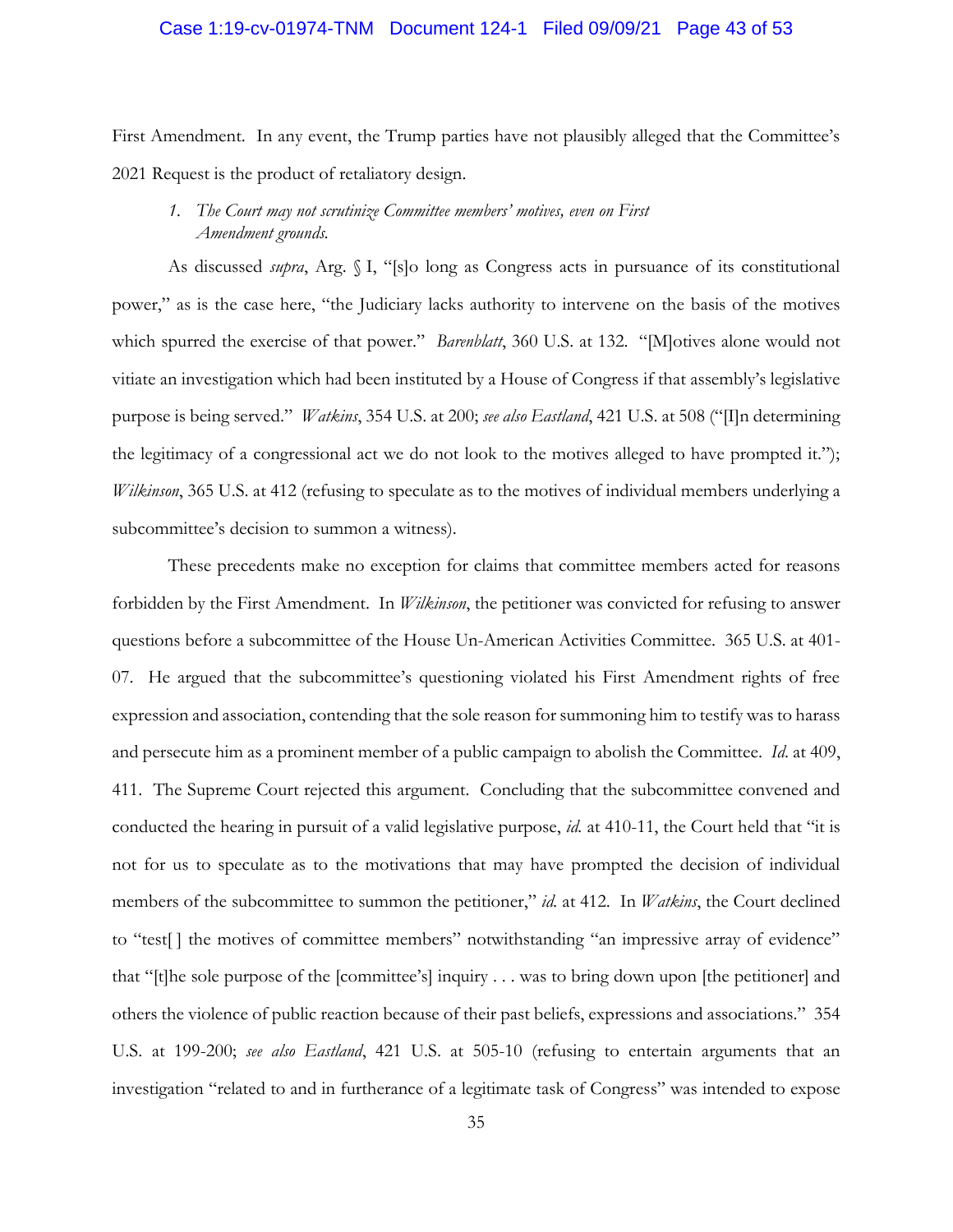#### <span id="page-43-0"></span>Case 1:19-cv-01974-TNM Document 124-1 Filed 09/09/21 Page 44 of 53

 unpopular opinions and beliefs and to chill the exercise of First Amendment freedoms). *Mazars* is also instructive in this regard. There the Court acknowledged that it was not "blind" to the "intense resolution of the dispute focused on Congress's need for the information requested to advance its stated legislative purpose, and the burdens imposed on the President, *id.* at 2035-36—neither of which political" nature of the "clash" over President Trump's financial records. 140 S. Ct. at 2034. Yet its has anything to do with the subjective motives of individual legislators.

 The Committee's 2021 Request advances a legitimate legislative inquiry and respects the separation-of-powers principles articulated in *Mazars*. Once that two-fold determination is made, the Supreme Court's precedents leave no room for argument that a court may question the Committee's actions on grounds that the motives of individual members violate the First Amendment. So far as Cross-Claim IV calls on the Court to undertake that inquiry, it must be dismissed.

#### *2. Cross-Claim IV does not plausibly allege retaliatory motive by the Committee*

 Committee are deficiently pled. As noted, the Trump parties allege that the Committee's 2021 Request "single[s] out President Trump because he is . . . a political opponent," and "w[as] made to retaliate Claim ¶¶ 83, 85. At bottom, these allegations are no more than a "formulaic recitation of the elements" of a First Amendment retaliation claim, "disentitle[d]" to the presumption of truth, *Iqbal*, 556 U.S. at In addition to their legal untenability, the Trump parties' accusations of retaliation by the against [him] because of his policy positions, his political beliefs, and his protected speech." Cross-681, unless accompanied by other, well-pleaded facts that plausibly suggest an entitlement to relief.

 They are not. Cross-Claim IV does not identify which of former President Trump's policy positions, political beliefs, or protected statements supposedly provoked the Committee's ire; offers positions, gave voice to these beliefs, or made these statements. Cross-Claim IV also fails to identify no detail as to their content; and does not tell us when former President Trump supposedly took these which, or even how many, of the Committee's two dozen Democratic members, *see*  [https://waysandmeans.house.gov/subcommittees/ways-and-means-117th-congress,](https://waysandmeans.house.gov/subcommittees/ways-and-means-117th-congress) supposedly nurtured retaliatory intentions because of former President Trump's unspecified positions, beliefs, and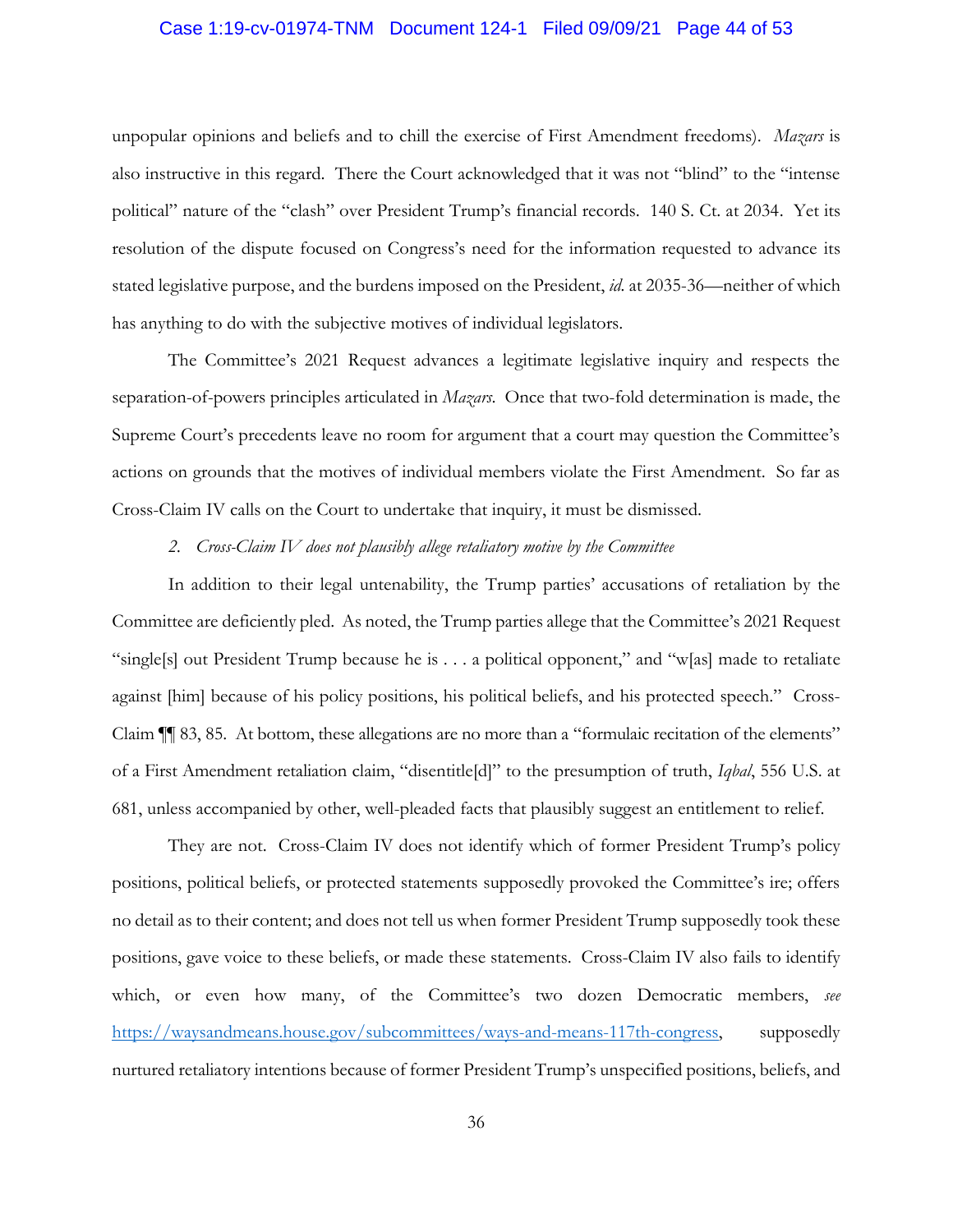### <span id="page-44-0"></span>Case 1:19-cv-01974-TNM Document 124-1 Filed 09/09/21 Page 45 of 53

 affiliation. Pleadings that leave a court "in the dark" as to who supposedly harbored retaliatory motives, and which of former President Trump's positions, beliefs, and statements evoked these intentions, are too vague to construct "the requisite plausible scenario that could show [the Trump parties are] entitled to relief." *Patton Boggs LLP v. Chevron Corp.*, 683 F.3d 397, 403-04 (D.C. Cir. 2012) statements; and it advances no reason to suppose that they in fact did so other than their party (citation omitted); *see also Hourani v. Mirtchev*, 796 F.3d 1, 11, 16 (D.C. Cir. 2015).

 But even more critically, the Trump parties' claims of retaliatory animus are not simply unsupported, they are contradicted by the factual matter in their pleadings. They allege a number of statements by Speaker Pelosi, a handful of Committee members (five in all), and several other Democratic House Members, made over a period of nearly five years, indicating that they wished to obtain President Trump's tax returns because of concerns about possible (i) "Russia connection[s]"; as a private citizen. Cross-Claim ¶¶ 4, 6-9, 13(d), (e), 22(b), 30-37, 40, 41, 53-55. None mentions former President Trump's policies or political beliefs, much less suggests that his protected expression is the "but for" reason for seeking the Trump parties' tax information. To the contrary, the reasons expressed are unrelated to his political policies, statements, or beliefs. The Trump parties plead no facts to suggest that these statements reflected anything but genuine concern over a sitting President's potential entanglements with hostile foreign powers, and other conflicts of interest that could affect the performance of his duties. Far from stating a plausible claim to relief, the Trump parties have pled (ii) foreign entanglements and financial conflicts of interest; (iii) Emoluments Clause violations; (iv) tax evasion; and (v) other criminal and/or fraudulent acts committed by former President Trump themselves out of court by alleging facts that render success on their retaliation claim impossible. *See Nurriddin v. Bolden*, 818 F.3d 751, 757 (D.C. Cir. 2016).

 motives are readily attributed to legislative conduct and as readily believed. Courts are not the place for such controversies." But even if the First Amendment provided a vehicle for conveying such As said in *Tenney*, 341 U.S. at 378, "[i]n times of political passion, dishonest or vindictive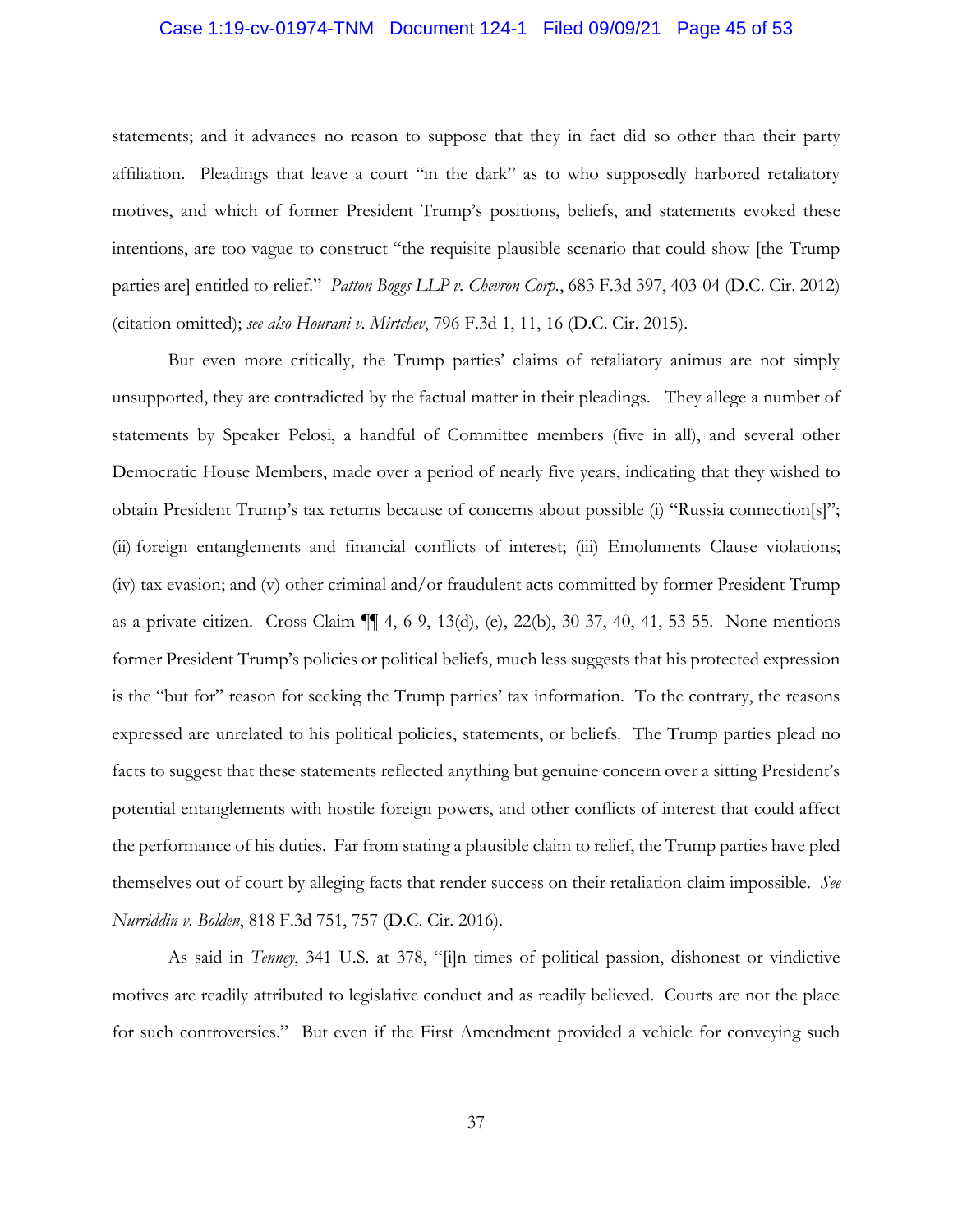#### <span id="page-45-0"></span>Case 1:19-cv-01974-TNM Document 124-1 Filed 09/09/21 Page 46 of 53

 claims into the courtroom, litigants still must arrive with sufficient facts to state a plausible entitlement to relief. The Trump parties have not done so in Cross-Claim IV.

#### **V. CROSS-CLAIM V DOES NOT STATE A VIABLE DUE PROCESS CLAIM.**

### **A. The Court Lacks Jurisdiction to Consider Cross-Claim V Because It Is Neither Constitutionally Nor Prudentially Ripe**

 [subject to] Chairman Neal's requests is the subject of ongoing examinations by the IRS," Cross-Claim ¶ 90, "allowing the Committee to obtain [that information]" amounts to a violation of their due by the fact that congressional partisans are scrutinizing their work," *id.* ¶ 93. This speculative claim examinations depends upon future events that may not occur as anticipated, or may not occur at all.<sup>12</sup> Moreover, because the applicable legal framework focuses on the factors that the agency takes into rendered plainly would benefit the Court's analysis. For these reasons, as explained below, Cross-In Cross-Claim V, the Trump parties assert that because "[s]ome or all of the information process rights, *id.* ¶ 95, since "[e]ven the most scrupulous IRS officials could not help but be influenced about the potential influence of congressional scrutiny on the outcome of alleged ongoing account in reaching its decisions, postponing judicial review until such decisions have actually been Claim V is not ripe.

 "[A]n Article III court cannot entertain the claims of a litigant unless they are 'constitutionally and prudentially ripe."" In re Polar Bear Endangered Species Act Listing & Section 4(d) Rule Litig., 720 F.3d Cir. 1999)). And, a complainant bears the burden of establishing that his claim is currently ripe for  review. *See Renne v. Geary*, 501 U.S. 312, 316 (1991) ("We presume that federal courts lack jurisdiction unless the contrary appears affirmatively from the record.") (citation omitted). The Trump parties cannot meet this burden as to Cross-Claim V. 354, 359 (D.C. Cir. 2013) (quoting *Wyoming Outdoor Council v. U.S. Forest Serv.,* 165 F.3d 43, 48 (D.C.

 confirm or deny the existence of any IRS audits or the existence of any filed returns by the Trump <sup>12</sup> The discussion herein addresses the allegations of the Trump parties, and is not intended to parties.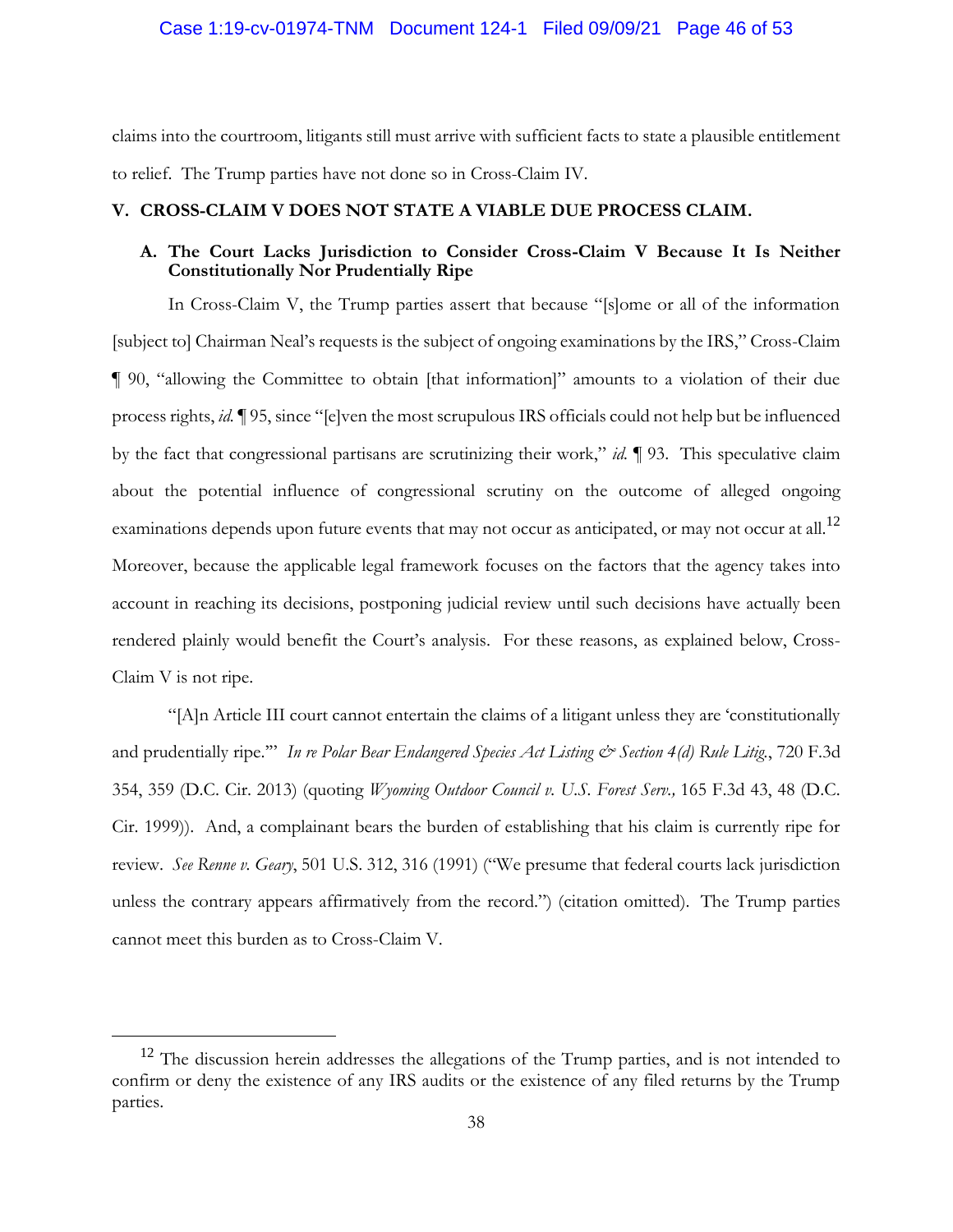#### <span id="page-46-0"></span>Case 1:19-cv-01974-TNM Document 124-1 Filed 09/09/21 Page 47 of 53

 In addressing a claim of congressional interference in the administrative process—the allegation at the heart of Cross-Claim V—"judicial evaluation of the [alleged congressional] pressure must focus on the *nexus* between the pressure and the actual decision maker." *ATX, Inc. v. U.S. Dep't of Transp.*, 41 F.3d 1522, 1527 (D.C. Cir. 1994). "[T]he proper focus is not on the content of communications and the adjudicator's decisionmaking process." *Id.* (citation omitted). "The test is whether 'extraneous factors intruded into the calculus of consideration' of the individual at 1528 ("We are concerned when congressional influence shapes the agency's determination of the congressional communications in the abstract, but rather upon the relation between the decisionmaker." *Peter Kiewit Sons' Co. v. U.S. Army Corps of Eng'rs*, 714 F.2d 163, 170 (D.C. Cir. 1983) (*quoting D.C. Fed'n of Civic Assn'ns v. Volpe*, 459 F.2d 1231, 1246 (D.C. Cir. 1972)); *ATX, Inc.*, 41 F.3d merits").

 Claim V remain "ongoing." Cross-Claim ¶¶ 90, 95. Thus, according to their allegations, *see id.*, there are, as yet, no decisions the Court could examine to determine whether extraneous factors interfered to such an extent that relief is warranted. Indeed, even after any alleged initial audit process was complete, the IRS would be required to issue a notice of deficiency, if any, and the taxpayer would have the opportunity to obtain judicial review, either by petitioning the Tax Court prior to paying any deficiency, or paying any deficiency and seeking review in district court or the Court of Federal Claims. Here, the Trump parties aver that the alleged IRS examinations that are the subject of Cross-*See* 26 U.S.C. *§§* 6211–13; 28 U.S.C. *§* 1346(a)(1); 26 U.S.C. *§§* 6532(a), 7422(a).

 Constitutional ripeness "originat[es] in the case-or-controversy requirement of Article III" and requires that a claim not be "dependent on 'contingent future events that may not occur as anticipated, or indeed may not occur at all." *Trump*, 141 S. Ct. at 535 (quoting *Texas v. United States*, 523 U.S. 296, 300 (1998)). Here, although the Trump parties assert that IRS officials "could not help but be influenced" by Congress's scrutiny of their work, Cross-Claim ¶ 93, the Trump parties can only scrutiny ultimately would play any role at all in those outcomes. Moreover, it is speculation again to speculate as to the outcomes of any alleged ongoing IRS examinations, and whether congressional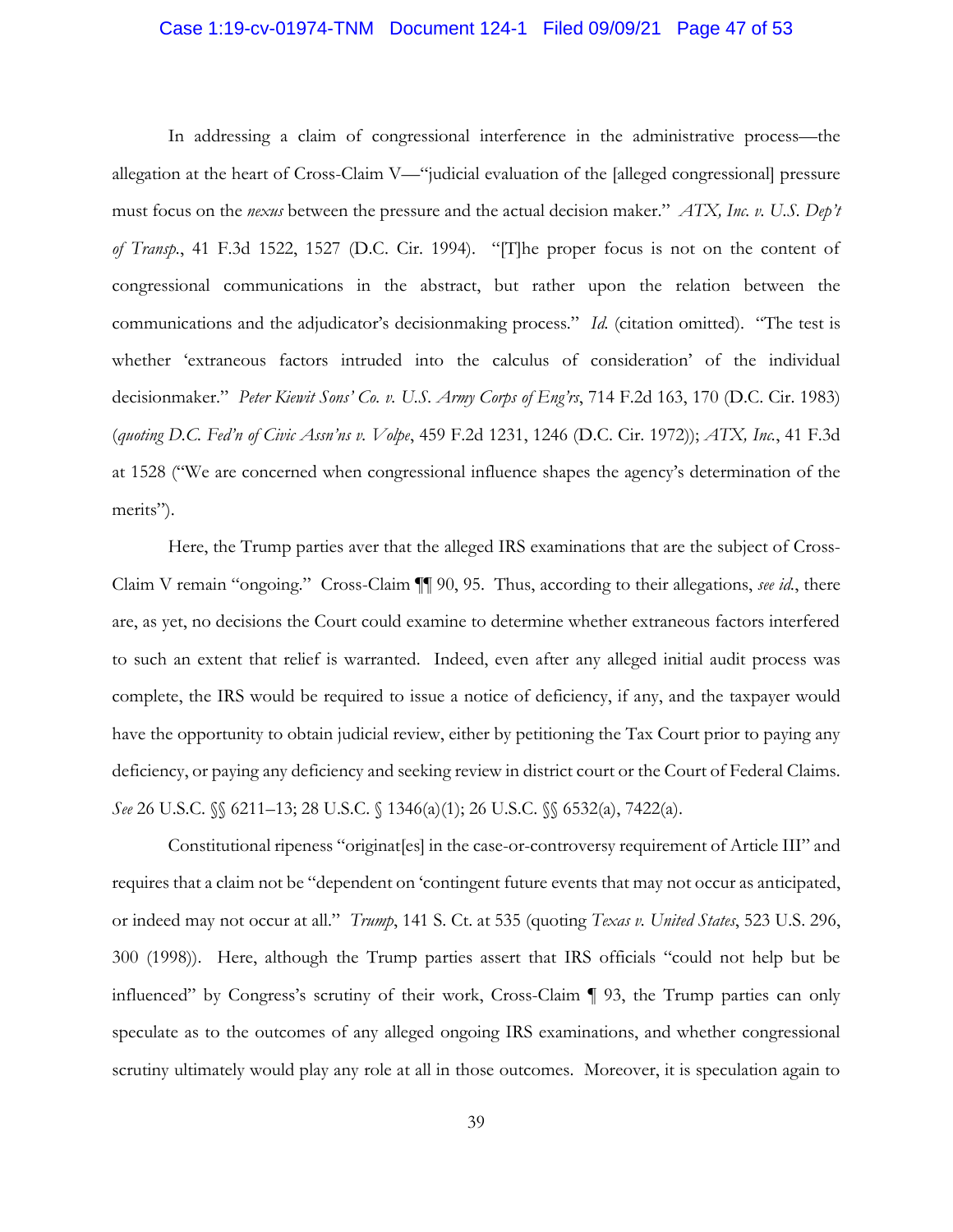#### <span id="page-47-0"></span>Case 1:19-cv-01974-TNM Document 124-1 Filed 09/09/21 Page 48 of 53

 factors intruded," *Peter Kiewit Sons' Co.*, 714 F.2d at 170—that such a decision would withstand the judicial review to which the Trump parties would be entitled. *See supra* (describing process available suppose—if there were a decision resulting from the ongoing examinations into which "extraneous to a taxpayer upon completion of an examination). For all these reasons, the Trump parties cannot demonstrate that their due process claim is constitutionally ripe.

 Nor can the Trump parties demonstrate prudential ripeness, which requires a court to balance consideration." *Texas*, 523 U.S. at 301 (quoting *Abbot Labs. v. Gardner*, 387 U.S. 136, 149 (1967)). The  a concrete setting." *AT&T Corp. v. Fed. Commc'ns Comm'n*, 349 F.3d 692, 699 (D.C. Cir. 2003). Under the second or "hardship" prong of the prudential ripeness inquiry, the courts consider the claimant's "interest in immediate review." *Id.* at 700. "the fitness of the issues for judicial decision and the hardship to the parties of withholding "fitness for review" inquiry encompasses considerations similar to those discussed above, and includes, *inter alia*, the Court's "interest in avoiding unnecessary adjudication and in deciding issues in

 In this case, awaiting the completion of any applicable process—the alleged ongoing IRS with the legal issues presented. *Nat'l Park Hospitality Ass'n v. Dep't of Interior*, 538 U.S. 803, 812 (2003).<br>Indeed, without awaiting completion of any alleged ongoing IRS audits, *see* Cross-Claim ¶¶ 90, 95, it is difficult to discern how the Court could conduct the analysis required under the applicable framework at all, since that framework expressly excludes any "abstract" inquiry and requires a court to delve into the considerations that actually affected an agency decision. *See supra* at 39. Against these strong reasons for declining to hear the claim now, the Trump parties can point to no undue ongoing IRS examinations, *see* Cross-Claim ¶¶ 90, 95. As explained above, the IRS can take no action to collect deficiencies (if any) identified during those examinations until the examinations are audits, *see* Cross-Claim ¶¶ 90, 95, and any related proceedings on judicial review—would ensure that the Court avoided "unnecessary adjudication." *AT&T Corp.*, 349 F. 3d at 699. And, if adjudication proved necessary after all, postponing review would significantly advance the court's ability to deal hardship to them that would result from postponing judicial review pending the results of any alleged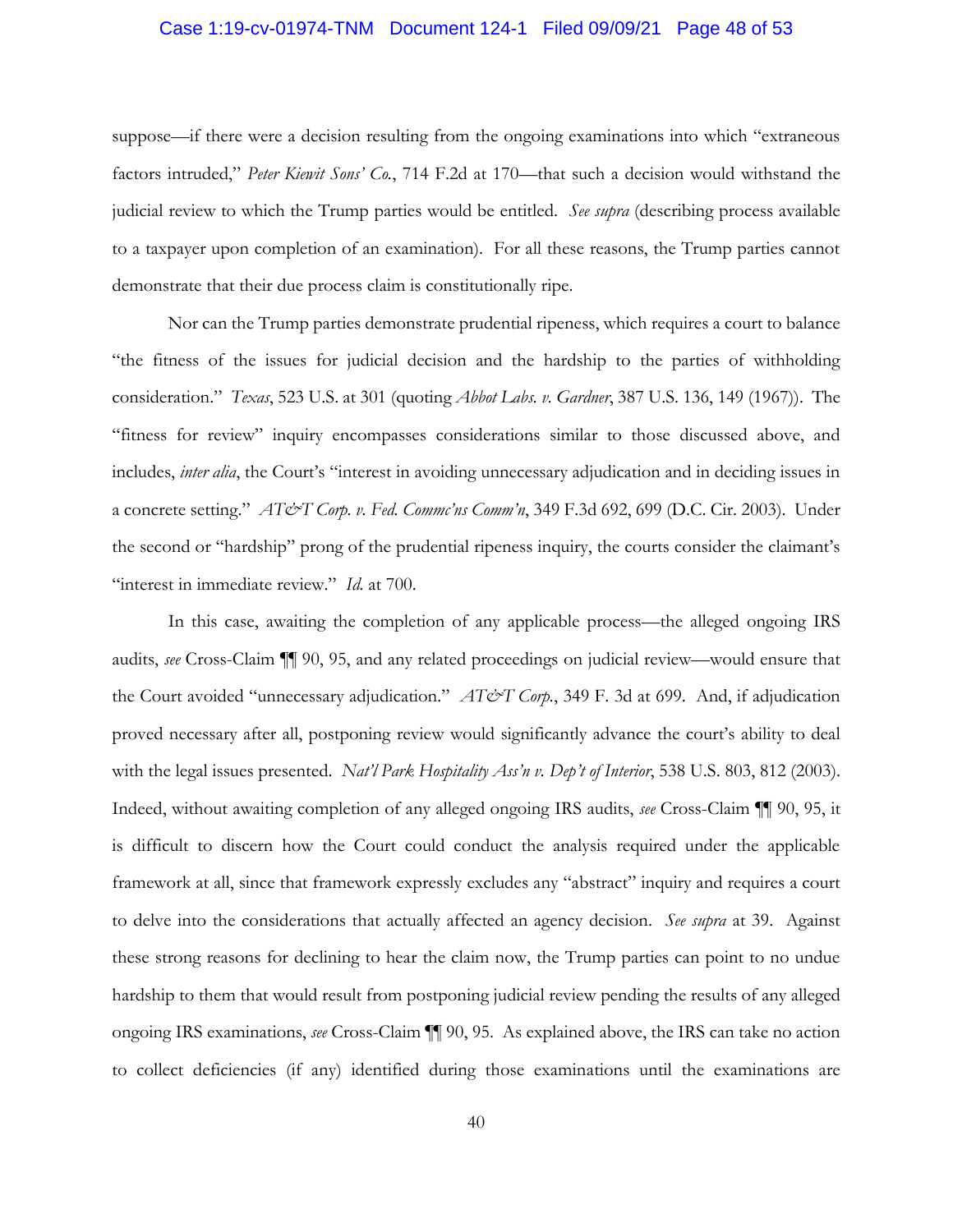#### <span id="page-48-0"></span>Case 1:19-cv-01974-TNM Document 124-1 Filed 09/09/21 Page 49 of 53

 completed *and* the taxpayer has an opportunity to be heard in court. Accordingly, there is no "immediate and practical" hardship to the Trump parties that can "outweigh[] the competing institutional interest in deferring review." *Askins v. Dist. of Columbia*, 877 F.2d 94, 98 (D.C. Cir. 1989).

 For all these reasons, Cross-Claim V is not ripe, and should be dismissed for lack of jurisdiction.

#### **B. Cross-Claim V Also Fails Because Precedent Establishes that Congress May Lawfully Examine—and Even Hold Hearings on—the Same Information as that at Issue in an Ongoing Administrative Matter.**

 The Court also should dismiss Cross-Claim V because "allowing [a congressional] Committee to obtain files that are the subject of ongoing examinations," Cross-Claim ¶ 95, does not approach the conduct that could give rise to a violation of due process-rights.

adjudications." *Id.* 191. That is not so,<sup>13</sup> but, even in quasi-judicial proceedings, Congress may lawfully process rights of the subject of that administrative matter. "Congressional hearings are not inherently improper whenever their inquiry touches on or arises from a pending administrative matter. Such hearings, even if contemporaneous with an administrative proceeding, are not unusual." *Schaghticoke Tribal Nation v. Kempthorne*, 587 F. Supp. 2d 389, 410 (D. Conn. 2008) (citing *ATX, Inc.*, 41 F.3d at 1527–28). Indeed, with respect to IRS investigations in particular, the IRM specifically provides that the IRS may disclose to congressional committees materials that relate to an active IRS matter. *See infra* at 44 (discussing IRM § 11.3.4.4(13)). The Trump parties premise their claim on the contention that "IRS examinations are trial-like examine the same information at issue in an ongoing administrative matter without violating the due-

 hearings—do not invalidate an agency decision." *Id.* (citing *Koniag, Inc. v. Andrys*, 580 F.2d 601, 610 Moreover, the D.C. Circuit has "never questioned the authority of congressional representatives to exert pressure." *ATX, Inc.*, 41 F.3d at 1528 (citing *Volpe*, 459 F.2d at 1249). Thus, "congressional actions not targeted directly at the decision makers—such as contemporaneous

<sup>&</sup>lt;sup>13</sup> The "trial-like" facet of the process follows after completion of an examination if a deficiency is identified; in that case, the IRS must issue a notice of deficiency, and the taxpayer has the opportunity either to petition the Tax Court or pay any assessment, file a refund claim, and file a refund action, if still necessary, before the district court or Court of Federal Claims. *See supra*.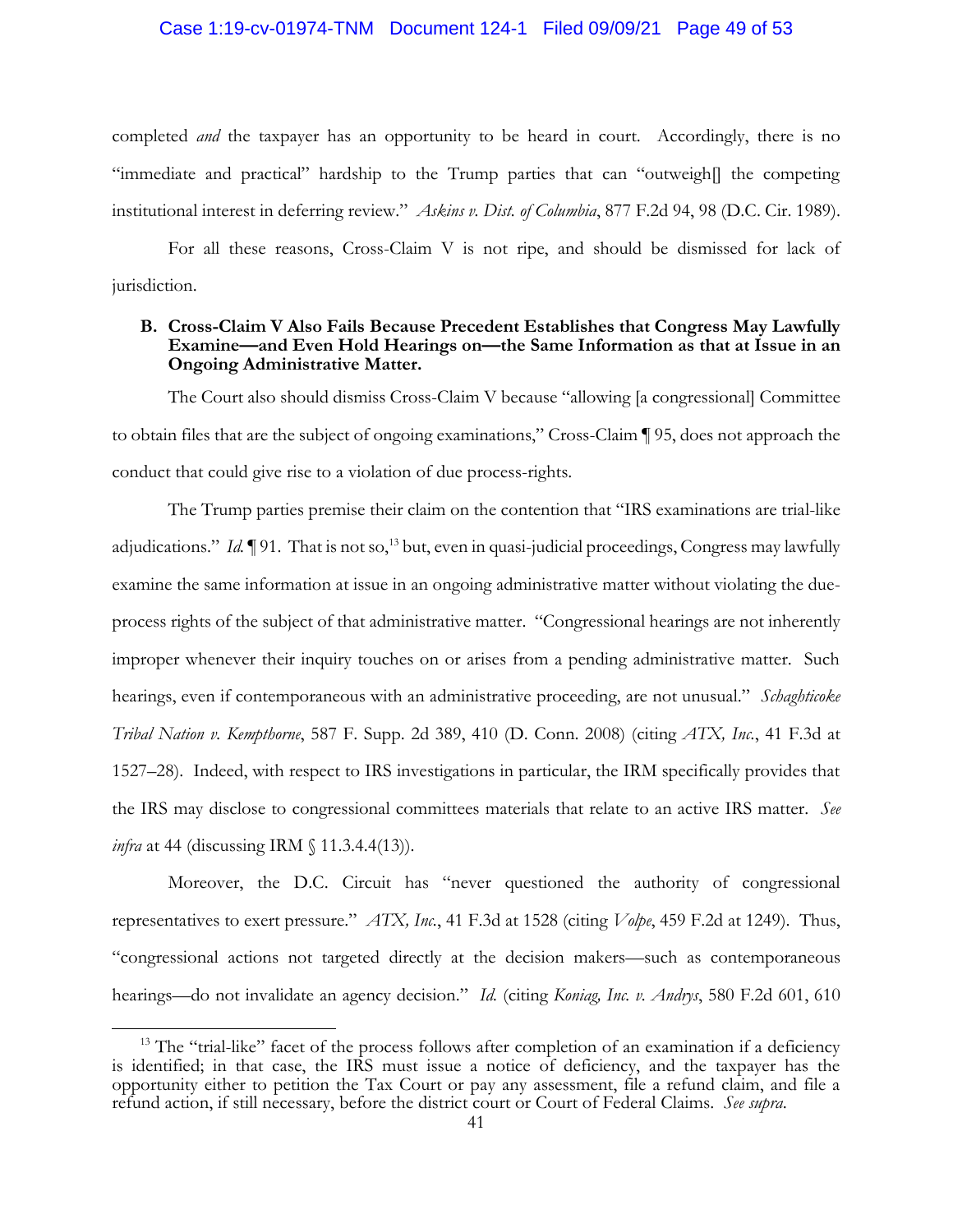#### <span id="page-49-0"></span>Case 1:19-cv-01974-TNM Document 124-1 Filed 09/09/21 Page 50 of 53

 (D.C. Cir. 1978)). This is so even where members of Congress openly express views on the merits of a pending matter. *See*, *e.g.*, *Koniag*, 580 F.2d at 610.

 a violation of due process: there, the Fifth Circuit "found an impermissible influence stemming from a congressional hearing during which the Chairman of the Federal Trade Commission was subjected to 'a searching examination as to how and why he reached his decision in a case still pending before him, and [criticism] for reaching the 'wrong' decision.'" *ATX, Inc.*, 41 F.3d at 1529 (quoting *Pillsbury*, 354 F.2d at 964). The D.C. Circuit distinguished *Pillsbury* from situations in which congressional subcommittee was a decisionmaker in these cases"); see also ATX, Inc., 41 F.3d at 1529. *Pillsbury Co. v. FTC*, 354 F.2d 952, 964 (5th Cir 1966), the case on which the Trump parties rely, Cross-Claim ¶ 92, demonstrates the kind of "congressional interference," *id.* ¶ 91, that constitutes hearings did not include appearances by any of the agency decisionmakers. *Koniag*, 580 F.2d at 610 ("we think the *Pillsbury* decision is not controlling here because none of the persons called before the

 an administrative proceeding comport with due process so long as they do not involve the personal appearance of an agency decisionmaker. *A fortiori* then, "allowing the Committee to obtain files that are the subject of [alleged] ongoing examinations," Cross-Claim ¶ 95, cannot amount to a violation of As explained, even contemporaneous congressional hearings regarding the subject matter of the Trump parties' due-process rights.

# **VI. CROSS-CLAIM VI IS UNRIPE AND FAILS TO STATE A SEPARATION OF POWERS CLAIM.**

 powers principles by giving the Committee access to files that are the subject of an alleged ongoing The Trump parties' sixth and final claim alleges that Defendants are violating separation-of IRS examination. *See* Cross-Claim ¶ 102. This claim must be dismissed for at least two key reasons.

 First, as with Cross-Claim V, Cross-Claim VI is unripe because it depends "on contingent future events that may not occur as anticipated, or indeed may not occur at all." *See Trump*, 141 S. Ct. at 535 (quoting *Texas*, 523 U.S. at 300). Specifically, the implicit injury on which this claim rests is the interfere with the alleged IRS audit to the detriment of the Trump parties. *See* Cross-Claim ¶¶ 100 assumption that, if given access to the requested materials, the Committee will use those materials to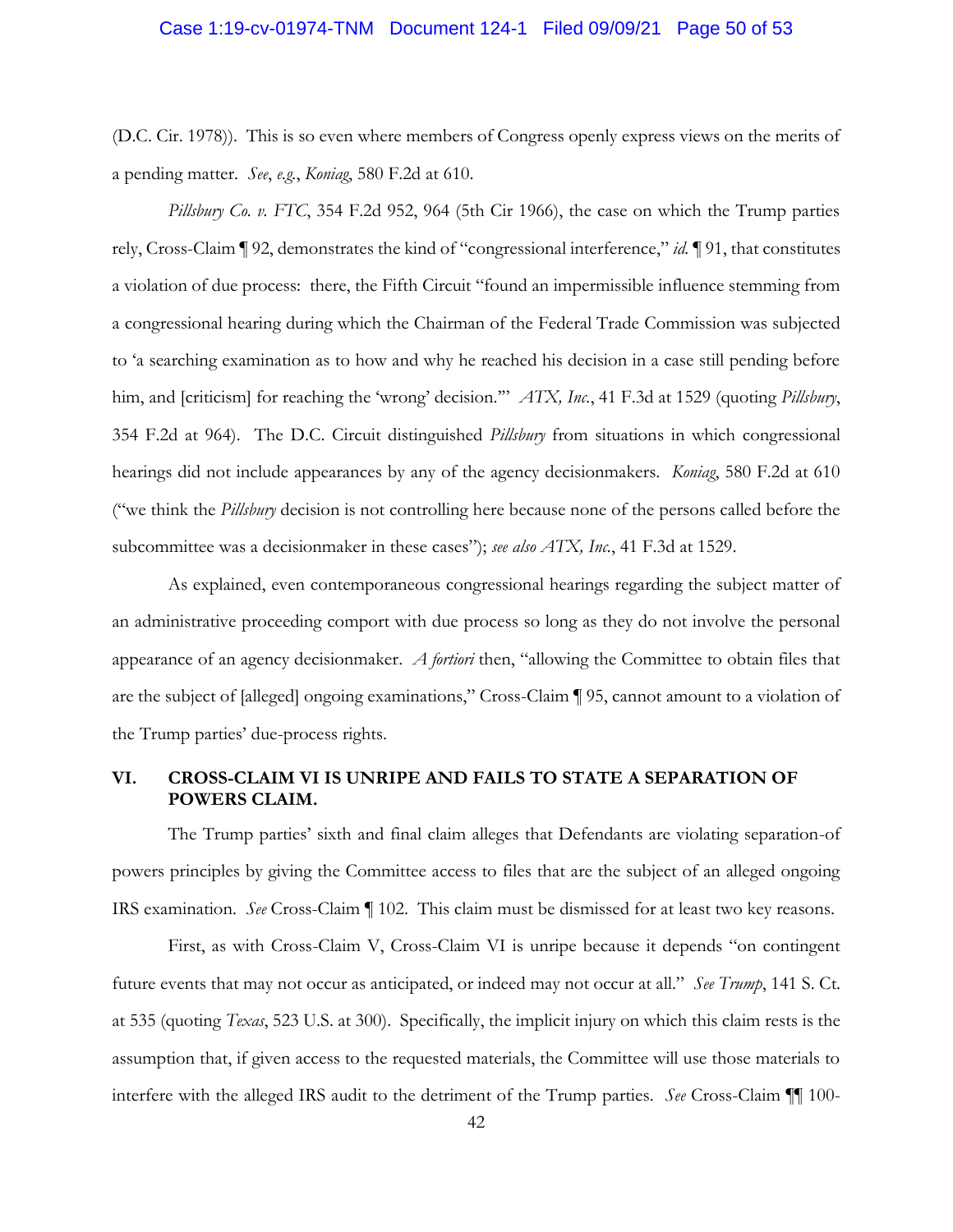### <span id="page-50-0"></span>Case 1:19-cv-01974-TNM Document 124-1 Filed 09/09/21 Page 51 of 53

 02. This is not only speculative but is contrary to the four corners of the 2021 Request, which convey "ensur[e] that the tax laws are administered fully and fairly." *See* 2021 Request at 2. Accordingly, the Committee's intent to *safeguard* the presidential audit process from political pressures and to Cross-Claim VI is unripe and should be dismissed.

 Second, Cross-Claim VI fails on the merits. The cornerstone of this claim is the erroneous assertion that separation-of-powers principles prohibit the Executive from sharing information with Congress any time the information is the subject of or arises from an ongoing administrative matter— in this case, allegedly, an IRS audit. That conclusion, besides being legally incorrect under the standards discussed above, *see supra* Arg. §§ I & II, is proven false by the Trump parties' own cited authority.

 For starters, while congressional requests for the type of information at issue here may *implicate*  separation-of-powers concerns, those concerns do not categorically bar disclosure in every case. *See,*  improper whenever their inquiry touches on or arises from a pending administrative matter.") (citing *ATX, Inc.*, 41 F.3d at 1527-28). In this case, as discussed in detail above, disclosure is proper because section 6103(f) requires it, and because the Committee has asserted valid legislative purposes and its *e.g.*, *Schaghticoke Tribal Nation*, 587 F. Supp. 2d at 410 ("Congressional hearings are not inherently request comports with *Mazars*, 140 S. Ct. at 2036 (assuming a *Mazars*-type analysis applies here in the first place). *See supra* Arg. § II.

 The Trump parties' citations to portions of OLC opinions, which discuss circumstances in ¶ 99 (citing 10 Op. O.L.C. 68, 76 (1986)), ¶ 100 (citing 5 Op. O.L.C. 27, 31 (1981)). In the cited 1981 opinion, for instance, the Department of Justice recommended asserting executive privilege over certain materials after concluding that disclosure "would seriously interfere with or impede the deliberative process of government and, in some cases, the Nation's conduct of its foreign policy." which a President may assert executive privilege, do not bear on the request at issue. *See* Cross-Claim *Id.* at 29. The opinion further noted that Congress had not sufficiently articulated its stated purposes for requesting the information. *See id.* at 32 (stating that Congress "has never formally stated its need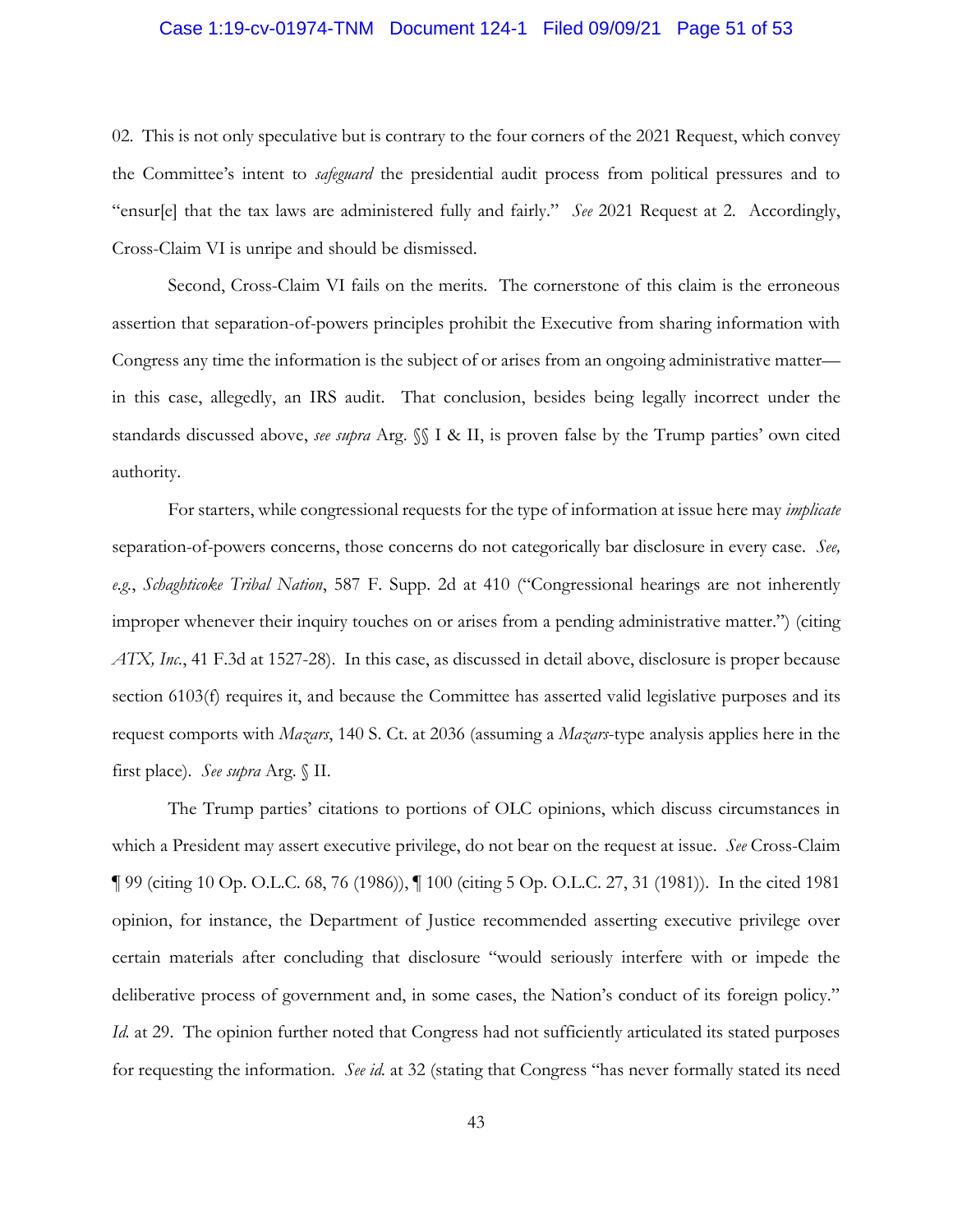#### <span id="page-51-0"></span>Case 1:19-cv-01974-TNM Document 124-1 Filed 09/09/21 Page 52 of 53

 for the materials beyond a generalized interest in 'oversight'"). Here, by contrast, there has been no of "provid[ing] committees of Congress with access to, or copies of, open law enforcement files" assertion of executive privilege, and thus the President has not determined that the potential dangers justify withholding the requested information. *See* 10 Op. O.L.C. 68, 75-76 (1981).

 Next, the Trump parties allege that the Executive Branch has "long refused" to provide open law-enforcement files to Congress. *See* Cross Claim ¶ 99 (citing 10 Op. O.L.C. at 76). But none of opinions, the Department of the Interior released "a large number of the materials" requested by Congress while Interior's decisionmaking process was ongoing. *See* 5 Op. O.L.C. at 28. More than that, here the IRM expressly contemplates that the IRS may disclose to congressional committees Congress "[r]ecords relating to cases that are under active investigation" if disclosure will not have a implausibility of the Trump parties' allegations in Cross-Claim VI. their cited authority states that the Executive *must* do so; to the contrary, in one of the cited OLC materials that relate to an active IRS matter. *See* IRM § 11.3.4.4(13) (allowing IRS to disclose to "serious adverse effect on the administration of the tax laws"). All of this together demonstrates the

 implausibility of the Trump parties' allegations in Cross-Claim VI. Finally, any separation-of-powers concerns presented in Cross-Claim VI are substantially diminished in light of section 6103(f). That provision embodies the "long-standing judgment of the political branches" that the congressional "tax committees are best situated to determine when Congress ought to have access to tax information." *See* 2021 Op. O.L.C. at 19. To conclude that the separation-of-powers doctrine prevents the Executive from sharing that information with Congress brought the law into existence in the first place. *See, e.g.*, *INS v. Chadha*, 462 U.S. 919, 949 (1983) (bicameralism and presentment demonstrate that a law "has been fully considered by the Nation's precedent for the regulation and mandatory disclosure of documents in the possession of the during an IRS audit would be at loggerheads with section 6103(f) and the inter-branch agreement that elected officials."); *Nixon v. GSA*, 433 U.S. at 441 ("The Executive Branch became a party to the Act's regulation when President Ford signed the Act into law."); *id.* at 444-45 (noting "abundant statutory